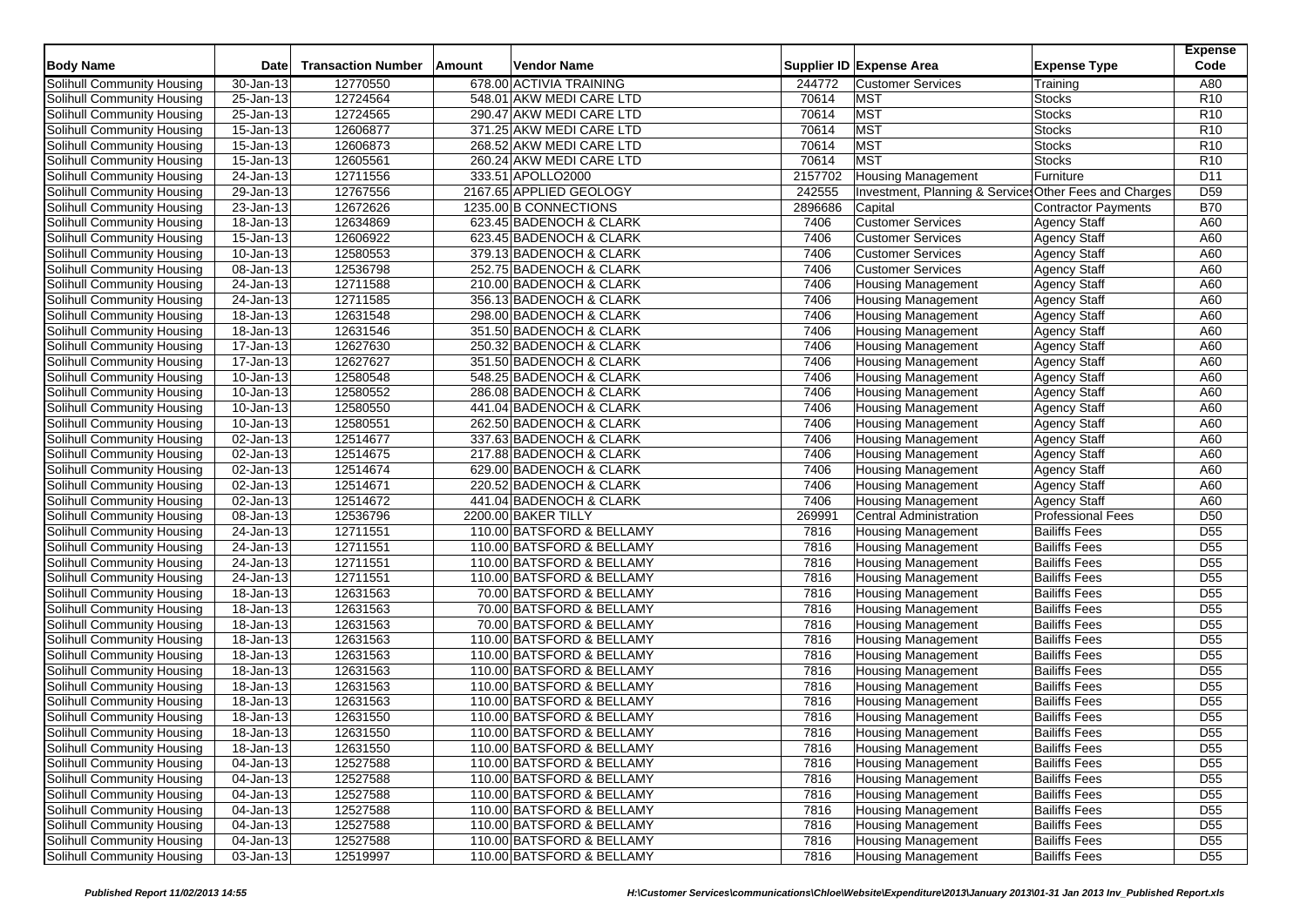| <b>Body Name</b>                  | <b>Date</b>             | <b>Transaction Number</b> | Amount | <b>Vendor Name</b>                         |         | Supplier ID Expense Area  | <b>Expense Type</b>        | <b>Expense</b><br>Code |
|-----------------------------------|-------------------------|---------------------------|--------|--------------------------------------------|---------|---------------------------|----------------------------|------------------------|
| Solihull Community Housing        | 03-Jan-13               | 12519997                  |        | 110.00 BATSFORD & BELLAMY                  | 7816    | <b>Housing Management</b> | <b>Bailiffs Fees</b>       | D <sub>55</sub>        |
| Solihull Community Housing        | 03-Jan-13               | 12519997                  |        | 110.00 BATSFORD & BELLAMY                  | 7816    | <b>Housing Management</b> | <b>Bailiffs Fees</b>       | D <sub>55</sub>        |
| Solihull Community Housing        | 03-Jan-13               | 12519997                  |        | 110.00 BATSFORD & BELLAMY                  | 7816    | <b>Housing Management</b> | <b>Bailiffs Fees</b>       | D <sub>55</sub>        |
| Solihull Community Housing        | 03-Jan-13               | 12519997                  |        | 110.00 BATSFORD & BELLAMY                  | 7816    | <b>Housing Management</b> | <b>Bailiffs Fees</b>       | D <sub>55</sub>        |
| Solihull Community Housing        | 03-Jan-13               | 12519997                  |        | 110.00 BATSFORD & BELLAMY                  | 7816    | <b>Housing Management</b> | <b>Bailiffs Fees</b>       | D <sub>55</sub>        |
| Solihull Community Housing        | 28-Jan-13               | 12749596                  |        | 223.78 BECKETT ABRASIVES LTD               | 7916    | <b>MST</b>                | Stocks                     | R <sub>10</sub>        |
| Solihull Community Housing        | 28-Jan-13               | 12749593                  |        | 243.54 BECKETT ABRASIVES LTD               | 7916    | <b>MST</b>                | Stocks                     | R <sub>10</sub>        |
| Solihull Community Housing        | 28-Jan-13               | 12749582                  |        | 221.20 BECKETT ABRASIVES LTD               | 7916    | <b>MST</b>                | Stocks                     | R <sub>10</sub>        |
| Solihull Community Housing        | 25-Jan-13               | 12742553                  |        | 250.08 BECKETT ABRASIVES LTD               | 7916    | <b>MST</b>                | <b>Stocks</b>              | R <sub>10</sub>        |
| Solihull Community Housing        | 25-Jan-13               | 12742551                  |        | 728.92 BECKETT ABRASIVES LTD               | 7916    | <b>MST</b>                | Stocks                     | R <sub>10</sub>        |
| Solihull Community Housing        | 25-Jan-13               | 12742546                  |        | 223.78 BECKETT ABRASIVES LTD               | 7916    | <b>MST</b>                | Stocks                     | R <sub>10</sub>        |
| Solihull Community Housing        | 25-Jan-13               | 12742547                  |        | 273.91 BECKETT ABRASIVES LTD               | 7916    | <b>MST</b>                | Stocks                     | R <sub>10</sub>        |
| Solihull Community Housing        | 25-Jan-13               | 12724570                  |        | 325.02 BECKETT ABRASIVES LTD               | 7916    | <b>MST</b>                | <b>Stocks</b>              | R <sub>10</sub>        |
| Solihull Community Housing        | 25-Jan-13               | 12742548                  |        | 336.71 BECKETT ABRASIVES LTD               | 7916    | <b>MST</b>                | <b>Stocks</b>              | R <sub>10</sub>        |
| Solihull Community Housing        | 15-Jan-13               | 12605563                  |        | 759.35 BECKETT ABRASIVES LTD               | 7916    | <b>MST</b>                | <b>Stocks</b>              | R <sub>10</sub>        |
| Solihull Community Housing        | 11-Jan-13               | 12582358                  |        | 751.14 BERBEN INSTALLATIONS LTD            | 20346   | <b>MST</b>                | <b>External Structures</b> | <b>B33</b>             |
| Solihull Community Housing        | $11$ -Jan-13            | 12582356                  |        | 602.48 BERBEN INSTALLATIONS LTD            | 20346   | <b>MST</b>                | <b>External Structures</b> | <b>B33</b>             |
| Solihull Community Housing        | 11-Jan-13               | 12582355                  |        | 209.37 BERBEN INSTALLATIONS LTD            | 20346   | <b>MST</b>                | <b>External Structures</b> | <b>B33</b>             |
| Solihull Community Housing        | $\overline{11}$ -Jan-13 | 12582362                  |        | 1194.94 BERBEN INSTALLATIONS LTD           | 20346   | <b>MST</b>                | Voids                      | <b>B</b> 38            |
| Solihull Community Housing        | 11-Jan-13               | 12582361                  |        | 1150.33 BERBEN INSTALLATIONS LTD           | 20346   | <b>MST</b>                | Voids                      | <b>B38</b>             |
| Solihull Community Housing        | 11-Jan-13               | 12582359                  |        | 592.46 BERBEN INSTALLATIONS LTD            | 20346   | <b>MST</b>                | <b>External Structures</b> | <b>B33</b>             |
| Solihull Community Housing        | 11-Jan-13               | 12582354                  |        | 1369.14 BERBEN INSTALLATIONS LTD           | 20346   | <b>MST</b>                | <b>External Structures</b> | <b>B33</b>             |
| Solihull Community Housing        | 11-Jan-13               | 12582357                  |        | 592.46 BERBEN INSTALLATIONS LTD            | 20346   | <b>MST</b>                | <b>External Structures</b> | <b>B33</b>             |
| Solihull Community Housing        | 11-Jan-13               | 12582360                  |        | 815.90 BERBEN INSTALLATIONS LTD            | 20346   | <b>MST</b>                | Voids                      | <b>B38</b>             |
| Solihull Community Housing        | $\overline{28}$ -Jan-13 | 12749655                  |        | 14921.42 BERBEN INSTALLATIONS LTD          | 20346   | Capital                   | <b>Contractor Payments</b> | <b>B70</b>             |
| Solihull Community Housing        | 28-Jan-13               | 12749653                  |        | 3192.48 BERBEN INSTALLATIONS LTD           | 20346   | Capital                   | <b>Contractor Payments</b> | <b>B70</b>             |
| Solihull Community Housing        | 28-Jan-13               | 12749652                  |        | 2201.00 BERBEN INSTALLATIONS LTD           | 20346   | Capital                   | <b>Contractor Payments</b> | <b>B70</b>             |
| Solihull Community Housing        | $\overline{28}$ -Jan-13 | 12749649                  |        | 255.23 BERBEN INSTALLATIONS LTD            | 20346   | Capital                   | Contractor Payments        | <b>B70</b>             |
| <b>Solihull Community Housing</b> | 28-Jan-13               | 12749641                  |        | 9633.92 BERBEN INSTALLATIONS LTD           | 20346   | Capital                   | <b>Contractor Payments</b> | <b>B70</b>             |
| Solihull Community Housing        | 28-Jan-13               | 12749641                  |        | -9633.92 BERBEN INSTALLATIONS LTD          | 20346   | Capital                   | <b>Contractor Payments</b> | <b>B70</b>             |
| Solihull Community Housing        | $\overline{28}$ -Jan-13 | 12749641                  |        | 9633.92 BERBEN INSTALLATIONS LTD           | 20346   | Capital                   | <b>Contractor Payments</b> | <b>B70</b>             |
| Solihull Community Housing        | 28-Jan-13               | 12748557                  |        | 967.20 BERBEN INSTALLATIONS LTD            | 20346   | <b>MST</b>                | <b>Internal Works</b>      | <b>B31</b>             |
| Solihull Community Housing        | $\overline{24}$ -Jan-13 | 12703549                  |        | 687.67 BERBEN INSTALLATIONS LTD            | 20346   | <b>MST</b>                | <b>Internal Works</b>      | <b>B31</b>             |
| Solihull Community Housing        | 24-Jan-13               | 12703548                  |        | 970.88 BERBEN INSTALLATIONS LTD            | 20346   | <b>MST</b>                | Internal Works             | <b>B31</b>             |
| Solihull Community Housing        | 15-Jan-13               | 12606896                  |        | 3834.24 BERBEN INSTALLATIONS LTD           | 20346   | Capital                   | <b>Contractor Payments</b> | <b>B70</b>             |
| Solihull Community Housing        | 15-Jan-13               | 12606894                  |        | 6891.84 BERBEN INSTALLATIONS LTD           | 20346   | Capital                   | <b>Contractor Payments</b> | <b>B70</b>             |
| Solihull Community Housing        | 28-Jan-13               | 12749647                  |        | 26479.98 BERBEN INSTALLATIONS LTD          | 20346   | Capital                   | <b>Contractor Payments</b> | <b>B70</b>             |
| Solihull Community Housing        | 22-Jan-13               | 12664684                  |        | 51665.20 BRITISH GAS NEW ENERGY            | 2609687 | Capital                   | <b>Contractor Payments</b> | <b>B70</b>             |
| Solihull Community Housing        | 22-Jan-13               | 12664685                  |        | 136084.80 BRITISH GAS NEW ENERGY           | 2609687 | Capital                   | <b>Contractor Payments</b> | <b>B70</b>             |
| Solihull Community Housing        | 28-Jan-13               | 12749660                  |        | 225.00 BROPHY RIAZ AND PARTNERS CHARTERED  | 167258  | Capital                   | <b>Contractor Payments</b> | <b>B70</b>             |
| Solihull Community Housing        | 28-Jan-13               | 12749658                  |        | 1904.50 BROPHY RIAZ AND PARTNERS CHARTERED | 167258  | Capital                   | <b>Contractor Payments</b> | <b>B70</b>             |
| Solihull Community Housing        | 18-Jan-13               | 12631551                  |        | 619.50 BROPHY RIAZ AND PARTNERS CHARTERED  | 167258  | Capital                   | Contractor Payments        | <b>B70</b>             |
| Solihull Community Housing        | 30-Jan-13               | 12770548                  |        | 270.00 BROPHY RIAZ AND PARTNERS CHARTERED  | 167258  | Capital                   | <b>Contractor Payments</b> | <b>B70</b>             |
| Solihull Community Housing        | 24-Jan-13               | 12711555                  |        | 270.00 BROPHY RIAZ AND PARTNERS CHARTERED  | 167258  | Capital                   | <b>Contractor Payments</b> | <b>B70</b>             |
| Solihull Community Housing        | $\overline{24}$ -Jan-13 | 12711554                  |        | 270.00 BROPHY RIAZ AND PARTNERS CHARTERED  | 167258  | Capital                   | <b>Contractor Payments</b> | <b>B70</b>             |
| Solihull Community Housing        | 24-Jan-13               | 12711553                  |        | 270.00 BROPHY RIAZ AND PARTNERS CHARTERED  | 167258  | Capital                   | <b>Contractor Payments</b> | <b>B70</b>             |
| Solihull Community Housing        | 24-Jan-13               | 12711552                  |        | 1548.00 BROPHY RIAZ AND PARTNERS CHARTERED | 167258  | Capital                   | <b>Contractor Payments</b> | <b>B70</b>             |
| Solihull Community Housing        | 25-Jan-13               | 12723578                  |        | 808.40 BUILDBASE                           | 56468   | <b>MST</b>                | Stocks                     | R <sub>10</sub>        |
| Solihull Community Housing        | 25-Jan-13               | 12723579                  |        | 227.94 BUILDBASE                           | 56468   | <b>MST</b>                | Stocks                     | R <sub>10</sub>        |
| <b>Solihull Community Housing</b> | 15-Jan-13               | 12606757                  |        | 235.67 BUILDBASE                           | 56468   | <b>MST</b>                | <b>Stocks</b>              | R <sub>10</sub>        |
| Solihull Community Housing        | $15$ -Jan-13            | 12606752                  |        | 704.00 BUILDBASE                           | 56468   | <b>MST</b>                | <b>Stocks</b>              | R <sub>10</sub>        |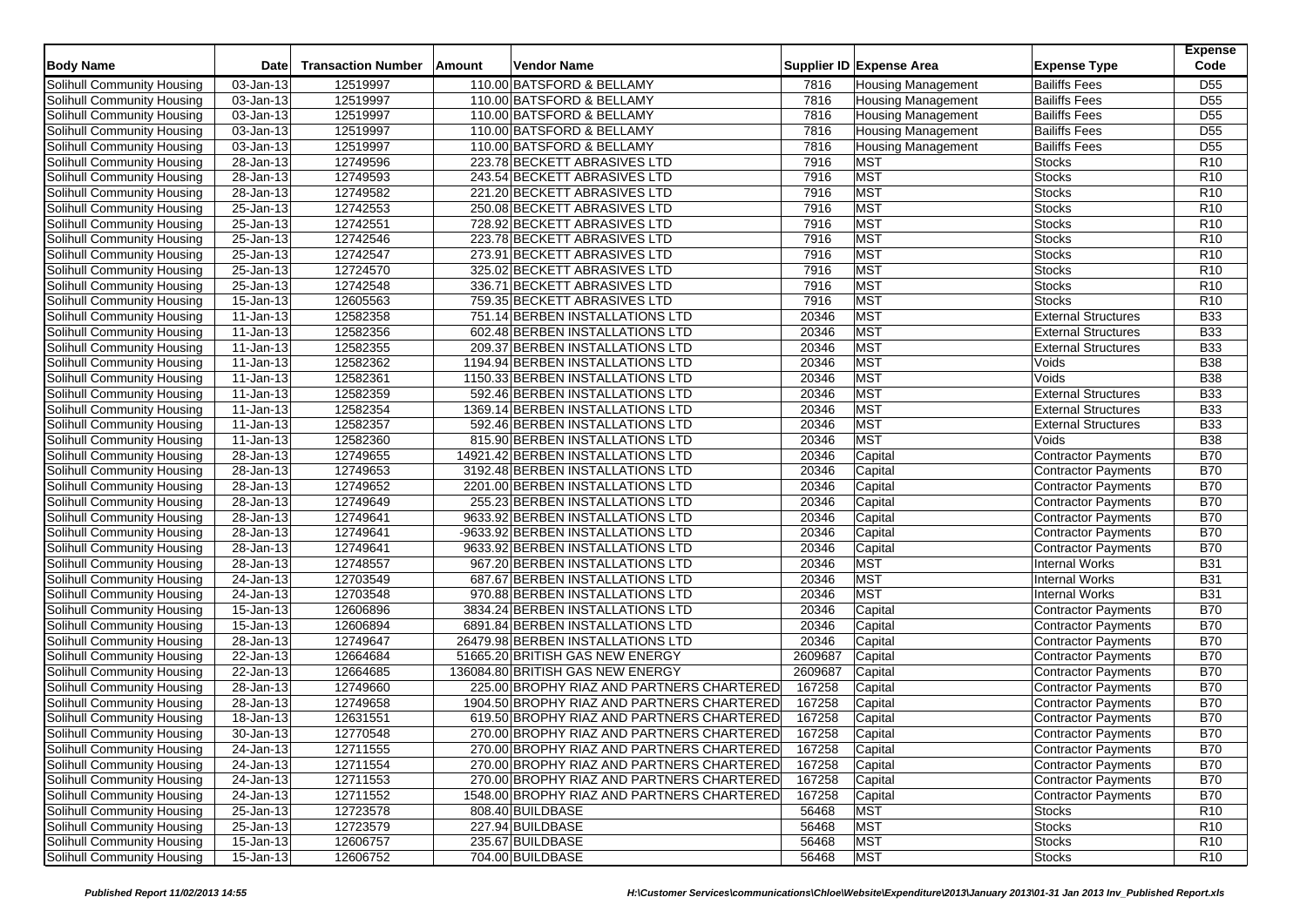| <b>Body Name</b>                  | <b>Date</b>             | <b>Transaction Number</b> | Amount     | <b>Vendor Name</b>                  |         | Supplier ID Expense Area                               | <b>Expense Type</b>              | <b>Expense</b><br>Code |
|-----------------------------------|-------------------------|---------------------------|------------|-------------------------------------|---------|--------------------------------------------------------|----------------------------------|------------------------|
| Solihull Community Housing        | 25-Jan-13               | 12723659                  |            | 540.57 C & C FLOORING               | 164498  | <b>MST</b>                                             | <b>Internal Works</b>            | <b>B31</b>             |
| Solihull Community Housing        | 23-Jan-13               | 12672628                  |            | 5600.00 CAPITA SYMONDS LTD          | 218112  | Investment, Planning & Services Other Fees and Charges |                                  | D <sub>59</sub>        |
| Solihull Community Housing        | 04-Jan-13               | 12527601                  |            | 310.00 CAPITAL FURNISHINGS          | 2071841 | <b>Housing Management</b>                              | Furniture                        | D <sub>11</sub>        |
| Solihull Community Housing        | 04-Jan-13               | 12527596                  |            | 310.00 CAPITAL FURNISHINGS          | 2071841 | <b>Housing Management</b>                              | Furniture                        | D <sub>11</sub>        |
| Solihull Community Housing        | 04-Jan-13               | 12527593                  |            | 370.00 CAPITAL FURNISHINGS          | 2071841 | <b>Housing Management</b>                              | Furniture                        | D11                    |
| Solihull Community Housing        | 04-Jan-13               | 12527591                  |            | 350.00 CAPITAL FURNISHINGS          | 2071841 | <b>Housing Management</b>                              | Furniture                        | D <sub>11</sub>        |
| Solihull Community Housing        | 04-Jan-13               | 12527597                  |            | 860.00 CAPITAL FURNISHINGS          | 2071841 | <b>Housing Management</b>                              | Furniture                        | D11                    |
| Solihull Community Housing        | 28-Jan-13               | 12749609                  |            | 330.00 CAPITOL JOINERY              | 66253   | <b>MST</b>                                             | <b>Stocks</b>                    | R <sub>10</sub>        |
| Solihull Community Housing        | 30-Jan-13               | 12770554                  |            | 1663.26 CARETECH (UK) LTD           | 1610610 | Investment, Planning & Services Adaptations            |                                  | <b>B83</b>             |
| Solihull Community Housing        | 30-Jan-13               | 12770552                  |            | 721.54 CARETECH (UK) LTD            | 1610610 | Investment, Planning & Services Adaptations            |                                  | <b>B83</b>             |
| Solihull Community Housing        | 30-Jan-13               | 12770549                  |            | 522.00 CARETECH (UK) LTD            | 1610610 | Investment, Planning & Service Adaptations             |                                  | <b>B83</b>             |
| Solihull Community Housing        | $30 - Jan - 13$         | 12770567                  | 440.00 CCA |                                     | 110648  | <b>Customer Services</b>                               | <b>Professional Subscription</b> | A94                    |
| Solihull Community Housing        | $\overline{15}$ -Jan-13 | 12606933                  |            | 580.00 CHARTER OFFICE EQUIPMENT LTD | 9886    | <b>Customer Services</b>                               | Furniture                        | D11                    |
| Solihull Community Housing        | 23-Jan-13               | 12680549                  |            | 9343.22 CHUBB FIRE LTD              | 11217   | Investment, Planning & Service: Other Building costs   |                                  | <b>B39</b>             |
| Solihull Community Housing        | 16-Jan-13               | 12611584                  |            | 384.45 CHUBB FIRE LTD               | 11217   | Investment, Planning & Service Other Building costs    |                                  | <b>B39</b>             |
| Solihull Community Housing        | 16-Jan-13               | 12611632                  |            | 4978.61 CHUBB FIRE LTD              | 11217   | Investment, Planning & Services Other Building costs   |                                  | <b>B39</b>             |
| Solihull Community Housing        | 08-Jan-13               | 12536803                  |            | 9343.22 CHUBB FIRE LTD              | 11217   | Investment, Planning & Service: Other Building costs   |                                  | <b>B39</b>             |
| Solihull Community Housing        | 03-Jan-13               | 12519631                  |            | 6474.89 CHUBB FIRE LTD              | 11217   | Investment, Planning & Service Other Building costs    |                                  | <b>B39</b>             |
| Solihull Community Housing        | $03$ -Jan-13            | 12519628                  |            | 600.00 CHUBB FIRE LTD               | 11217   | Investment, Planning & Services Other Building costs   |                                  | <b>B39</b>             |
| Solihull Community Housing        | 23-Jan-13               | 12672632                  |            | 525.00 CITY ELECTRICAL FACTORS LTD  | 9948    | Investment, Planning & Services Utility Related Works  |                                  | <b>B34</b>             |
| Solihull Community Housing        | 23-Jan-13               | 12672629                  |            | 662.72 CITY ELECTRICAL FACTORS LTD  | 9948    | Investment, Planning & Services Utility Related Works  |                                  | <b>B34</b>             |
| <b>Solihull Community Housing</b> | 29-Jan-13               | 12767576                  |            | 151.75 CLEARWATER TECHNOLOGY LTD    | 121213  | Capital                                                | <b>Contractor Payments</b>       | <b>B70</b>             |
| Solihull Community Housing        | 29-Jan-13               | 12767573                  |            | 375.00 CLEARWATER TECHNOLOGY LTD    | 121213  | Capital                                                | <b>Contractor Payments</b>       | <b>B70</b>             |
| Solihull Community Housing        | $29$ -Jan-13            | 12767562                  |            | 230.00 CLEARWATER TECHNOLOGY LTD    | 121213  | Capital                                                | <b>Contractor Payments</b>       | <b>B70</b>             |
| Solihull Community Housing        | 29-Jan-13               | 12767561                  |            | 230.00 CLEARWATER TECHNOLOGY LTD    | 121213  | Capital                                                | <b>Contractor Payments</b>       | <b>B70</b>             |
| Solihull Community Housing        | 29-Jan-13               | 12767560                  |            | 215.00 CLEARWATER TECHNOLOGY LTD    | 121213  | Capital                                                | <b>Contractor Payments</b>       | <b>B70</b>             |
| Solihull Community Housing        | 29-Jan-13               | 12767559                  |            | 4400.00 CLEARWATER TECHNOLOGY LTD   | 121213  | Capital                                                | <b>Contractor Payments</b>       | <b>B70</b>             |
| Solihull Community Housing        | 29-Jan-13               | 12767558                  |            | 230.00 CLEARWATER TECHNOLOGY LTD    | 121213  | Capital                                                | Contractor Payments              | <b>B70</b>             |
| Solihull Community Housing        | 04-Jan-13               | 12527843                  |            | 500.00 CLEARWATER TECHNOLOGY LTD    | 121213  | Capital                                                | Contractor Payments              | <b>B70</b>             |
| Solihull Community Housing        | 04-Jan-13               | 12527828                  |            | 500.00 CLEARWATER TECHNOLOGY LTD    | 121213  | Capital                                                | <b>Contractor Payments</b>       | <b>B70</b>             |
| Solihull Community Housing        | 04-Jan-13               | 12527827                  |            | 500.00 CLEARWATER TECHNOLOGY LTD    | 121213  | Capital                                                | <b>Contractor Payments</b>       | <b>B70</b>             |
| Solihull Community Housing        | 04-Jan-13               | 12527826                  |            | 500.00 CLEARWATER TECHNOLOGY LTD    | 121213  | Capital                                                | <b>Contractor Payments</b>       | <b>B70</b>             |
| Solihull Community Housing        | 04-Jan-13               | 12527825                  |            | 500.00 CLEARWATER TECHNOLOGY LTD    | 121213  | Capital                                                | <b>Contractor Payments</b>       | <b>B70</b>             |
| Solihull Community Housing        | 04-Jan-13               | 12527824                  |            | 500.00 CLEARWATER TECHNOLOGY LTD    | 121213  | Capital                                                | Contractor Payments              | <b>B70</b>             |
| Solihull Community Housing        | 04-Jan-13               | 12527823                  |            | 500.00 CLEARWATER TECHNOLOGY LTD    | 121213  | Capital                                                | Contractor Payments              | <b>B70</b>             |
| Solihull Community Housing        | 04-Jan-13               | 12527822                  |            | 500.00 CLEARWATER TECHNOLOGY LTD    | 121213  | Capital                                                | Contractor Payments              | <b>B70</b>             |
| Solihull Community Housing        | 04-Jan-13               | 12527821                  |            | 500.00 CLEARWATER TECHNOLOGY LTD    | 121213  | Capital                                                | Contractor Payments              | <b>B70</b>             |
| Solihull Community Housing        | 04-Jan-13               | 12527820                  |            | 500.00 CLEARWATER TECHNOLOGY LTD    | 121213  | Capital                                                | Contractor Payments              | <b>B70</b>             |
| Solihull Community Housing        | 04-Jan-13               | 12527819                  |            | 500.00 CLEARWATER TECHNOLOGY LTD    | 121213  | Capital                                                | Contractor Payments              | <b>B70</b>             |
| Solihull Community Housing        | 04-Jan-13               | 12527817                  |            | 375.00 CLEARWATER TECHNOLOGY LTD    | 121213  | Capital                                                | Contractor Payments              | <b>B70</b>             |
| Solihull Community Housing        | 04-Jan-13               | 12527818                  |            | 500.00 CLEARWATER TECHNOLOGY LTD    | 121213  | Capital                                                | <b>Contractor Payments</b>       | <b>B70</b>             |
| Solihull Community Housing        | 04-Jan-13               | 12527816                  |            | 375.00 CLEARWATER TECHNOLOGY LTD    | 121213  | Capital                                                | Contractor Payments              | <b>B70</b>             |
| Solihull Community Housing        | 04-Jan-13               | 12527815                  |            | 375.00 CLEARWATER TECHNOLOGY LTD    | 121213  | Capital                                                | <b>Contractor Payments</b>       | <b>B70</b>             |
| Solihull Community Housing        | 04-Jan-13               | 12527814                  |            | 375.00 CLEARWATER TECHNOLOGY LTD    | 121213  | Capital                                                | <b>Contractor Payments</b>       | <b>B70</b>             |
| Solihull Community Housing        | 04-Jan-13               | 12527812                  |            | 215.00 CLEARWATER TECHNOLOGY LTD    | 121213  | Capital                                                | Contractor Payments              | <b>B70</b>             |
| Solihull Community Housing        | 04-Jan-13               | 12527813                  |            | 230.00 CLEARWATER TECHNOLOGY LTD    | 121213  | Capital                                                | <b>Contractor Payments</b>       | <b>B70</b>             |
| Solihull Community Housing        | 04-Jan-13               | 12527810                  |            | 230.00 CLEARWATER TECHNOLOGY LTD    | 121213  | Capital                                                | Contractor Payments              | <b>B70</b>             |
| Solihull Community Housing        | 04-Jan-13               | 12527808                  |            | 230.00 CLEARWATER TECHNOLOGY LTD    | 121213  | Capital                                                | Contractor Payments              | <b>B70</b>             |
| Solihull Community Housing        | 04-Jan-13               | 12527807                  |            | 230.00 CLEARWATER TECHNOLOGY LTD    | 121213  | Capital                                                | Contractor Payments              | <b>B70</b>             |
| Solihull Community Housing        | 04-Jan-13               | 12527806                  |            | 230.00 CLEARWATER TECHNOLOGY LTD    | 121213  | Capital                                                | Contractor Payments              | <b>B70</b>             |
| Solihull Community Housing        | 04-Jan-13               | 12527805                  |            | 230.00 CLEARWATER TECHNOLOGY LTD    | 121213  | Capital                                                | Contractor Payments              | <b>B70</b>             |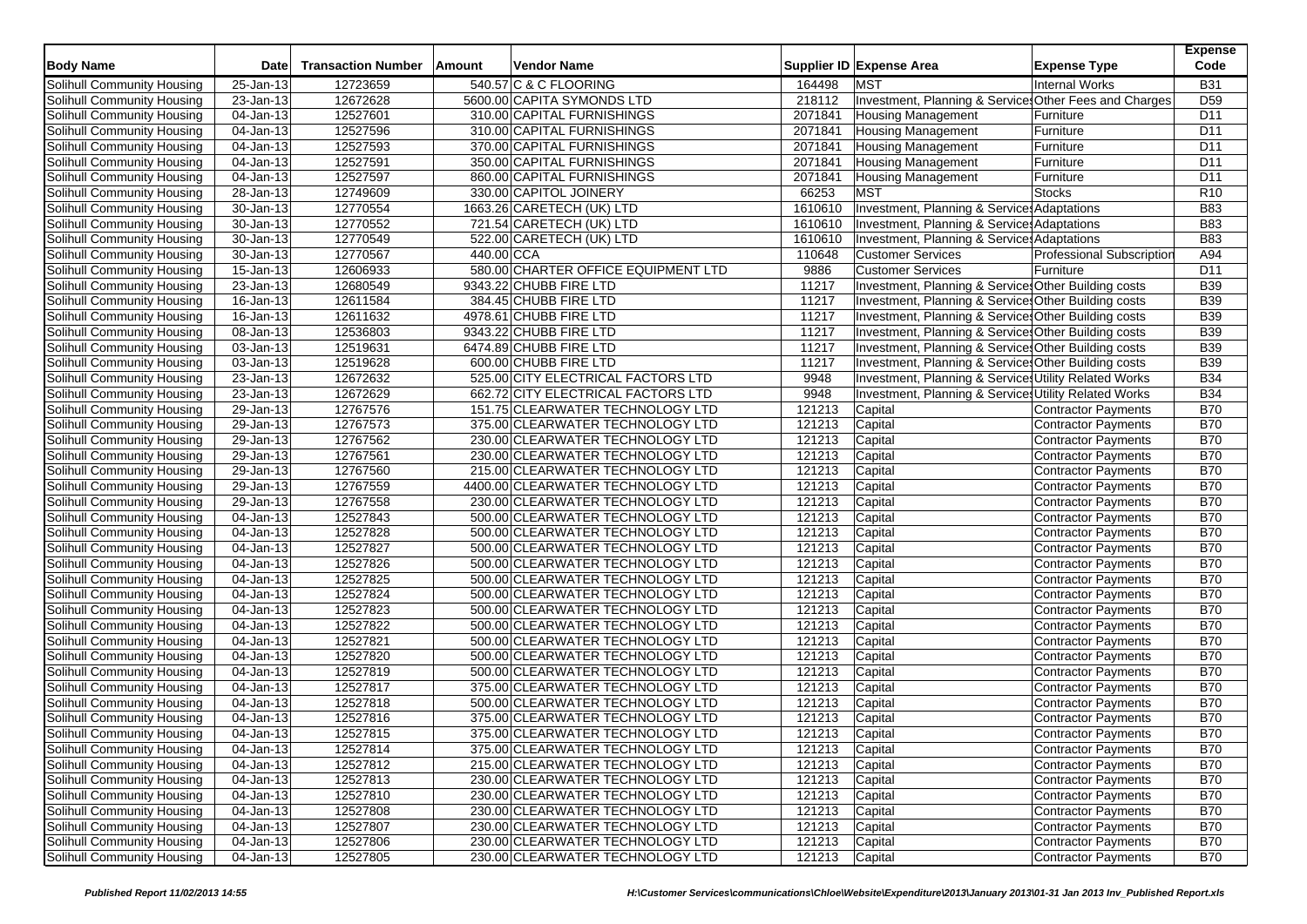| <b>Body Name</b>                  | <b>Date</b>             | <b>Transaction Number</b> | Amount | <b>Vendor Name</b>                          |         | Supplier ID Expense Area                              | <b>Expense Type</b>        | <b>Expense</b><br>Code |
|-----------------------------------|-------------------------|---------------------------|--------|---------------------------------------------|---------|-------------------------------------------------------|----------------------------|------------------------|
| Solihull Community Housing        | 04-Jan-13               | 12527731                  |        | 230.00 CLEARWATER TECHNOLOGY LTD            | 121213  | Capital                                               | <b>Contractor Payments</b> | <b>B70</b>             |
| Solihull Community Housing        | 04-Jan-13               | 12527804                  |        | 230.00 CLEARWATER TECHNOLOGY LTD            | 121213  | Capital                                               | <b>Contractor Payments</b> | <b>B70</b>             |
| Solihull Community Housing        | 04-Jan-13               | 12527809                  |        | 215.00 CLEARWATER TECHNOLOGY LTD            | 121213  | Capital                                               | <b>Contractor Payments</b> | <b>B70</b>             |
| Solihull Community Housing        | $29$ -Jan-13            | 12767581                  |        | 3840.00 CLEARWATER TECHNOLOGY LTD           | 121213  | MST                                                   | <b>Water Risks</b>         | <b>B13</b>             |
| Solihull Community Housing        | 29-Jan-13               | 12767580                  |        | 4400.00 CLEARWATER TECHNOLOGY LTD           | 121213  | MST                                                   | <b>Water Risks</b>         | <b>B13</b>             |
| Solihull Community Housing        | 29-Jan-13               | 12767578                  |        | 4400.00 CLEARWATER TECHNOLOGY LTD           | 121213  | <b>MST</b>                                            | <b>Water Risks</b>         | <b>B13</b>             |
| Solihull Community Housing        | 29-Jan-13               | 12767579                  |        | 4400.00 CLEARWATER TECHNOLOGY LTD           | 121213  | <b>MST</b>                                            | <b>Water Risks</b>         | <b>B13</b>             |
| Solihull Community Housing        | 29-Jan-13               | 12767576                  |        | 4248.25 CLEARWATER TECHNOLOGY LTD           | 121213  | <b>MST</b>                                            | <b>Water Risks</b>         | <b>B13</b>             |
| Solihull Community Housing        | 23-Jan-13               | 12681546                  |        | 1100.00 DATADAY SOLUTION PARTNERS 1996      | 61373   | <b>MST</b>                                            | <b>ICT Software</b>        | D31                    |
| Solihull Community Housing        | 24-Jan-13               | 12711596                  |        | 442.75 DECISION RECRUITMENT LTD             | 2370689 | <b>MST</b>                                            | <b>Agency Staff</b>        | A60                    |
| Solihull Community Housing        | 23-Jan-13               | 12681547                  |        | 425.50 DECISION RECRUITMENT LTD             | 2370689 | <b>MST</b>                                            | Agency Staff               | A60                    |
| Solihull Community Housing        | $15$ -Jan-13            | 12606940                  |        | 258.75 DECISION RECRUITMENT LTD             | 2370689 | <b>MST</b>                                            | <b>Agency Staff</b>        | A60                    |
| Solihull Community Housing        | 15-Jan-13               | 12606938                  |        | 293.25 DECISION RECRUITMENT LTD             | 2370689 | <b>MST</b>                                            | <b>Agency Staff</b>        | A60                    |
| Solihull Community Housing        | 04-Jan-13               | 12527830                  |        | 431.25 DECISION RECRUITMENT LTD             | 2370689 | <b>MST</b>                                            | Agency Staff               | A60                    |
| Solihull Community Housing        | 28-Jan-13               | 12749663                  |        | 903.00 DECISION RECRUITMENT LTD             | 2370689 | <b>MST</b>                                            | <b>Agency Staff</b>        | A60                    |
| Solihull Community Housing        | 24-Jan-13               | 12711595                  |        | 472.50 DECISION RECRUITMENT LTD             | 2370689 | <b>MST</b>                                            | <b>Agency Staff</b>        | A60                    |
| Solihull Community Housing        | 09-Jan-13               | 12540586                  |        | 777.00 DECISION RECRUITMENT LTD             | 2370689 | <b>MST</b>                                            | Agency Staff               | A60                    |
| Solihull Community Housing        | 09-Jan-13               | 12540576                  |        | 777.00 DECISION RECRUITMENT LTD             | 2370689 | <b>MST</b>                                            | <b>Agency Staff</b>        | A60                    |
| Solihull Community Housing        | 28-Jan-13               | 12749664                  |        | 512.50 DEFENCE SECURITY (INSTALLATIONS) LTD | 188522  | Investment, Planning & Service General Building Costs |                            | <b>B30</b>             |
| Solihull Community Housing        | 23-Jan-13               | 12681548                  |        | 8.24 DMW ENVIRONMENTAL                      | 281856  | Capital                                               | Contractor Payments        | <b>B70</b>             |
| Solihull Community Housing        | 18-Jan-13               | 12634876                  |        | 59.69 DMW ENVIRONMENTAL                     | 281856  | Capital                                               | <b>Contractor Payments</b> | <b>B70</b>             |
| <b>Solihull Community Housing</b> | 18-Jan-13               | 12634874                  |        | 49.17 DMW ENVIRONMENTAL                     | 281856  | Capital                                               | <b>Contractor Payments</b> | <b>B70</b>             |
| Solihull Community Housing        | 18-Jan-13               | 12634871                  |        | 32.31 DMW ENVIRONMENTAL                     | 281856  | Capital                                               | <b>Contractor Payments</b> | <b>B70</b>             |
| Solihull Community Housing        | 18-Jan-13               | 12634870                  |        | 69.73 DMW ENVIRONMENTAL                     | 281856  | Capital                                               | Contractor Payments        | <b>B70</b>             |
| Solihull Community Housing        | $\overline{18}$ -Jan-13 | 12634870                  |        | -69.73 DMW ENVIRONMENTAL                    | 281856  | Capital                                               | <b>Contractor Payments</b> | <b>B70</b>             |
| Solihull Community Housing        | 18-Jan-13               | 12634870                  |        | 69.73 DMW ENVIRONMENTAL                     | 281856  | Capital                                               | Contractor Payments        | <b>B70</b>             |
| Solihull Community Housing        | $\overline{23}$ -Jan-13 | 12681548                  |        | 56.98 DMW ENVIRONMENTAL                     | 281856  | <b>MST</b>                                            | <b>Internal Works</b>      | <b>B31</b>             |
| Solihull Community Housing        | 23-Jan-13               | 12681548                  |        | 25.00 DMW ENVIRONMENTAL                     | 281856  | <b>MST</b>                                            | <b>Internal Works</b>      | <b>B31</b>             |
| Solihull Community Housing        | 18-Jan-13               | 12634876                  |        | 340.14 DMW ENVIRONMENTAL                    | 281856  | <b>MST</b>                                            | <b>Internal Works</b>      | <b>B31</b>             |
| Solihull Community Housing        | 18-Jan-13               | 12634874                  |        | 280.18 DMW ENVIRONMENTAL                    | 281856  | <b>MST</b>                                            | <b>Internal Works</b>      | <b>B31</b>             |
| Solihull Community Housing        | 18-Jan-13               | 12634871                  |        | 223.29 DMW ENVIRONMENTAL                    | 281856  | <b>MST</b>                                            | <b>Internal Works</b>      | <b>B31</b>             |
| Solihull Community Housing        | 18-Jan-13               | 12634870                  |        | 481.96 DMW ENVIRONMENTAL                    | 281856  | <b>MST</b>                                            | <b>Internal Works</b>      | <b>B31</b>             |
| Solihull Community Housing        | 18-Jan-13               | 12634870                  |        | -481.96 DMW ENVIRONMENTAL                   | 281856  | <b>MST</b>                                            | <b>Internal Works</b>      | <b>B31</b>             |
| Solihull Community Housing        | 18-Jan-13               | 12634870                  |        | 481.96 DMW ENVIRONMENTAL                    | 281856  | <b>MST</b>                                            | <b>Internal Works</b>      | <b>B31</b>             |
| Solihull Community Housing        | 23-Jan-13               | 12681548                  |        | 25.00 DMW ENVIRONMENTAL                     | 281856  | <b>MST</b>                                            | <b>Internal Works</b>      | <b>B31</b>             |
| Solihull Community Housing        | 23-Jan-13               | 12681548                  |        | 277.78 DMW ENVIRONMENTAL                    | 281856  | <b>MST</b>                                            | <b>Internal Works</b>      | <b>B31</b>             |
| Solihull Community Housing        | 18-Jan-13               | 12634876                  |        | 570.17 DMW ENVIRONMENTAL                    | 281856  | <b>MST</b>                                            | <b>Internal Works</b>      | <b>B31</b>             |
| Solihull Community Housing        | 18-Jan-13               | 12634874                  |        | 469.65 DMW ENVIRONMENTAL                    | 281856  | <b>MST</b>                                            | Internal Works             | <b>B31</b>             |
| Solihull Community Housing        | 18-Jan-13               | 12634871                  |        | 1088.40 DMW ENVIRONMENTAL                   | 281856  | <b>MST</b>                                            | <b>Internal Works</b>      | <b>B31</b>             |
| Solihull Community Housing        | 18-Jan-13               | 12634870                  |        | 2349.31 DMW ENVIRONMENTAL                   | 281856  | <b>MST</b>                                            | <b>Internal Works</b>      | <b>B31</b>             |
| Solihull Community Housing        | 18-Jan-13               | 12634870                  |        | -2349.31 DMW ENVIRONMENTAL                  | 281856  | <b>MST</b>                                            | Internal Works             | <b>B31</b>             |
| Solihull Community Housing        | 18-Jan-13               | 12634870                  |        | 2349.31 DMW ENVIRONMENTAL                   | 281856  | <b>MST</b>                                            | <b>Internal Works</b>      | <b>B31</b>             |
| Solihull Community Housing        | 25-Jan-13               | 12723591                  |        | 260.00 DOORFIT PRODUCTS LTD                 | 5228    | <b>MST</b>                                            | <b>Stocks</b>              | R <sub>10</sub>        |
| Solihull Community Housing        | 25-Jan-13               | 12723586                  |        | 225.00 DOORFIT PRODUCTS LTD                 | 5228    | <b>MST</b>                                            | <b>Stocks</b>              | R <sub>10</sub>        |
| Solihull Community Housing        | 15-Jan-13               | 12606758                  |        | 1122.50 DOORFIT PRODUCTS LTD                | 5228    | <b>MST</b>                                            | <b>Stocks</b>              | R <sub>10</sub>        |
| Solihull Community Housing        | 04-Jan-13               | 12527614                  |        | 859.59 DR GAIL YOUNG                        | 221701  | <b>Housing Management</b>                             | <b>Tenant Medicals</b>     | D63                    |
| Solihull Community Housing        | 17-Jan-13               | 12627553                  |        | 599.73 DULUX DECORATOR CENTRES              | 69460   | <b>MST</b>                                            | <b>Internal Works</b>      | <b>B31</b>             |
| Solihull Community Housing        | 28-Jan-13               | 12744602                  |        | 585.50 ECLIPSE ACCESS SOLUTIONS LTD         | 141696  | Capital                                               | Contractor Payments        | <b>B70</b>             |
| Solihull Community Housing        | 24-Jan-13               | 12703591                  |        | 3631.28 ECLIPSE ACCESS SOLUTIONS LTD        | 141696  | Capital                                               | Contractor Payments        | <b>B70</b>             |
| <b>Solihull Community Housing</b> | $24$ -Jan-13            | 12703590                  |        | 289.19 ECLIPSE ACCESS SOLUTIONS LTD         | 141696  | Capital                                               | Contractor Payments        | <b>B70</b>             |
| Solihull Community Housing        | 24-Jan-13               | 12703589                  |        | 2344.09 ECLIPSE ACCESS SOLUTIONS LTD        | 141696  | Capital                                               | <b>Contractor Payments</b> | <b>B70</b>             |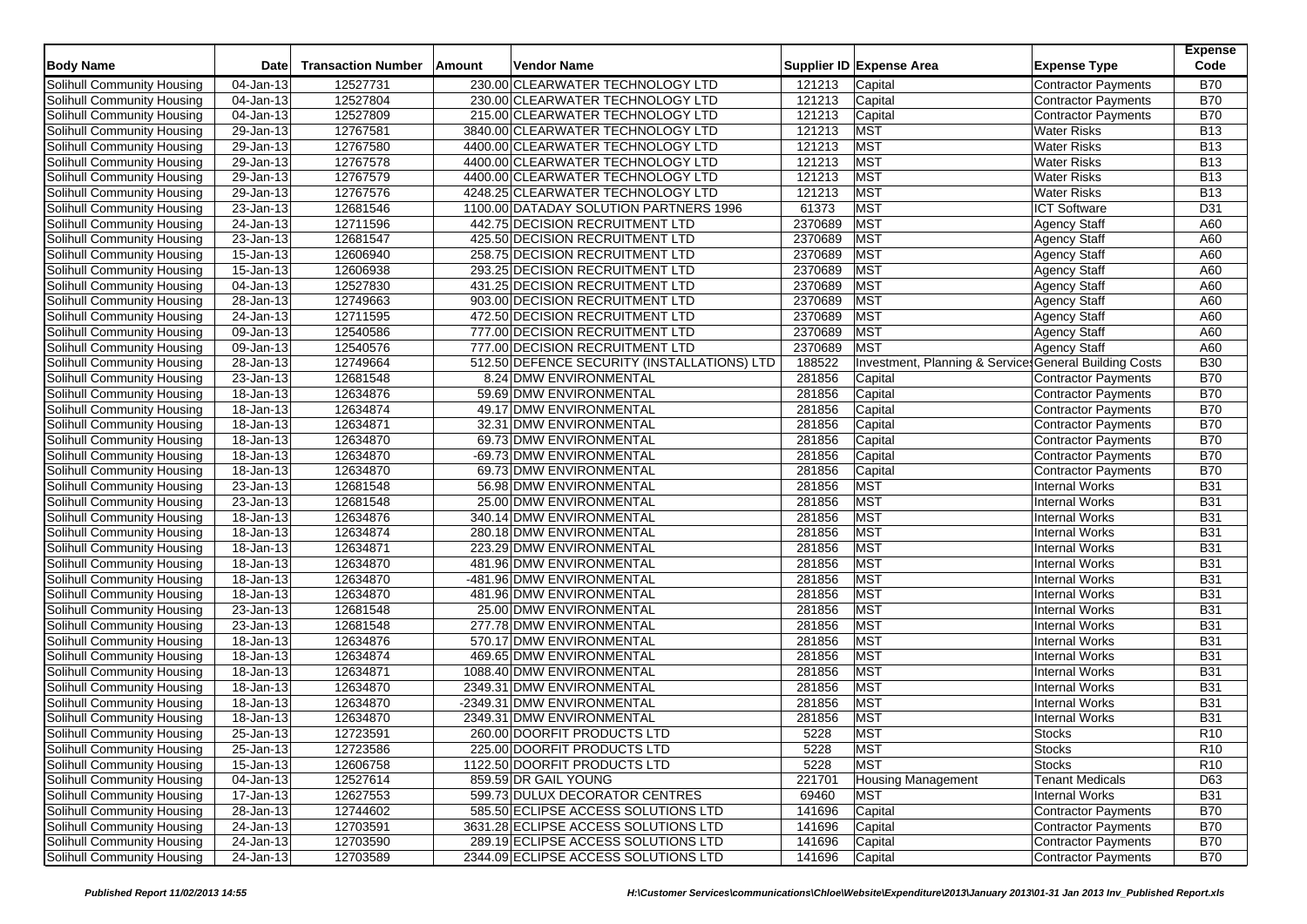| 12672625<br>394.35 ECLIPSE ACCESS SOLUTIONS LTD<br><b>B70</b><br>23-Jan-13<br>141696<br>Capital<br><b>Contractor Payments</b><br><b>B70</b><br>12538640<br>394.35 ECLIPSE ACCESS SOLUTIONS LTD<br>141696<br>Capital<br>09-Jan-13<br><b>Contractor Payments</b><br><b>B70</b><br>12538639<br>2050.88 ECLIPSE ACCESS SOLUTIONS LTD<br>141696<br>Capital<br>Solihull Community Housing<br>09-Jan-13<br><b>Contractor Payments</b><br><b>B70</b><br>$\overline{09}$ -Jan-13<br>12538638<br>1737.31 ECLIPSE ACCESS SOLUTIONS LTD<br>141696<br>Capital<br>Solihull Community Housing<br><b>Contractor Payments</b><br><b>B70</b><br>12538637<br>3624.55 ECLIPSE ACCESS SOLUTIONS LTD<br>141696<br>Capital<br>Solihull Community Housing<br>09-Jan-13<br><b>Contractor Payments</b><br>12519709<br><b>B70</b><br>501.68 ECLIPSE ACCESS SOLUTIONS LTD<br>141696<br>Solihull Community Housing<br>03-Jan-13<br>Capital<br><b>Contractor Payments</b><br>18-Jan-13<br>12631555<br>250546<br>A60<br>Solihull Community Housing<br>258.75 EDEN BROWN<br><b>Housing Management</b><br><b>Agency Staff</b><br>12631554<br>425.50 EDEN BROWN<br>250546<br>A60<br>Solihull Community Housing<br>18-Jan-13<br><b>Housing Management</b><br><b>Agency Staff</b><br>5333<br>18-Jan-13<br>12631553<br>684.50 EDEN BROWN RECRUITMENT LTD<br>A60<br>Solihull Community Housing<br><b>Housing Management</b><br><b>Agency Staff</b><br>Solihull Community Housing<br>18-Jan-13<br>12631552<br>277.50 EDEN BROWN RECRUITMENT LTD<br>5333<br><b>Housing Management</b><br><b>Agency Staff</b><br>A60<br>12585590<br>1984.89 EDF ENERGY 1 LTD<br>135472<br><b>B11</b><br>Solihull Community Housing<br>10-Jan-13<br><b>Housing Management</b><br>Electricity<br>12770559<br>1153667<br>A80<br>$\overline{30}$ -Jan-13<br>419.72 ENCOMPASSED LTD<br>Solihull Community Housing<br><b>Customer Services</b><br>Training<br>12770560<br>1153667<br>$\overline{30}$ -Jan-13<br>839.44 ENCOMPASSED LTD<br><b>Customer Services</b><br>A80<br>Solihull Community Housing<br>Training<br>12770555<br>839.44 ENCOMPASSED LTD<br>1153667<br><b>Customer Services</b><br>A80<br>Solihull Community Housing<br>30-Jan-13<br>Training<br><b>MST</b><br>E20<br>12634877<br>5898.22 ENTERPRISE MANAGED SERVICES LTD<br>206418<br><b>Waste Disposal</b><br>Solihull Community Housing<br>18-Jan-13<br><b>MST</b><br>E20<br>12634877<br>521.35 ENTERPRISE MANAGED SERVICES LTD<br>206418<br>Solihull Community Housing<br>18-Jan-13<br><b>Waste Disposal</b><br>12749669<br>49761.37 EXPRESS LIFT ALLIANCE<br>281698<br>Capital<br><b>B70</b><br>Solihull Community Housing<br>28-Jan-13<br><b>Contractor Payments</b><br>12585594<br>230.00 GRANGE REMOVAL CO LTD<br>D90<br>Solihull Community Housing<br>10-Jan-13<br>5676<br><b>Housing Management</b><br>Other Supplies And Servi<br>D50<br>15-Jan-13<br>12606898<br>10440.00 GRANGE SAFETY SOLUTIONS<br>2443688<br><b>Professional Fees</b><br>Solihull Community Housing<br><b>Housing Management</b><br>12527602<br>241568<br><b>Estate Management</b><br><b>B37</b><br>Solihull Community Housing<br>04-Jan-13<br>45000.00 GROUNDWORK WEST MIDLANDS<br><b>Housing Management</b><br><b>B70</b><br>12703555<br>2012.08 HANDICARE ACCESSIBILITY LTD<br>277953<br>Capital<br>Solihull Community Housing<br>24-Jan-13<br><b>Contractor Payments</b><br><b>B70</b><br>12538556<br>277953<br>Capital<br>Solihull Community Housing<br>09-Jan-13<br>1925.00 HANDICARE ACCESSIBILITY LTD<br><b>Contractor Payments</b><br>12532561<br><b>B70</b><br>07-Jan-13<br>2237.00 HANDICARE ACCESSIBILITY LTD<br>277953<br>Capital<br>Solihull Community Housing<br><b>Contractor Payments</b><br><b>B70</b><br>Solihull Community Housing<br>$\overline{07}$ -Jan-13<br>12532560<br>1967.99 HANDICARE ACCESSIBILITY LTD<br>277953<br>Capital<br><b>Contractor Payments</b><br><b>B70</b><br>12532562<br>277953<br>2060.40 HANDICARE ACCESSIBILITY LTD<br>Solihull Community Housing<br>07-Jan-13<br>Capital<br><b>Contractor Payments</b><br>12723655<br>277953<br><b>B70</b><br>25-Jan-13<br>10509.00 HANDICARE ACCESSIBILITY LTD<br><b>Contractor Payments</b><br>Solihull Community Housing<br>Capital<br>277953<br><b>B70</b><br>12634868<br>Capital<br>Solihull Community Housing<br>18-Jan-13<br>3667.50 HANDICARE ACCESSIBILITY LTD<br><b>Contractor Payments</b><br><b>B70</b><br>15-Jan-13<br>12606799<br>3491.00 HANDICARE ACCESSIBILITY LTD<br>277953<br>Solihull Community Housing<br>Capital<br><b>Contractor Payments</b><br>12536773<br>277953<br><b>B70</b><br>3479.00 HANDICARE ACCESSIBILITY LTD<br>Capital<br><b>Contractor Payments</b><br>Solihull Community Housing<br>08-Jan-13<br>12536768<br>277953<br><b>B70</b><br>Solihull Community Housing<br>08-Jan-13<br>3388.00 HANDICARE ACCESSIBILITY LTD<br>Capital<br><b>Contractor Payments</b><br><b>B70</b><br>277953<br>Solihull Community Housing<br>08-Jan-13<br>12536764<br>3405.00 HANDICARE ACCESSIBILITY LTD<br>Capital<br><b>Contractor Payments</b><br>D49<br>12520001<br>193762<br>Other Communication Co<br>Solihull Community Housing<br>03-Jan-13<br>392.00 HEALTH RESPONSE UK LTD<br><b>Customer Services</b><br>12520000<br>193762<br>D49<br>03-Jan-13<br>245.00 HEALTH RESPONSE UK LTD<br><b>Customer Services</b><br>Other Communication Co<br>12515324<br>42709<br>D80<br>02-Jan-13<br>860.00 HERON PRESS<br>Finance<br>Printing<br>12527606<br><b>Grants and Subscriptions</b><br>9415.85 HOUSEMARK LTD<br>103535<br>D92<br>04-Jan-13<br><b>Customer Services</b><br>12540582<br>80532<br><b>MST</b><br>D <sub>13</sub><br>Solihull Community Housing<br>09-Jan-13<br>360.00 HWG ASSOCIATES<br><b>Materials</b><br>12540584<br>2736689<br>Finance<br>D <sub>50</sub><br>09-Jan-13<br>3500.00 IN-TEND LTD<br><b>Professional Fees</b><br>12582368<br>2595.00 J LACEY STEEPLEJACKS<br>277406<br>Investment, Planning & Services Utility Related Works<br><b>B34</b><br>11-Jan-13<br>277406<br><b>B34</b><br>11-Jan-13<br>12582367<br>2595.00 J LACEY STEEPLEJACKS<br>Investment, Planning & Services Utility Related Works<br>673596<br>12711599<br>1004.38 JAMES ANDREWS RECRUITMENT SOLUTION<br>A60<br>Solihull Community Housing<br>$\overline{2}$ 4-Jan-13<br><b>Housing Management</b><br><b>Agency Staff</b><br>673596<br>12711598<br>750.00 JAMES ANDREWS RECRUITMENT SOLUTION<br><b>Housing Management</b><br>A60<br>Solihull Community Housing<br>24-Jan-13<br><b>Agency Staff</b><br>24-Jan-13<br>12711597<br>1011.21 JAMES ANDREWS RECRUITMENT SOLUTION<br>673596<br>A60<br><b>Housing Management</b><br><b>Agency Staff</b><br>12585598<br>635.42 JAMES ANDREWS RECRUITMENT SOLUTION<br>673596<br>A60<br>10-Jan-13<br><b>Housing Management</b><br><b>Agency Staff</b><br>$04$ -Jan-13<br>12527607<br><b>Agency Staff</b><br>Solihull Community Housing<br>389.45 JAMES ANDREWS RECRUITMENT SOLUTION<br>673596<br><b>Housing Management</b><br>A60<br>Solihull Community Housing<br>28-Jan-13<br>228740<br>Devolved Charges: Other<br>H <sub>20</sub><br>12749675<br>-225.10 JASPERS COVENTRY LTD<br>Finance<br>Devolved Charges: Other<br>Solihull Community Housing<br>28-Jan-13<br>12749675<br>225.10 JASPERS COVENTRY LTD<br>228740<br>Finance<br>H <sub>20</sub><br>Devolved Charges: Other<br>Solihull Community Housing<br>$\overline{28}$ -Jan-13<br>12749675<br>H <sub>20</sub><br>225.10 JASPERS COVENTRY LTD<br>228740<br>Finance<br>Solihull Community Housing<br>28-Jan-13<br>348.00 JEWSON LTD<br><b>MST</b><br>R <sub>10</sub><br>12749648<br>6111<br><b>Stocks</b><br>Solihull Community Housing<br>12749634<br>256.10 JEWSON LTD<br><b>MST</b><br>28-Jan-13<br>6111<br><b>Stocks</b><br>R <sub>10</sub><br><b>MST</b><br><b>Solihull Community Housing</b><br>28-Jan-13<br>12749632<br>421.20 JEWSON LTD<br><b>Stocks</b><br>R <sub>10</sub><br>6111 | <b>Body Name</b>           | <b>Date</b> | <b>Transaction Number</b> | Amount | Vendor Name | Supplier ID Expense Area | <b>Expense Type</b> | <b>Expense</b><br>Code |
|--------------------------------------------------------------------------------------------------------------------------------------------------------------------------------------------------------------------------------------------------------------------------------------------------------------------------------------------------------------------------------------------------------------------------------------------------------------------------------------------------------------------------------------------------------------------------------------------------------------------------------------------------------------------------------------------------------------------------------------------------------------------------------------------------------------------------------------------------------------------------------------------------------------------------------------------------------------------------------------------------------------------------------------------------------------------------------------------------------------------------------------------------------------------------------------------------------------------------------------------------------------------------------------------------------------------------------------------------------------------------------------------------------------------------------------------------------------------------------------------------------------------------------------------------------------------------------------------------------------------------------------------------------------------------------------------------------------------------------------------------------------------------------------------------------------------------------------------------------------------------------------------------------------------------------------------------------------------------------------------------------------------------------------------------------------------------------------------------------------------------------------------------------------------------------------------------------------------------------------------------------------------------------------------------------------------------------------------------------------------------------------------------------------------------------------------------------------------------------------------------------------------------------------------------------------------------------------------------------------------------------------------------------------------------------------------------------------------------------------------------------------------------------------------------------------------------------------------------------------------------------------------------------------------------------------------------------------------------------------------------------------------------------------------------------------------------------------------------------------------------------------------------------------------------------------------------------------------------------------------------------------------------------------------------------------------------------------------------------------------------------------------------------------------------------------------------------------------------------------------------------------------------------------------------------------------------------------------------------------------------------------------------------------------------------------------------------------------------------------------------------------------------------------------------------------------------------------------------------------------------------------------------------------------------------------------------------------------------------------------------------------------------------------------------------------------------------------------------------------------------------------------------------------------------------------------------------------------------------------------------------------------------------------------------------------------------------------------------------------------------------------------------------------------------------------------------------------------------------------------------------------------------------------------------------------------------------------------------------------------------------------------------------------------------------------------------------------------------------------------------------------------------------------------------------------------------------------------------------------------------------------------------------------------------------------------------------------------------------------------------------------------------------------------------------------------------------------------------------------------------------------------------------------------------------------------------------------------------------------------------------------------------------------------------------------------------------------------------------------------------------------------------------------------------------------------------------------------------------------------------------------------------------------------------------------------------------------------------------------------------------------------------------------------------------------------------------------------------------------------------------------------------------------------------------------------------------------------------------------------------------------------------------------------------------------------------------------------------------------------------------------------------------------------------------------------------------------------------------------------------------------------------------------------------------------------------------------------------------------------------------------------------------------------------------------------------------------------------------------------------------------------------------------------------------------------------------------------------------------------------------------------------------------------------------------------------------------------------------------------------------------------------------------------------------------------------------------------------------------------------------------------------------------------------------------------------------------------------------------------------------------------------------------------------------------------------------------------------------------------------------------------------------------------------------------------------------------------------------------------------------------------------------------------------------------------------------------------------------------------------------------------------------------------------------------------------------------------------------------------------------------------------------------------------------------------------------------------------------------------------------------------------------------------------------------------------------------------------------------------------------------------------------------------------------------------------------------------------------------------------------------------------------------------------------------------------------------------------------------------------|----------------------------|-------------|---------------------------|--------|-------------|--------------------------|---------------------|------------------------|
|                                                                                                                                                                                                                                                                                                                                                                                                                                                                                                                                                                                                                                                                                                                                                                                                                                                                                                                                                                                                                                                                                                                                                                                                                                                                                                                                                                                                                                                                                                                                                                                                                                                                                                                                                                                                                                                                                                                                                                                                                                                                                                                                                                                                                                                                                                                                                                                                                                                                                                                                                                                                                                                                                                                                                                                                                                                                                                                                                                                                                                                                                                                                                                                                                                                                                                                                                                                                                                                                                                                                                                                                                                                                                                                                                                                                                                                                                                                                                                                                                                                                                                                                                                                                                                                                                                                                                                                                                                                                                                                                                                                                                                                                                                                                                                                                                                                                                                                                                                                                                                                                                                                                                                                                                                                                                                                                                                                                                                                                                                                                                                                                                                                                                                                                                                                                                                                                                                                                                                                                                                                                                                                                                                                                                                                                                                                                                                                                                                                                                                                                                                                                                                                                                                                                                                                                                                                                                                                                                                                                                                                                                                                                                                                                                                                                                                                                                                                                                                                                                                                                                                                                                                                                                                                                                                                                                                                                          | Solihull Community Housing |             |                           |        |             |                          |                     |                        |
|                                                                                                                                                                                                                                                                                                                                                                                                                                                                                                                                                                                                                                                                                                                                                                                                                                                                                                                                                                                                                                                                                                                                                                                                                                                                                                                                                                                                                                                                                                                                                                                                                                                                                                                                                                                                                                                                                                                                                                                                                                                                                                                                                                                                                                                                                                                                                                                                                                                                                                                                                                                                                                                                                                                                                                                                                                                                                                                                                                                                                                                                                                                                                                                                                                                                                                                                                                                                                                                                                                                                                                                                                                                                                                                                                                                                                                                                                                                                                                                                                                                                                                                                                                                                                                                                                                                                                                                                                                                                                                                                                                                                                                                                                                                                                                                                                                                                                                                                                                                                                                                                                                                                                                                                                                                                                                                                                                                                                                                                                                                                                                                                                                                                                                                                                                                                                                                                                                                                                                                                                                                                                                                                                                                                                                                                                                                                                                                                                                                                                                                                                                                                                                                                                                                                                                                                                                                                                                                                                                                                                                                                                                                                                                                                                                                                                                                                                                                                                                                                                                                                                                                                                                                                                                                                                                                                                                                                          | Solihull Community Housing |             |                           |        |             |                          |                     |                        |
|                                                                                                                                                                                                                                                                                                                                                                                                                                                                                                                                                                                                                                                                                                                                                                                                                                                                                                                                                                                                                                                                                                                                                                                                                                                                                                                                                                                                                                                                                                                                                                                                                                                                                                                                                                                                                                                                                                                                                                                                                                                                                                                                                                                                                                                                                                                                                                                                                                                                                                                                                                                                                                                                                                                                                                                                                                                                                                                                                                                                                                                                                                                                                                                                                                                                                                                                                                                                                                                                                                                                                                                                                                                                                                                                                                                                                                                                                                                                                                                                                                                                                                                                                                                                                                                                                                                                                                                                                                                                                                                                                                                                                                                                                                                                                                                                                                                                                                                                                                                                                                                                                                                                                                                                                                                                                                                                                                                                                                                                                                                                                                                                                                                                                                                                                                                                                                                                                                                                                                                                                                                                                                                                                                                                                                                                                                                                                                                                                                                                                                                                                                                                                                                                                                                                                                                                                                                                                                                                                                                                                                                                                                                                                                                                                                                                                                                                                                                                                                                                                                                                                                                                                                                                                                                                                                                                                                                                          |                            |             |                           |        |             |                          |                     |                        |
|                                                                                                                                                                                                                                                                                                                                                                                                                                                                                                                                                                                                                                                                                                                                                                                                                                                                                                                                                                                                                                                                                                                                                                                                                                                                                                                                                                                                                                                                                                                                                                                                                                                                                                                                                                                                                                                                                                                                                                                                                                                                                                                                                                                                                                                                                                                                                                                                                                                                                                                                                                                                                                                                                                                                                                                                                                                                                                                                                                                                                                                                                                                                                                                                                                                                                                                                                                                                                                                                                                                                                                                                                                                                                                                                                                                                                                                                                                                                                                                                                                                                                                                                                                                                                                                                                                                                                                                                                                                                                                                                                                                                                                                                                                                                                                                                                                                                                                                                                                                                                                                                                                                                                                                                                                                                                                                                                                                                                                                                                                                                                                                                                                                                                                                                                                                                                                                                                                                                                                                                                                                                                                                                                                                                                                                                                                                                                                                                                                                                                                                                                                                                                                                                                                                                                                                                                                                                                                                                                                                                                                                                                                                                                                                                                                                                                                                                                                                                                                                                                                                                                                                                                                                                                                                                                                                                                                                                          |                            |             |                           |        |             |                          |                     |                        |
|                                                                                                                                                                                                                                                                                                                                                                                                                                                                                                                                                                                                                                                                                                                                                                                                                                                                                                                                                                                                                                                                                                                                                                                                                                                                                                                                                                                                                                                                                                                                                                                                                                                                                                                                                                                                                                                                                                                                                                                                                                                                                                                                                                                                                                                                                                                                                                                                                                                                                                                                                                                                                                                                                                                                                                                                                                                                                                                                                                                                                                                                                                                                                                                                                                                                                                                                                                                                                                                                                                                                                                                                                                                                                                                                                                                                                                                                                                                                                                                                                                                                                                                                                                                                                                                                                                                                                                                                                                                                                                                                                                                                                                                                                                                                                                                                                                                                                                                                                                                                                                                                                                                                                                                                                                                                                                                                                                                                                                                                                                                                                                                                                                                                                                                                                                                                                                                                                                                                                                                                                                                                                                                                                                                                                                                                                                                                                                                                                                                                                                                                                                                                                                                                                                                                                                                                                                                                                                                                                                                                                                                                                                                                                                                                                                                                                                                                                                                                                                                                                                                                                                                                                                                                                                                                                                                                                                                                          |                            |             |                           |        |             |                          |                     |                        |
|                                                                                                                                                                                                                                                                                                                                                                                                                                                                                                                                                                                                                                                                                                                                                                                                                                                                                                                                                                                                                                                                                                                                                                                                                                                                                                                                                                                                                                                                                                                                                                                                                                                                                                                                                                                                                                                                                                                                                                                                                                                                                                                                                                                                                                                                                                                                                                                                                                                                                                                                                                                                                                                                                                                                                                                                                                                                                                                                                                                                                                                                                                                                                                                                                                                                                                                                                                                                                                                                                                                                                                                                                                                                                                                                                                                                                                                                                                                                                                                                                                                                                                                                                                                                                                                                                                                                                                                                                                                                                                                                                                                                                                                                                                                                                                                                                                                                                                                                                                                                                                                                                                                                                                                                                                                                                                                                                                                                                                                                                                                                                                                                                                                                                                                                                                                                                                                                                                                                                                                                                                                                                                                                                                                                                                                                                                                                                                                                                                                                                                                                                                                                                                                                                                                                                                                                                                                                                                                                                                                                                                                                                                                                                                                                                                                                                                                                                                                                                                                                                                                                                                                                                                                                                                                                                                                                                                                                          |                            |             |                           |        |             |                          |                     |                        |
|                                                                                                                                                                                                                                                                                                                                                                                                                                                                                                                                                                                                                                                                                                                                                                                                                                                                                                                                                                                                                                                                                                                                                                                                                                                                                                                                                                                                                                                                                                                                                                                                                                                                                                                                                                                                                                                                                                                                                                                                                                                                                                                                                                                                                                                                                                                                                                                                                                                                                                                                                                                                                                                                                                                                                                                                                                                                                                                                                                                                                                                                                                                                                                                                                                                                                                                                                                                                                                                                                                                                                                                                                                                                                                                                                                                                                                                                                                                                                                                                                                                                                                                                                                                                                                                                                                                                                                                                                                                                                                                                                                                                                                                                                                                                                                                                                                                                                                                                                                                                                                                                                                                                                                                                                                                                                                                                                                                                                                                                                                                                                                                                                                                                                                                                                                                                                                                                                                                                                                                                                                                                                                                                                                                                                                                                                                                                                                                                                                                                                                                                                                                                                                                                                                                                                                                                                                                                                                                                                                                                                                                                                                                                                                                                                                                                                                                                                                                                                                                                                                                                                                                                                                                                                                                                                                                                                                                                          |                            |             |                           |        |             |                          |                     |                        |
|                                                                                                                                                                                                                                                                                                                                                                                                                                                                                                                                                                                                                                                                                                                                                                                                                                                                                                                                                                                                                                                                                                                                                                                                                                                                                                                                                                                                                                                                                                                                                                                                                                                                                                                                                                                                                                                                                                                                                                                                                                                                                                                                                                                                                                                                                                                                                                                                                                                                                                                                                                                                                                                                                                                                                                                                                                                                                                                                                                                                                                                                                                                                                                                                                                                                                                                                                                                                                                                                                                                                                                                                                                                                                                                                                                                                                                                                                                                                                                                                                                                                                                                                                                                                                                                                                                                                                                                                                                                                                                                                                                                                                                                                                                                                                                                                                                                                                                                                                                                                                                                                                                                                                                                                                                                                                                                                                                                                                                                                                                                                                                                                                                                                                                                                                                                                                                                                                                                                                                                                                                                                                                                                                                                                                                                                                                                                                                                                                                                                                                                                                                                                                                                                                                                                                                                                                                                                                                                                                                                                                                                                                                                                                                                                                                                                                                                                                                                                                                                                                                                                                                                                                                                                                                                                                                                                                                                                          |                            |             |                           |        |             |                          |                     |                        |
|                                                                                                                                                                                                                                                                                                                                                                                                                                                                                                                                                                                                                                                                                                                                                                                                                                                                                                                                                                                                                                                                                                                                                                                                                                                                                                                                                                                                                                                                                                                                                                                                                                                                                                                                                                                                                                                                                                                                                                                                                                                                                                                                                                                                                                                                                                                                                                                                                                                                                                                                                                                                                                                                                                                                                                                                                                                                                                                                                                                                                                                                                                                                                                                                                                                                                                                                                                                                                                                                                                                                                                                                                                                                                                                                                                                                                                                                                                                                                                                                                                                                                                                                                                                                                                                                                                                                                                                                                                                                                                                                                                                                                                                                                                                                                                                                                                                                                                                                                                                                                                                                                                                                                                                                                                                                                                                                                                                                                                                                                                                                                                                                                                                                                                                                                                                                                                                                                                                                                                                                                                                                                                                                                                                                                                                                                                                                                                                                                                                                                                                                                                                                                                                                                                                                                                                                                                                                                                                                                                                                                                                                                                                                                                                                                                                                                                                                                                                                                                                                                                                                                                                                                                                                                                                                                                                                                                                                          |                            |             |                           |        |             |                          |                     |                        |
|                                                                                                                                                                                                                                                                                                                                                                                                                                                                                                                                                                                                                                                                                                                                                                                                                                                                                                                                                                                                                                                                                                                                                                                                                                                                                                                                                                                                                                                                                                                                                                                                                                                                                                                                                                                                                                                                                                                                                                                                                                                                                                                                                                                                                                                                                                                                                                                                                                                                                                                                                                                                                                                                                                                                                                                                                                                                                                                                                                                                                                                                                                                                                                                                                                                                                                                                                                                                                                                                                                                                                                                                                                                                                                                                                                                                                                                                                                                                                                                                                                                                                                                                                                                                                                                                                                                                                                                                                                                                                                                                                                                                                                                                                                                                                                                                                                                                                                                                                                                                                                                                                                                                                                                                                                                                                                                                                                                                                                                                                                                                                                                                                                                                                                                                                                                                                                                                                                                                                                                                                                                                                                                                                                                                                                                                                                                                                                                                                                                                                                                                                                                                                                                                                                                                                                                                                                                                                                                                                                                                                                                                                                                                                                                                                                                                                                                                                                                                                                                                                                                                                                                                                                                                                                                                                                                                                                                                          |                            |             |                           |        |             |                          |                     |                        |
|                                                                                                                                                                                                                                                                                                                                                                                                                                                                                                                                                                                                                                                                                                                                                                                                                                                                                                                                                                                                                                                                                                                                                                                                                                                                                                                                                                                                                                                                                                                                                                                                                                                                                                                                                                                                                                                                                                                                                                                                                                                                                                                                                                                                                                                                                                                                                                                                                                                                                                                                                                                                                                                                                                                                                                                                                                                                                                                                                                                                                                                                                                                                                                                                                                                                                                                                                                                                                                                                                                                                                                                                                                                                                                                                                                                                                                                                                                                                                                                                                                                                                                                                                                                                                                                                                                                                                                                                                                                                                                                                                                                                                                                                                                                                                                                                                                                                                                                                                                                                                                                                                                                                                                                                                                                                                                                                                                                                                                                                                                                                                                                                                                                                                                                                                                                                                                                                                                                                                                                                                                                                                                                                                                                                                                                                                                                                                                                                                                                                                                                                                                                                                                                                                                                                                                                                                                                                                                                                                                                                                                                                                                                                                                                                                                                                                                                                                                                                                                                                                                                                                                                                                                                                                                                                                                                                                                                                          |                            |             |                           |        |             |                          |                     |                        |
|                                                                                                                                                                                                                                                                                                                                                                                                                                                                                                                                                                                                                                                                                                                                                                                                                                                                                                                                                                                                                                                                                                                                                                                                                                                                                                                                                                                                                                                                                                                                                                                                                                                                                                                                                                                                                                                                                                                                                                                                                                                                                                                                                                                                                                                                                                                                                                                                                                                                                                                                                                                                                                                                                                                                                                                                                                                                                                                                                                                                                                                                                                                                                                                                                                                                                                                                                                                                                                                                                                                                                                                                                                                                                                                                                                                                                                                                                                                                                                                                                                                                                                                                                                                                                                                                                                                                                                                                                                                                                                                                                                                                                                                                                                                                                                                                                                                                                                                                                                                                                                                                                                                                                                                                                                                                                                                                                                                                                                                                                                                                                                                                                                                                                                                                                                                                                                                                                                                                                                                                                                                                                                                                                                                                                                                                                                                                                                                                                                                                                                                                                                                                                                                                                                                                                                                                                                                                                                                                                                                                                                                                                                                                                                                                                                                                                                                                                                                                                                                                                                                                                                                                                                                                                                                                                                                                                                                                          |                            |             |                           |        |             |                          |                     |                        |
|                                                                                                                                                                                                                                                                                                                                                                                                                                                                                                                                                                                                                                                                                                                                                                                                                                                                                                                                                                                                                                                                                                                                                                                                                                                                                                                                                                                                                                                                                                                                                                                                                                                                                                                                                                                                                                                                                                                                                                                                                                                                                                                                                                                                                                                                                                                                                                                                                                                                                                                                                                                                                                                                                                                                                                                                                                                                                                                                                                                                                                                                                                                                                                                                                                                                                                                                                                                                                                                                                                                                                                                                                                                                                                                                                                                                                                                                                                                                                                                                                                                                                                                                                                                                                                                                                                                                                                                                                                                                                                                                                                                                                                                                                                                                                                                                                                                                                                                                                                                                                                                                                                                                                                                                                                                                                                                                                                                                                                                                                                                                                                                                                                                                                                                                                                                                                                                                                                                                                                                                                                                                                                                                                                                                                                                                                                                                                                                                                                                                                                                                                                                                                                                                                                                                                                                                                                                                                                                                                                                                                                                                                                                                                                                                                                                                                                                                                                                                                                                                                                                                                                                                                                                                                                                                                                                                                                                                          |                            |             |                           |        |             |                          |                     |                        |
|                                                                                                                                                                                                                                                                                                                                                                                                                                                                                                                                                                                                                                                                                                                                                                                                                                                                                                                                                                                                                                                                                                                                                                                                                                                                                                                                                                                                                                                                                                                                                                                                                                                                                                                                                                                                                                                                                                                                                                                                                                                                                                                                                                                                                                                                                                                                                                                                                                                                                                                                                                                                                                                                                                                                                                                                                                                                                                                                                                                                                                                                                                                                                                                                                                                                                                                                                                                                                                                                                                                                                                                                                                                                                                                                                                                                                                                                                                                                                                                                                                                                                                                                                                                                                                                                                                                                                                                                                                                                                                                                                                                                                                                                                                                                                                                                                                                                                                                                                                                                                                                                                                                                                                                                                                                                                                                                                                                                                                                                                                                                                                                                                                                                                                                                                                                                                                                                                                                                                                                                                                                                                                                                                                                                                                                                                                                                                                                                                                                                                                                                                                                                                                                                                                                                                                                                                                                                                                                                                                                                                                                                                                                                                                                                                                                                                                                                                                                                                                                                                                                                                                                                                                                                                                                                                                                                                                                                          |                            |             |                           |        |             |                          |                     |                        |
|                                                                                                                                                                                                                                                                                                                                                                                                                                                                                                                                                                                                                                                                                                                                                                                                                                                                                                                                                                                                                                                                                                                                                                                                                                                                                                                                                                                                                                                                                                                                                                                                                                                                                                                                                                                                                                                                                                                                                                                                                                                                                                                                                                                                                                                                                                                                                                                                                                                                                                                                                                                                                                                                                                                                                                                                                                                                                                                                                                                                                                                                                                                                                                                                                                                                                                                                                                                                                                                                                                                                                                                                                                                                                                                                                                                                                                                                                                                                                                                                                                                                                                                                                                                                                                                                                                                                                                                                                                                                                                                                                                                                                                                                                                                                                                                                                                                                                                                                                                                                                                                                                                                                                                                                                                                                                                                                                                                                                                                                                                                                                                                                                                                                                                                                                                                                                                                                                                                                                                                                                                                                                                                                                                                                                                                                                                                                                                                                                                                                                                                                                                                                                                                                                                                                                                                                                                                                                                                                                                                                                                                                                                                                                                                                                                                                                                                                                                                                                                                                                                                                                                                                                                                                                                                                                                                                                                                                          |                            |             |                           |        |             |                          |                     |                        |
|                                                                                                                                                                                                                                                                                                                                                                                                                                                                                                                                                                                                                                                                                                                                                                                                                                                                                                                                                                                                                                                                                                                                                                                                                                                                                                                                                                                                                                                                                                                                                                                                                                                                                                                                                                                                                                                                                                                                                                                                                                                                                                                                                                                                                                                                                                                                                                                                                                                                                                                                                                                                                                                                                                                                                                                                                                                                                                                                                                                                                                                                                                                                                                                                                                                                                                                                                                                                                                                                                                                                                                                                                                                                                                                                                                                                                                                                                                                                                                                                                                                                                                                                                                                                                                                                                                                                                                                                                                                                                                                                                                                                                                                                                                                                                                                                                                                                                                                                                                                                                                                                                                                                                                                                                                                                                                                                                                                                                                                                                                                                                                                                                                                                                                                                                                                                                                                                                                                                                                                                                                                                                                                                                                                                                                                                                                                                                                                                                                                                                                                                                                                                                                                                                                                                                                                                                                                                                                                                                                                                                                                                                                                                                                                                                                                                                                                                                                                                                                                                                                                                                                                                                                                                                                                                                                                                                                                                          |                            |             |                           |        |             |                          |                     |                        |
|                                                                                                                                                                                                                                                                                                                                                                                                                                                                                                                                                                                                                                                                                                                                                                                                                                                                                                                                                                                                                                                                                                                                                                                                                                                                                                                                                                                                                                                                                                                                                                                                                                                                                                                                                                                                                                                                                                                                                                                                                                                                                                                                                                                                                                                                                                                                                                                                                                                                                                                                                                                                                                                                                                                                                                                                                                                                                                                                                                                                                                                                                                                                                                                                                                                                                                                                                                                                                                                                                                                                                                                                                                                                                                                                                                                                                                                                                                                                                                                                                                                                                                                                                                                                                                                                                                                                                                                                                                                                                                                                                                                                                                                                                                                                                                                                                                                                                                                                                                                                                                                                                                                                                                                                                                                                                                                                                                                                                                                                                                                                                                                                                                                                                                                                                                                                                                                                                                                                                                                                                                                                                                                                                                                                                                                                                                                                                                                                                                                                                                                                                                                                                                                                                                                                                                                                                                                                                                                                                                                                                                                                                                                                                                                                                                                                                                                                                                                                                                                                                                                                                                                                                                                                                                                                                                                                                                                                          |                            |             |                           |        |             |                          |                     |                        |
|                                                                                                                                                                                                                                                                                                                                                                                                                                                                                                                                                                                                                                                                                                                                                                                                                                                                                                                                                                                                                                                                                                                                                                                                                                                                                                                                                                                                                                                                                                                                                                                                                                                                                                                                                                                                                                                                                                                                                                                                                                                                                                                                                                                                                                                                                                                                                                                                                                                                                                                                                                                                                                                                                                                                                                                                                                                                                                                                                                                                                                                                                                                                                                                                                                                                                                                                                                                                                                                                                                                                                                                                                                                                                                                                                                                                                                                                                                                                                                                                                                                                                                                                                                                                                                                                                                                                                                                                                                                                                                                                                                                                                                                                                                                                                                                                                                                                                                                                                                                                                                                                                                                                                                                                                                                                                                                                                                                                                                                                                                                                                                                                                                                                                                                                                                                                                                                                                                                                                                                                                                                                                                                                                                                                                                                                                                                                                                                                                                                                                                                                                                                                                                                                                                                                                                                                                                                                                                                                                                                                                                                                                                                                                                                                                                                                                                                                                                                                                                                                                                                                                                                                                                                                                                                                                                                                                                                                          |                            |             |                           |        |             |                          |                     |                        |
|                                                                                                                                                                                                                                                                                                                                                                                                                                                                                                                                                                                                                                                                                                                                                                                                                                                                                                                                                                                                                                                                                                                                                                                                                                                                                                                                                                                                                                                                                                                                                                                                                                                                                                                                                                                                                                                                                                                                                                                                                                                                                                                                                                                                                                                                                                                                                                                                                                                                                                                                                                                                                                                                                                                                                                                                                                                                                                                                                                                                                                                                                                                                                                                                                                                                                                                                                                                                                                                                                                                                                                                                                                                                                                                                                                                                                                                                                                                                                                                                                                                                                                                                                                                                                                                                                                                                                                                                                                                                                                                                                                                                                                                                                                                                                                                                                                                                                                                                                                                                                                                                                                                                                                                                                                                                                                                                                                                                                                                                                                                                                                                                                                                                                                                                                                                                                                                                                                                                                                                                                                                                                                                                                                                                                                                                                                                                                                                                                                                                                                                                                                                                                                                                                                                                                                                                                                                                                                                                                                                                                                                                                                                                                                                                                                                                                                                                                                                                                                                                                                                                                                                                                                                                                                                                                                                                                                                                          |                            |             |                           |        |             |                          |                     |                        |
|                                                                                                                                                                                                                                                                                                                                                                                                                                                                                                                                                                                                                                                                                                                                                                                                                                                                                                                                                                                                                                                                                                                                                                                                                                                                                                                                                                                                                                                                                                                                                                                                                                                                                                                                                                                                                                                                                                                                                                                                                                                                                                                                                                                                                                                                                                                                                                                                                                                                                                                                                                                                                                                                                                                                                                                                                                                                                                                                                                                                                                                                                                                                                                                                                                                                                                                                                                                                                                                                                                                                                                                                                                                                                                                                                                                                                                                                                                                                                                                                                                                                                                                                                                                                                                                                                                                                                                                                                                                                                                                                                                                                                                                                                                                                                                                                                                                                                                                                                                                                                                                                                                                                                                                                                                                                                                                                                                                                                                                                                                                                                                                                                                                                                                                                                                                                                                                                                                                                                                                                                                                                                                                                                                                                                                                                                                                                                                                                                                                                                                                                                                                                                                                                                                                                                                                                                                                                                                                                                                                                                                                                                                                                                                                                                                                                                                                                                                                                                                                                                                                                                                                                                                                                                                                                                                                                                                                                          |                            |             |                           |        |             |                          |                     |                        |
|                                                                                                                                                                                                                                                                                                                                                                                                                                                                                                                                                                                                                                                                                                                                                                                                                                                                                                                                                                                                                                                                                                                                                                                                                                                                                                                                                                                                                                                                                                                                                                                                                                                                                                                                                                                                                                                                                                                                                                                                                                                                                                                                                                                                                                                                                                                                                                                                                                                                                                                                                                                                                                                                                                                                                                                                                                                                                                                                                                                                                                                                                                                                                                                                                                                                                                                                                                                                                                                                                                                                                                                                                                                                                                                                                                                                                                                                                                                                                                                                                                                                                                                                                                                                                                                                                                                                                                                                                                                                                                                                                                                                                                                                                                                                                                                                                                                                                                                                                                                                                                                                                                                                                                                                                                                                                                                                                                                                                                                                                                                                                                                                                                                                                                                                                                                                                                                                                                                                                                                                                                                                                                                                                                                                                                                                                                                                                                                                                                                                                                                                                                                                                                                                                                                                                                                                                                                                                                                                                                                                                                                                                                                                                                                                                                                                                                                                                                                                                                                                                                                                                                                                                                                                                                                                                                                                                                                                          |                            |             |                           |        |             |                          |                     |                        |
|                                                                                                                                                                                                                                                                                                                                                                                                                                                                                                                                                                                                                                                                                                                                                                                                                                                                                                                                                                                                                                                                                                                                                                                                                                                                                                                                                                                                                                                                                                                                                                                                                                                                                                                                                                                                                                                                                                                                                                                                                                                                                                                                                                                                                                                                                                                                                                                                                                                                                                                                                                                                                                                                                                                                                                                                                                                                                                                                                                                                                                                                                                                                                                                                                                                                                                                                                                                                                                                                                                                                                                                                                                                                                                                                                                                                                                                                                                                                                                                                                                                                                                                                                                                                                                                                                                                                                                                                                                                                                                                                                                                                                                                                                                                                                                                                                                                                                                                                                                                                                                                                                                                                                                                                                                                                                                                                                                                                                                                                                                                                                                                                                                                                                                                                                                                                                                                                                                                                                                                                                                                                                                                                                                                                                                                                                                                                                                                                                                                                                                                                                                                                                                                                                                                                                                                                                                                                                                                                                                                                                                                                                                                                                                                                                                                                                                                                                                                                                                                                                                                                                                                                                                                                                                                                                                                                                                                                          |                            |             |                           |        |             |                          |                     |                        |
|                                                                                                                                                                                                                                                                                                                                                                                                                                                                                                                                                                                                                                                                                                                                                                                                                                                                                                                                                                                                                                                                                                                                                                                                                                                                                                                                                                                                                                                                                                                                                                                                                                                                                                                                                                                                                                                                                                                                                                                                                                                                                                                                                                                                                                                                                                                                                                                                                                                                                                                                                                                                                                                                                                                                                                                                                                                                                                                                                                                                                                                                                                                                                                                                                                                                                                                                                                                                                                                                                                                                                                                                                                                                                                                                                                                                                                                                                                                                                                                                                                                                                                                                                                                                                                                                                                                                                                                                                                                                                                                                                                                                                                                                                                                                                                                                                                                                                                                                                                                                                                                                                                                                                                                                                                                                                                                                                                                                                                                                                                                                                                                                                                                                                                                                                                                                                                                                                                                                                                                                                                                                                                                                                                                                                                                                                                                                                                                                                                                                                                                                                                                                                                                                                                                                                                                                                                                                                                                                                                                                                                                                                                                                                                                                                                                                                                                                                                                                                                                                                                                                                                                                                                                                                                                                                                                                                                                                          |                            |             |                           |        |             |                          |                     |                        |
|                                                                                                                                                                                                                                                                                                                                                                                                                                                                                                                                                                                                                                                                                                                                                                                                                                                                                                                                                                                                                                                                                                                                                                                                                                                                                                                                                                                                                                                                                                                                                                                                                                                                                                                                                                                                                                                                                                                                                                                                                                                                                                                                                                                                                                                                                                                                                                                                                                                                                                                                                                                                                                                                                                                                                                                                                                                                                                                                                                                                                                                                                                                                                                                                                                                                                                                                                                                                                                                                                                                                                                                                                                                                                                                                                                                                                                                                                                                                                                                                                                                                                                                                                                                                                                                                                                                                                                                                                                                                                                                                                                                                                                                                                                                                                                                                                                                                                                                                                                                                                                                                                                                                                                                                                                                                                                                                                                                                                                                                                                                                                                                                                                                                                                                                                                                                                                                                                                                                                                                                                                                                                                                                                                                                                                                                                                                                                                                                                                                                                                                                                                                                                                                                                                                                                                                                                                                                                                                                                                                                                                                                                                                                                                                                                                                                                                                                                                                                                                                                                                                                                                                                                                                                                                                                                                                                                                                                          |                            |             |                           |        |             |                          |                     |                        |
|                                                                                                                                                                                                                                                                                                                                                                                                                                                                                                                                                                                                                                                                                                                                                                                                                                                                                                                                                                                                                                                                                                                                                                                                                                                                                                                                                                                                                                                                                                                                                                                                                                                                                                                                                                                                                                                                                                                                                                                                                                                                                                                                                                                                                                                                                                                                                                                                                                                                                                                                                                                                                                                                                                                                                                                                                                                                                                                                                                                                                                                                                                                                                                                                                                                                                                                                                                                                                                                                                                                                                                                                                                                                                                                                                                                                                                                                                                                                                                                                                                                                                                                                                                                                                                                                                                                                                                                                                                                                                                                                                                                                                                                                                                                                                                                                                                                                                                                                                                                                                                                                                                                                                                                                                                                                                                                                                                                                                                                                                                                                                                                                                                                                                                                                                                                                                                                                                                                                                                                                                                                                                                                                                                                                                                                                                                                                                                                                                                                                                                                                                                                                                                                                                                                                                                                                                                                                                                                                                                                                                                                                                                                                                                                                                                                                                                                                                                                                                                                                                                                                                                                                                                                                                                                                                                                                                                                                          |                            |             |                           |        |             |                          |                     |                        |
|                                                                                                                                                                                                                                                                                                                                                                                                                                                                                                                                                                                                                                                                                                                                                                                                                                                                                                                                                                                                                                                                                                                                                                                                                                                                                                                                                                                                                                                                                                                                                                                                                                                                                                                                                                                                                                                                                                                                                                                                                                                                                                                                                                                                                                                                                                                                                                                                                                                                                                                                                                                                                                                                                                                                                                                                                                                                                                                                                                                                                                                                                                                                                                                                                                                                                                                                                                                                                                                                                                                                                                                                                                                                                                                                                                                                                                                                                                                                                                                                                                                                                                                                                                                                                                                                                                                                                                                                                                                                                                                                                                                                                                                                                                                                                                                                                                                                                                                                                                                                                                                                                                                                                                                                                                                                                                                                                                                                                                                                                                                                                                                                                                                                                                                                                                                                                                                                                                                                                                                                                                                                                                                                                                                                                                                                                                                                                                                                                                                                                                                                                                                                                                                                                                                                                                                                                                                                                                                                                                                                                                                                                                                                                                                                                                                                                                                                                                                                                                                                                                                                                                                                                                                                                                                                                                                                                                                                          |                            |             |                           |        |             |                          |                     |                        |
|                                                                                                                                                                                                                                                                                                                                                                                                                                                                                                                                                                                                                                                                                                                                                                                                                                                                                                                                                                                                                                                                                                                                                                                                                                                                                                                                                                                                                                                                                                                                                                                                                                                                                                                                                                                                                                                                                                                                                                                                                                                                                                                                                                                                                                                                                                                                                                                                                                                                                                                                                                                                                                                                                                                                                                                                                                                                                                                                                                                                                                                                                                                                                                                                                                                                                                                                                                                                                                                                                                                                                                                                                                                                                                                                                                                                                                                                                                                                                                                                                                                                                                                                                                                                                                                                                                                                                                                                                                                                                                                                                                                                                                                                                                                                                                                                                                                                                                                                                                                                                                                                                                                                                                                                                                                                                                                                                                                                                                                                                                                                                                                                                                                                                                                                                                                                                                                                                                                                                                                                                                                                                                                                                                                                                                                                                                                                                                                                                                                                                                                                                                                                                                                                                                                                                                                                                                                                                                                                                                                                                                                                                                                                                                                                                                                                                                                                                                                                                                                                                                                                                                                                                                                                                                                                                                                                                                                                          |                            |             |                           |        |             |                          |                     |                        |
|                                                                                                                                                                                                                                                                                                                                                                                                                                                                                                                                                                                                                                                                                                                                                                                                                                                                                                                                                                                                                                                                                                                                                                                                                                                                                                                                                                                                                                                                                                                                                                                                                                                                                                                                                                                                                                                                                                                                                                                                                                                                                                                                                                                                                                                                                                                                                                                                                                                                                                                                                                                                                                                                                                                                                                                                                                                                                                                                                                                                                                                                                                                                                                                                                                                                                                                                                                                                                                                                                                                                                                                                                                                                                                                                                                                                                                                                                                                                                                                                                                                                                                                                                                                                                                                                                                                                                                                                                                                                                                                                                                                                                                                                                                                                                                                                                                                                                                                                                                                                                                                                                                                                                                                                                                                                                                                                                                                                                                                                                                                                                                                                                                                                                                                                                                                                                                                                                                                                                                                                                                                                                                                                                                                                                                                                                                                                                                                                                                                                                                                                                                                                                                                                                                                                                                                                                                                                                                                                                                                                                                                                                                                                                                                                                                                                                                                                                                                                                                                                                                                                                                                                                                                                                                                                                                                                                                                                          |                            |             |                           |        |             |                          |                     |                        |
|                                                                                                                                                                                                                                                                                                                                                                                                                                                                                                                                                                                                                                                                                                                                                                                                                                                                                                                                                                                                                                                                                                                                                                                                                                                                                                                                                                                                                                                                                                                                                                                                                                                                                                                                                                                                                                                                                                                                                                                                                                                                                                                                                                                                                                                                                                                                                                                                                                                                                                                                                                                                                                                                                                                                                                                                                                                                                                                                                                                                                                                                                                                                                                                                                                                                                                                                                                                                                                                                                                                                                                                                                                                                                                                                                                                                                                                                                                                                                                                                                                                                                                                                                                                                                                                                                                                                                                                                                                                                                                                                                                                                                                                                                                                                                                                                                                                                                                                                                                                                                                                                                                                                                                                                                                                                                                                                                                                                                                                                                                                                                                                                                                                                                                                                                                                                                                                                                                                                                                                                                                                                                                                                                                                                                                                                                                                                                                                                                                                                                                                                                                                                                                                                                                                                                                                                                                                                                                                                                                                                                                                                                                                                                                                                                                                                                                                                                                                                                                                                                                                                                                                                                                                                                                                                                                                                                                                                          |                            |             |                           |        |             |                          |                     |                        |
|                                                                                                                                                                                                                                                                                                                                                                                                                                                                                                                                                                                                                                                                                                                                                                                                                                                                                                                                                                                                                                                                                                                                                                                                                                                                                                                                                                                                                                                                                                                                                                                                                                                                                                                                                                                                                                                                                                                                                                                                                                                                                                                                                                                                                                                                                                                                                                                                                                                                                                                                                                                                                                                                                                                                                                                                                                                                                                                                                                                                                                                                                                                                                                                                                                                                                                                                                                                                                                                                                                                                                                                                                                                                                                                                                                                                                                                                                                                                                                                                                                                                                                                                                                                                                                                                                                                                                                                                                                                                                                                                                                                                                                                                                                                                                                                                                                                                                                                                                                                                                                                                                                                                                                                                                                                                                                                                                                                                                                                                                                                                                                                                                                                                                                                                                                                                                                                                                                                                                                                                                                                                                                                                                                                                                                                                                                                                                                                                                                                                                                                                                                                                                                                                                                                                                                                                                                                                                                                                                                                                                                                                                                                                                                                                                                                                                                                                                                                                                                                                                                                                                                                                                                                                                                                                                                                                                                                                          |                            |             |                           |        |             |                          |                     |                        |
|                                                                                                                                                                                                                                                                                                                                                                                                                                                                                                                                                                                                                                                                                                                                                                                                                                                                                                                                                                                                                                                                                                                                                                                                                                                                                                                                                                                                                                                                                                                                                                                                                                                                                                                                                                                                                                                                                                                                                                                                                                                                                                                                                                                                                                                                                                                                                                                                                                                                                                                                                                                                                                                                                                                                                                                                                                                                                                                                                                                                                                                                                                                                                                                                                                                                                                                                                                                                                                                                                                                                                                                                                                                                                                                                                                                                                                                                                                                                                                                                                                                                                                                                                                                                                                                                                                                                                                                                                                                                                                                                                                                                                                                                                                                                                                                                                                                                                                                                                                                                                                                                                                                                                                                                                                                                                                                                                                                                                                                                                                                                                                                                                                                                                                                                                                                                                                                                                                                                                                                                                                                                                                                                                                                                                                                                                                                                                                                                                                                                                                                                                                                                                                                                                                                                                                                                                                                                                                                                                                                                                                                                                                                                                                                                                                                                                                                                                                                                                                                                                                                                                                                                                                                                                                                                                                                                                                                                          |                            |             |                           |        |             |                          |                     |                        |
|                                                                                                                                                                                                                                                                                                                                                                                                                                                                                                                                                                                                                                                                                                                                                                                                                                                                                                                                                                                                                                                                                                                                                                                                                                                                                                                                                                                                                                                                                                                                                                                                                                                                                                                                                                                                                                                                                                                                                                                                                                                                                                                                                                                                                                                                                                                                                                                                                                                                                                                                                                                                                                                                                                                                                                                                                                                                                                                                                                                                                                                                                                                                                                                                                                                                                                                                                                                                                                                                                                                                                                                                                                                                                                                                                                                                                                                                                                                                                                                                                                                                                                                                                                                                                                                                                                                                                                                                                                                                                                                                                                                                                                                                                                                                                                                                                                                                                                                                                                                                                                                                                                                                                                                                                                                                                                                                                                                                                                                                                                                                                                                                                                                                                                                                                                                                                                                                                                                                                                                                                                                                                                                                                                                                                                                                                                                                                                                                                                                                                                                                                                                                                                                                                                                                                                                                                                                                                                                                                                                                                                                                                                                                                                                                                                                                                                                                                                                                                                                                                                                                                                                                                                                                                                                                                                                                                                                                          |                            |             |                           |        |             |                          |                     |                        |
|                                                                                                                                                                                                                                                                                                                                                                                                                                                                                                                                                                                                                                                                                                                                                                                                                                                                                                                                                                                                                                                                                                                                                                                                                                                                                                                                                                                                                                                                                                                                                                                                                                                                                                                                                                                                                                                                                                                                                                                                                                                                                                                                                                                                                                                                                                                                                                                                                                                                                                                                                                                                                                                                                                                                                                                                                                                                                                                                                                                                                                                                                                                                                                                                                                                                                                                                                                                                                                                                                                                                                                                                                                                                                                                                                                                                                                                                                                                                                                                                                                                                                                                                                                                                                                                                                                                                                                                                                                                                                                                                                                                                                                                                                                                                                                                                                                                                                                                                                                                                                                                                                                                                                                                                                                                                                                                                                                                                                                                                                                                                                                                                                                                                                                                                                                                                                                                                                                                                                                                                                                                                                                                                                                                                                                                                                                                                                                                                                                                                                                                                                                                                                                                                                                                                                                                                                                                                                                                                                                                                                                                                                                                                                                                                                                                                                                                                                                                                                                                                                                                                                                                                                                                                                                                                                                                                                                                                          |                            |             |                           |        |             |                          |                     |                        |
|                                                                                                                                                                                                                                                                                                                                                                                                                                                                                                                                                                                                                                                                                                                                                                                                                                                                                                                                                                                                                                                                                                                                                                                                                                                                                                                                                                                                                                                                                                                                                                                                                                                                                                                                                                                                                                                                                                                                                                                                                                                                                                                                                                                                                                                                                                                                                                                                                                                                                                                                                                                                                                                                                                                                                                                                                                                                                                                                                                                                                                                                                                                                                                                                                                                                                                                                                                                                                                                                                                                                                                                                                                                                                                                                                                                                                                                                                                                                                                                                                                                                                                                                                                                                                                                                                                                                                                                                                                                                                                                                                                                                                                                                                                                                                                                                                                                                                                                                                                                                                                                                                                                                                                                                                                                                                                                                                                                                                                                                                                                                                                                                                                                                                                                                                                                                                                                                                                                                                                                                                                                                                                                                                                                                                                                                                                                                                                                                                                                                                                                                                                                                                                                                                                                                                                                                                                                                                                                                                                                                                                                                                                                                                                                                                                                                                                                                                                                                                                                                                                                                                                                                                                                                                                                                                                                                                                                                          | Solihull Community Housing |             |                           |        |             |                          |                     |                        |
|                                                                                                                                                                                                                                                                                                                                                                                                                                                                                                                                                                                                                                                                                                                                                                                                                                                                                                                                                                                                                                                                                                                                                                                                                                                                                                                                                                                                                                                                                                                                                                                                                                                                                                                                                                                                                                                                                                                                                                                                                                                                                                                                                                                                                                                                                                                                                                                                                                                                                                                                                                                                                                                                                                                                                                                                                                                                                                                                                                                                                                                                                                                                                                                                                                                                                                                                                                                                                                                                                                                                                                                                                                                                                                                                                                                                                                                                                                                                                                                                                                                                                                                                                                                                                                                                                                                                                                                                                                                                                                                                                                                                                                                                                                                                                                                                                                                                                                                                                                                                                                                                                                                                                                                                                                                                                                                                                                                                                                                                                                                                                                                                                                                                                                                                                                                                                                                                                                                                                                                                                                                                                                                                                                                                                                                                                                                                                                                                                                                                                                                                                                                                                                                                                                                                                                                                                                                                                                                                                                                                                                                                                                                                                                                                                                                                                                                                                                                                                                                                                                                                                                                                                                                                                                                                                                                                                                                                          | Solihull Community Housing |             |                           |        |             |                          |                     |                        |
|                                                                                                                                                                                                                                                                                                                                                                                                                                                                                                                                                                                                                                                                                                                                                                                                                                                                                                                                                                                                                                                                                                                                                                                                                                                                                                                                                                                                                                                                                                                                                                                                                                                                                                                                                                                                                                                                                                                                                                                                                                                                                                                                                                                                                                                                                                                                                                                                                                                                                                                                                                                                                                                                                                                                                                                                                                                                                                                                                                                                                                                                                                                                                                                                                                                                                                                                                                                                                                                                                                                                                                                                                                                                                                                                                                                                                                                                                                                                                                                                                                                                                                                                                                                                                                                                                                                                                                                                                                                                                                                                                                                                                                                                                                                                                                                                                                                                                                                                                                                                                                                                                                                                                                                                                                                                                                                                                                                                                                                                                                                                                                                                                                                                                                                                                                                                                                                                                                                                                                                                                                                                                                                                                                                                                                                                                                                                                                                                                                                                                                                                                                                                                                                                                                                                                                                                                                                                                                                                                                                                                                                                                                                                                                                                                                                                                                                                                                                                                                                                                                                                                                                                                                                                                                                                                                                                                                                                          | Solihull Community Housing |             |                           |        |             |                          |                     |                        |
|                                                                                                                                                                                                                                                                                                                                                                                                                                                                                                                                                                                                                                                                                                                                                                                                                                                                                                                                                                                                                                                                                                                                                                                                                                                                                                                                                                                                                                                                                                                                                                                                                                                                                                                                                                                                                                                                                                                                                                                                                                                                                                                                                                                                                                                                                                                                                                                                                                                                                                                                                                                                                                                                                                                                                                                                                                                                                                                                                                                                                                                                                                                                                                                                                                                                                                                                                                                                                                                                                                                                                                                                                                                                                                                                                                                                                                                                                                                                                                                                                                                                                                                                                                                                                                                                                                                                                                                                                                                                                                                                                                                                                                                                                                                                                                                                                                                                                                                                                                                                                                                                                                                                                                                                                                                                                                                                                                                                                                                                                                                                                                                                                                                                                                                                                                                                                                                                                                                                                                                                                                                                                                                                                                                                                                                                                                                                                                                                                                                                                                                                                                                                                                                                                                                                                                                                                                                                                                                                                                                                                                                                                                                                                                                                                                                                                                                                                                                                                                                                                                                                                                                                                                                                                                                                                                                                                                                                          |                            |             |                           |        |             |                          |                     |                        |
|                                                                                                                                                                                                                                                                                                                                                                                                                                                                                                                                                                                                                                                                                                                                                                                                                                                                                                                                                                                                                                                                                                                                                                                                                                                                                                                                                                                                                                                                                                                                                                                                                                                                                                                                                                                                                                                                                                                                                                                                                                                                                                                                                                                                                                                                                                                                                                                                                                                                                                                                                                                                                                                                                                                                                                                                                                                                                                                                                                                                                                                                                                                                                                                                                                                                                                                                                                                                                                                                                                                                                                                                                                                                                                                                                                                                                                                                                                                                                                                                                                                                                                                                                                                                                                                                                                                                                                                                                                                                                                                                                                                                                                                                                                                                                                                                                                                                                                                                                                                                                                                                                                                                                                                                                                                                                                                                                                                                                                                                                                                                                                                                                                                                                                                                                                                                                                                                                                                                                                                                                                                                                                                                                                                                                                                                                                                                                                                                                                                                                                                                                                                                                                                                                                                                                                                                                                                                                                                                                                                                                                                                                                                                                                                                                                                                                                                                                                                                                                                                                                                                                                                                                                                                                                                                                                                                                                                                          | Solihull Community Housing |             |                           |        |             |                          |                     |                        |
|                                                                                                                                                                                                                                                                                                                                                                                                                                                                                                                                                                                                                                                                                                                                                                                                                                                                                                                                                                                                                                                                                                                                                                                                                                                                                                                                                                                                                                                                                                                                                                                                                                                                                                                                                                                                                                                                                                                                                                                                                                                                                                                                                                                                                                                                                                                                                                                                                                                                                                                                                                                                                                                                                                                                                                                                                                                                                                                                                                                                                                                                                                                                                                                                                                                                                                                                                                                                                                                                                                                                                                                                                                                                                                                                                                                                                                                                                                                                                                                                                                                                                                                                                                                                                                                                                                                                                                                                                                                                                                                                                                                                                                                                                                                                                                                                                                                                                                                                                                                                                                                                                                                                                                                                                                                                                                                                                                                                                                                                                                                                                                                                                                                                                                                                                                                                                                                                                                                                                                                                                                                                                                                                                                                                                                                                                                                                                                                                                                                                                                                                                                                                                                                                                                                                                                                                                                                                                                                                                                                                                                                                                                                                                                                                                                                                                                                                                                                                                                                                                                                                                                                                                                                                                                                                                                                                                                                                          | Solihull Community Housing |             |                           |        |             |                          |                     |                        |
|                                                                                                                                                                                                                                                                                                                                                                                                                                                                                                                                                                                                                                                                                                                                                                                                                                                                                                                                                                                                                                                                                                                                                                                                                                                                                                                                                                                                                                                                                                                                                                                                                                                                                                                                                                                                                                                                                                                                                                                                                                                                                                                                                                                                                                                                                                                                                                                                                                                                                                                                                                                                                                                                                                                                                                                                                                                                                                                                                                                                                                                                                                                                                                                                                                                                                                                                                                                                                                                                                                                                                                                                                                                                                                                                                                                                                                                                                                                                                                                                                                                                                                                                                                                                                                                                                                                                                                                                                                                                                                                                                                                                                                                                                                                                                                                                                                                                                                                                                                                                                                                                                                                                                                                                                                                                                                                                                                                                                                                                                                                                                                                                                                                                                                                                                                                                                                                                                                                                                                                                                                                                                                                                                                                                                                                                                                                                                                                                                                                                                                                                                                                                                                                                                                                                                                                                                                                                                                                                                                                                                                                                                                                                                                                                                                                                                                                                                                                                                                                                                                                                                                                                                                                                                                                                                                                                                                                                          | Solihull Community Housing |             |                           |        |             |                          |                     |                        |
|                                                                                                                                                                                                                                                                                                                                                                                                                                                                                                                                                                                                                                                                                                                                                                                                                                                                                                                                                                                                                                                                                                                                                                                                                                                                                                                                                                                                                                                                                                                                                                                                                                                                                                                                                                                                                                                                                                                                                                                                                                                                                                                                                                                                                                                                                                                                                                                                                                                                                                                                                                                                                                                                                                                                                                                                                                                                                                                                                                                                                                                                                                                                                                                                                                                                                                                                                                                                                                                                                                                                                                                                                                                                                                                                                                                                                                                                                                                                                                                                                                                                                                                                                                                                                                                                                                                                                                                                                                                                                                                                                                                                                                                                                                                                                                                                                                                                                                                                                                                                                                                                                                                                                                                                                                                                                                                                                                                                                                                                                                                                                                                                                                                                                                                                                                                                                                                                                                                                                                                                                                                                                                                                                                                                                                                                                                                                                                                                                                                                                                                                                                                                                                                                                                                                                                                                                                                                                                                                                                                                                                                                                                                                                                                                                                                                                                                                                                                                                                                                                                                                                                                                                                                                                                                                                                                                                                                                          |                            |             |                           |        |             |                          |                     |                        |
|                                                                                                                                                                                                                                                                                                                                                                                                                                                                                                                                                                                                                                                                                                                                                                                                                                                                                                                                                                                                                                                                                                                                                                                                                                                                                                                                                                                                                                                                                                                                                                                                                                                                                                                                                                                                                                                                                                                                                                                                                                                                                                                                                                                                                                                                                                                                                                                                                                                                                                                                                                                                                                                                                                                                                                                                                                                                                                                                                                                                                                                                                                                                                                                                                                                                                                                                                                                                                                                                                                                                                                                                                                                                                                                                                                                                                                                                                                                                                                                                                                                                                                                                                                                                                                                                                                                                                                                                                                                                                                                                                                                                                                                                                                                                                                                                                                                                                                                                                                                                                                                                                                                                                                                                                                                                                                                                                                                                                                                                                                                                                                                                                                                                                                                                                                                                                                                                                                                                                                                                                                                                                                                                                                                                                                                                                                                                                                                                                                                                                                                                                                                                                                                                                                                                                                                                                                                                                                                                                                                                                                                                                                                                                                                                                                                                                                                                                                                                                                                                                                                                                                                                                                                                                                                                                                                                                                                                          |                            |             |                           |        |             |                          |                     |                        |
|                                                                                                                                                                                                                                                                                                                                                                                                                                                                                                                                                                                                                                                                                                                                                                                                                                                                                                                                                                                                                                                                                                                                                                                                                                                                                                                                                                                                                                                                                                                                                                                                                                                                                                                                                                                                                                                                                                                                                                                                                                                                                                                                                                                                                                                                                                                                                                                                                                                                                                                                                                                                                                                                                                                                                                                                                                                                                                                                                                                                                                                                                                                                                                                                                                                                                                                                                                                                                                                                                                                                                                                                                                                                                                                                                                                                                                                                                                                                                                                                                                                                                                                                                                                                                                                                                                                                                                                                                                                                                                                                                                                                                                                                                                                                                                                                                                                                                                                                                                                                                                                                                                                                                                                                                                                                                                                                                                                                                                                                                                                                                                                                                                                                                                                                                                                                                                                                                                                                                                                                                                                                                                                                                                                                                                                                                                                                                                                                                                                                                                                                                                                                                                                                                                                                                                                                                                                                                                                                                                                                                                                                                                                                                                                                                                                                                                                                                                                                                                                                                                                                                                                                                                                                                                                                                                                                                                                                          | Solihull Community Housing |             |                           |        |             |                          |                     |                        |
|                                                                                                                                                                                                                                                                                                                                                                                                                                                                                                                                                                                                                                                                                                                                                                                                                                                                                                                                                                                                                                                                                                                                                                                                                                                                                                                                                                                                                                                                                                                                                                                                                                                                                                                                                                                                                                                                                                                                                                                                                                                                                                                                                                                                                                                                                                                                                                                                                                                                                                                                                                                                                                                                                                                                                                                                                                                                                                                                                                                                                                                                                                                                                                                                                                                                                                                                                                                                                                                                                                                                                                                                                                                                                                                                                                                                                                                                                                                                                                                                                                                                                                                                                                                                                                                                                                                                                                                                                                                                                                                                                                                                                                                                                                                                                                                                                                                                                                                                                                                                                                                                                                                                                                                                                                                                                                                                                                                                                                                                                                                                                                                                                                                                                                                                                                                                                                                                                                                                                                                                                                                                                                                                                                                                                                                                                                                                                                                                                                                                                                                                                                                                                                                                                                                                                                                                                                                                                                                                                                                                                                                                                                                                                                                                                                                                                                                                                                                                                                                                                                                                                                                                                                                                                                                                                                                                                                                                          | Solihull Community Housing |             |                           |        |             |                          |                     |                        |
|                                                                                                                                                                                                                                                                                                                                                                                                                                                                                                                                                                                                                                                                                                                                                                                                                                                                                                                                                                                                                                                                                                                                                                                                                                                                                                                                                                                                                                                                                                                                                                                                                                                                                                                                                                                                                                                                                                                                                                                                                                                                                                                                                                                                                                                                                                                                                                                                                                                                                                                                                                                                                                                                                                                                                                                                                                                                                                                                                                                                                                                                                                                                                                                                                                                                                                                                                                                                                                                                                                                                                                                                                                                                                                                                                                                                                                                                                                                                                                                                                                                                                                                                                                                                                                                                                                                                                                                                                                                                                                                                                                                                                                                                                                                                                                                                                                                                                                                                                                                                                                                                                                                                                                                                                                                                                                                                                                                                                                                                                                                                                                                                                                                                                                                                                                                                                                                                                                                                                                                                                                                                                                                                                                                                                                                                                                                                                                                                                                                                                                                                                                                                                                                                                                                                                                                                                                                                                                                                                                                                                                                                                                                                                                                                                                                                                                                                                                                                                                                                                                                                                                                                                                                                                                                                                                                                                                                                          |                            |             |                           |        |             |                          |                     |                        |
|                                                                                                                                                                                                                                                                                                                                                                                                                                                                                                                                                                                                                                                                                                                                                                                                                                                                                                                                                                                                                                                                                                                                                                                                                                                                                                                                                                                                                                                                                                                                                                                                                                                                                                                                                                                                                                                                                                                                                                                                                                                                                                                                                                                                                                                                                                                                                                                                                                                                                                                                                                                                                                                                                                                                                                                                                                                                                                                                                                                                                                                                                                                                                                                                                                                                                                                                                                                                                                                                                                                                                                                                                                                                                                                                                                                                                                                                                                                                                                                                                                                                                                                                                                                                                                                                                                                                                                                                                                                                                                                                                                                                                                                                                                                                                                                                                                                                                                                                                                                                                                                                                                                                                                                                                                                                                                                                                                                                                                                                                                                                                                                                                                                                                                                                                                                                                                                                                                                                                                                                                                                                                                                                                                                                                                                                                                                                                                                                                                                                                                                                                                                                                                                                                                                                                                                                                                                                                                                                                                                                                                                                                                                                                                                                                                                                                                                                                                                                                                                                                                                                                                                                                                                                                                                                                                                                                                                                          |                            |             |                           |        |             |                          |                     |                        |
|                                                                                                                                                                                                                                                                                                                                                                                                                                                                                                                                                                                                                                                                                                                                                                                                                                                                                                                                                                                                                                                                                                                                                                                                                                                                                                                                                                                                                                                                                                                                                                                                                                                                                                                                                                                                                                                                                                                                                                                                                                                                                                                                                                                                                                                                                                                                                                                                                                                                                                                                                                                                                                                                                                                                                                                                                                                                                                                                                                                                                                                                                                                                                                                                                                                                                                                                                                                                                                                                                                                                                                                                                                                                                                                                                                                                                                                                                                                                                                                                                                                                                                                                                                                                                                                                                                                                                                                                                                                                                                                                                                                                                                                                                                                                                                                                                                                                                                                                                                                                                                                                                                                                                                                                                                                                                                                                                                                                                                                                                                                                                                                                                                                                                                                                                                                                                                                                                                                                                                                                                                                                                                                                                                                                                                                                                                                                                                                                                                                                                                                                                                                                                                                                                                                                                                                                                                                                                                                                                                                                                                                                                                                                                                                                                                                                                                                                                                                                                                                                                                                                                                                                                                                                                                                                                                                                                                                                          |                            |             |                           |        |             |                          |                     |                        |
|                                                                                                                                                                                                                                                                                                                                                                                                                                                                                                                                                                                                                                                                                                                                                                                                                                                                                                                                                                                                                                                                                                                                                                                                                                                                                                                                                                                                                                                                                                                                                                                                                                                                                                                                                                                                                                                                                                                                                                                                                                                                                                                                                                                                                                                                                                                                                                                                                                                                                                                                                                                                                                                                                                                                                                                                                                                                                                                                                                                                                                                                                                                                                                                                                                                                                                                                                                                                                                                                                                                                                                                                                                                                                                                                                                                                                                                                                                                                                                                                                                                                                                                                                                                                                                                                                                                                                                                                                                                                                                                                                                                                                                                                                                                                                                                                                                                                                                                                                                                                                                                                                                                                                                                                                                                                                                                                                                                                                                                                                                                                                                                                                                                                                                                                                                                                                                                                                                                                                                                                                                                                                                                                                                                                                                                                                                                                                                                                                                                                                                                                                                                                                                                                                                                                                                                                                                                                                                                                                                                                                                                                                                                                                                                                                                                                                                                                                                                                                                                                                                                                                                                                                                                                                                                                                                                                                                                                          |                            |             |                           |        |             |                          |                     |                        |
|                                                                                                                                                                                                                                                                                                                                                                                                                                                                                                                                                                                                                                                                                                                                                                                                                                                                                                                                                                                                                                                                                                                                                                                                                                                                                                                                                                                                                                                                                                                                                                                                                                                                                                                                                                                                                                                                                                                                                                                                                                                                                                                                                                                                                                                                                                                                                                                                                                                                                                                                                                                                                                                                                                                                                                                                                                                                                                                                                                                                                                                                                                                                                                                                                                                                                                                                                                                                                                                                                                                                                                                                                                                                                                                                                                                                                                                                                                                                                                                                                                                                                                                                                                                                                                                                                                                                                                                                                                                                                                                                                                                                                                                                                                                                                                                                                                                                                                                                                                                                                                                                                                                                                                                                                                                                                                                                                                                                                                                                                                                                                                                                                                                                                                                                                                                                                                                                                                                                                                                                                                                                                                                                                                                                                                                                                                                                                                                                                                                                                                                                                                                                                                                                                                                                                                                                                                                                                                                                                                                                                                                                                                                                                                                                                                                                                                                                                                                                                                                                                                                                                                                                                                                                                                                                                                                                                                                                          |                            |             |                           |        |             |                          |                     |                        |
|                                                                                                                                                                                                                                                                                                                                                                                                                                                                                                                                                                                                                                                                                                                                                                                                                                                                                                                                                                                                                                                                                                                                                                                                                                                                                                                                                                                                                                                                                                                                                                                                                                                                                                                                                                                                                                                                                                                                                                                                                                                                                                                                                                                                                                                                                                                                                                                                                                                                                                                                                                                                                                                                                                                                                                                                                                                                                                                                                                                                                                                                                                                                                                                                                                                                                                                                                                                                                                                                                                                                                                                                                                                                                                                                                                                                                                                                                                                                                                                                                                                                                                                                                                                                                                                                                                                                                                                                                                                                                                                                                                                                                                                                                                                                                                                                                                                                                                                                                                                                                                                                                                                                                                                                                                                                                                                                                                                                                                                                                                                                                                                                                                                                                                                                                                                                                                                                                                                                                                                                                                                                                                                                                                                                                                                                                                                                                                                                                                                                                                                                                                                                                                                                                                                                                                                                                                                                                                                                                                                                                                                                                                                                                                                                                                                                                                                                                                                                                                                                                                                                                                                                                                                                                                                                                                                                                                                                          |                            |             |                           |        |             |                          |                     |                        |
|                                                                                                                                                                                                                                                                                                                                                                                                                                                                                                                                                                                                                                                                                                                                                                                                                                                                                                                                                                                                                                                                                                                                                                                                                                                                                                                                                                                                                                                                                                                                                                                                                                                                                                                                                                                                                                                                                                                                                                                                                                                                                                                                                                                                                                                                                                                                                                                                                                                                                                                                                                                                                                                                                                                                                                                                                                                                                                                                                                                                                                                                                                                                                                                                                                                                                                                                                                                                                                                                                                                                                                                                                                                                                                                                                                                                                                                                                                                                                                                                                                                                                                                                                                                                                                                                                                                                                                                                                                                                                                                                                                                                                                                                                                                                                                                                                                                                                                                                                                                                                                                                                                                                                                                                                                                                                                                                                                                                                                                                                                                                                                                                                                                                                                                                                                                                                                                                                                                                                                                                                                                                                                                                                                                                                                                                                                                                                                                                                                                                                                                                                                                                                                                                                                                                                                                                                                                                                                                                                                                                                                                                                                                                                                                                                                                                                                                                                                                                                                                                                                                                                                                                                                                                                                                                                                                                                                                                          |                            |             |                           |        |             |                          |                     |                        |
| 238.00 JEWSON LTD<br>6111<br><b>MST</b><br>R <sub>10</sub><br><b>Stocks</b>                                                                                                                                                                                                                                                                                                                                                                                                                                                                                                                                                                                                                                                                                                                                                                                                                                                                                                                                                                                                                                                                                                                                                                                                                                                                                                                                                                                                                                                                                                                                                                                                                                                                                                                                                                                                                                                                                                                                                                                                                                                                                                                                                                                                                                                                                                                                                                                                                                                                                                                                                                                                                                                                                                                                                                                                                                                                                                                                                                                                                                                                                                                                                                                                                                                                                                                                                                                                                                                                                                                                                                                                                                                                                                                                                                                                                                                                                                                                                                                                                                                                                                                                                                                                                                                                                                                                                                                                                                                                                                                                                                                                                                                                                                                                                                                                                                                                                                                                                                                                                                                                                                                                                                                                                                                                                                                                                                                                                                                                                                                                                                                                                                                                                                                                                                                                                                                                                                                                                                                                                                                                                                                                                                                                                                                                                                                                                                                                                                                                                                                                                                                                                                                                                                                                                                                                                                                                                                                                                                                                                                                                                                                                                                                                                                                                                                                                                                                                                                                                                                                                                                                                                                                                                                                                                                                              | Solihull Community Housing | 28-Jan-13   | 12749617                  |        |             |                          |                     |                        |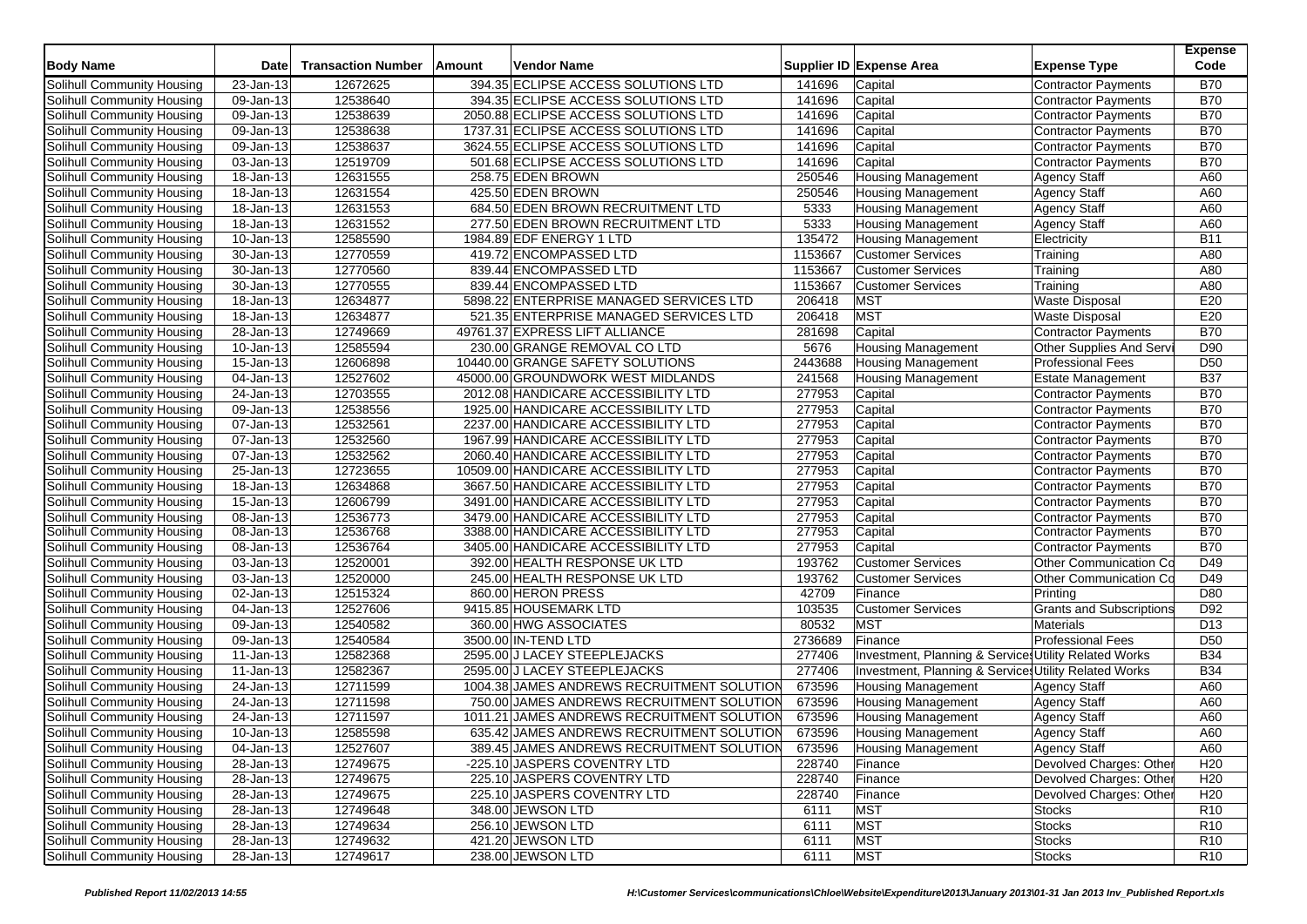| <b>Body Name</b>           | <b>Date</b>   | <b>Transaction Number</b> | Amount | <b>Vendor Name</b>                          |            | Supplier ID Expense Area                               | <b>Expense Type</b>              | <b>Expense</b><br>Code |
|----------------------------|---------------|---------------------------|--------|---------------------------------------------|------------|--------------------------------------------------------|----------------------------------|------------------------|
| Solihull Community Housing | 28-Jan-13     | 12749612                  |        | 254.66 JEWSON LTD                           | 6111       | <b>MST</b>                                             | <b>Stocks</b>                    | R <sub>10</sub>        |
| Solihull Community Housing | 25-Jan-13     | 12724555                  |        | 224.90 JEWSON LTD                           | 6111       | <b>MST</b>                                             | <b>Stocks</b>                    | R <sub>10</sub>        |
| Solihull Community Housing | 25-Jan-13     | 12724554                  |        | 220.00 JEWSON LTD                           | 6111       | <b>MST</b>                                             | <b>Stocks</b>                    | R <sub>10</sub>        |
| Solihull Community Housing | 25-Jan-13     | 12723596                  |        | 496.72 JEWSON LTD                           | 6111       | <b>MST</b>                                             | <b>Stocks</b>                    | R <sub>10</sub>        |
| Solihull Community Housing | 25-Jan-13     | 12724559                  |        | 216.20 JEWSON LTD                           | 6111       | <b>MST</b>                                             | <b>Stocks</b>                    | R <sub>10</sub>        |
| Solihull Community Housing | 04-Jan-13     | 12527608                  |        | 767.20 K D ELECTRICAL MAINTENANCE SERVICES  | 1796617    | <b>MST</b>                                             | Other Building costs             | <b>B39</b>             |
| Solihull Community Housing | 18-Jan-13     | 12631559                  |        | 578.33 K D ELECTRICAL MAINTENANCE SERVICES  | 1796617    | Investment, Planning & Services Utility Related Works  |                                  | <b>B34</b>             |
| Solihull Community Housing | 18-Jan-13     | 12631559                  |        | 2638.16 K D ELECTRICAL MAINTENANCE SERVICES | 1796617    | Investment, Planning & Services Utility Related Works  |                                  | <b>B34</b>             |
| Solihull Community Housing | 16-Jan-13     | 12611702                  |        | 237.99 K D ELECTRICAL MAINTENANCE SERVICES  | 1796617    | Investment, Planning & Services Utility Related Works  |                                  | <b>B34</b>             |
| Solihull Community Housing | 16-Jan-13     | 12611697                  |        | 397.68 K D ELECTRICAL MAINTENANCE SERVICES  | 1796617    | Investment, Planning & Services Utility Related Works  |                                  | <b>B34</b>             |
| Solihull Community Housing | 03-Jan-13     | 12519685                  |        | 308.96 K D ELECTRICAL MAINTENANCE SERVICES  | 1796617    | Investment, Planning & Services Utility Related Works  |                                  | <b>B34</b>             |
| Solihull Community Housing | 03-Jan-13     | 12519682                  |        | 237.99 K D ELECTRICAL MAINTENANCE SERVICES  | 1796617    | Investment, Planning & Services Utility Related Works  |                                  | <b>B34</b>             |
| Solihull Community Housing | 03-Jan-13     | 12519673                  |        | 237.99 K D ELECTRICAL MAINTENANCE SERVICES  | 1796617    | Investment, Planning & Services Utility Related Works  |                                  | <b>B34</b>             |
| Solihull Community Housing | 03-Jan-13     | 12519671                  |        | 237.99 K D ELECTRICAL MAINTENANCE SERVICES  | 1796617    | Investment, Planning & Services Utility Related Works  |                                  | <b>B34</b>             |
| Solihull Community Housing | 03-Jan-13     | 12519675                  |        | 291.96 K D ELECTRICAL MAINTENANCE SERVICES  | 1796617    | Investment, Planning & Services Utility Related Works  |                                  | <b>B34</b>             |
| Solihull Community Housing | 03-Jan-13     | 12519694                  |        | 940.01 K D ELECTRICAL MAINTENANCE SERVICES  | 1796617    | <b>MST</b>                                             | <b>Internal Works</b>            | <b>B31</b>             |
| Solihull Community Housing | 03-Jan-13     | 12519692                  |        | 907.60 K D ELECTRICAL MAINTENANCE SERVICES  | 1796617    | MST                                                    | <b>Internal Works</b>            | <b>B31</b>             |
| Solihull Community Housing | 28-Jan-13     | 12749610                  |        | 252.00 KAREN BUTLER                         | 436596     | <b>Customer Services</b>                               | Other Communication Co           | D49                    |
| Solihull Community Housing | 23-Jan-13     | 12682557                  |        | 550.00 KAURSA CHARTERED SURVEYORS           | 2662686    | Investment, Planning & Services Other Fees and Charges |                                  | D <sub>59</sub>        |
| Solihull Community Housing | 04-Jan-13     | 12527832                  |        | 1000.00 KENTON MANOR LTD                    | 6216       | Investment, Planning & Service: Professional Fees      |                                  | D <sub>50</sub>        |
| Solihull Community Housing | 04-Jan-13     | 12527831                  |        | 1000.00 KENTON MANOR LTD                    | 6216       | Investment, Planning & Services Professional Fees      |                                  | D <sub>50</sub>        |
| Solihull Community Housing | 10-Jan-13     | 12585601                  |        | 950.00 LANDMARK ENERGY                      | 165198     | Capital                                                | <b>Contractor Payments</b>       | <b>B70</b>             |
| Solihull Community Housing | 25-Jan-13     | 12720547                  |        | 3800.00 LIBERATA UK LIMITED                 | 260485     | <b>Housing Management</b>                              | Court Fees                       | D <sub>54</sub>        |
| Solihull Community Housing | 17-Jan-13     | 12627556                  |        | 2500.00 LIBERATA UK LIMITED                 | 260485     | <b>Housing Management</b>                              | <b>Court Fees</b>                | D <sub>54</sub>        |
| Solihull Community Housing | 23-Jan-13     | 12682558                  |        | 83681.40 LIFT & ENGINEERING SERVICES        | 1656614    | Capital                                                | <b>Contractor Payments</b>       | <b>B70</b>             |
| Solihull Community Housing | 04-Jan-13     | 12527611                  |        | 450.00 LIFT & ENGINEERING SERVICES          | 1656614    | Capital                                                | Contractor Payments              | <b>B70</b>             |
| Solihull Community Housing | 04-Jan-13     | 12527610                  |        | 429.91 LIFT & ENGINEERING SERVICES          | 1656614    | Capital                                                | <b>Contractor Payments</b>       | <b>B70</b>             |
| Solihull Community Housing | 30-Jan-13     | 12771618                  |        | 558.25 LIFT & ENGINEERING SERVICES          | 1656614    | Investment, Planning & Services Utility Related Works  |                                  | <b>B34</b>             |
| Solihull Community Housing | 30-Jan-13     | 12771615                  |        | 542.90 LIFT & ENGINEERING SERVICES          | 1656614    | Investment, Planning & Services Utility Related Works  |                                  | <b>B34</b>             |
| Solihull Community Housing | 30-Jan-13     | 12771614                  |        | 624.48 LIFT & ENGINEERING SERVICES          | 1656614    | Investment, Planning & Services Utility Related Works  |                                  | <b>B34</b>             |
| Solihull Community Housing | 30-Jan-13     | 12771613                  |        | 1209.00 LIFT & ENGINEERING SERVICES         | 1656614    | Investment, Planning & Service Utility Related Works   |                                  | <b>B34</b>             |
| Solihull Community Housing | 30-Jan-13     | 12771611                  |        | 220.69 LIFT & ENGINEERING SERVICES          | 1656614    | Investment, Planning & Services Utility Related Works  |                                  | <b>B34</b>             |
| Solihull Community Housing | 30-Jan-13     | 12771610                  |        | 220.69 LIFT & ENGINEERING SERVICES          | 1656614    | Investment, Planning & Services Utility Related Works  |                                  | <b>B34</b>             |
| Solihull Community Housing | $30 - Jan-13$ | 12771609                  |        | 220.69 LIFT & ENGINEERING SERVICES          | 1656614    | Investment, Planning & Service Utility Related Works   |                                  | <b>B34</b>             |
| Solihull Community Housing | 30-Jan-13     | 12771607                  |        | 2448.60 LIFT & ENGINEERING SERVICES         | 1656614    | Investment, Planning & Services Utility Related Works  |                                  | <b>B34</b>             |
| Solihull Community Housing | 30-Jan-13     | 12771608                  |        | 2673.55 LIFT & ENGINEERING SERVICES         | 1656614    | Investment, Planning & Services Utility Related Works  |                                  | <b>B34</b>             |
| Solihull Community Housing | 29-Jan-13     | 12767587                  |        | 3591.00 LIFT & ENGINEERING SERVICES         | 1656614    | Investment, Planning & Service Utility Related Works   |                                  | <b>B34</b>             |
| Solihull Community Housing | 03-Jan-13     | 12520003                  |        | 3781.00 LIFT & ENGINEERING SERVICES         | 1656614    | Investment, Planning & Services Utility Related Works  |                                  | <b>B34</b>             |
| Solihull Community Housing | 03-Jan-13     | 12519666                  |        | 252.00 LIFT & ENGINEERING SERVICES          | 1656614    | Investment, Planning & Services Utility Related Works  |                                  | <b>B34</b>             |
| Solihull Community Housing | 03-Jan-13     | 12519659                  |        | 350.00 LIFT & ENGINEERING SERVICES          | 1656614    | Investment, Planning & Services Utility Related Works  |                                  | <b>B34</b>             |
| Solihull Community Housing | 03-Jan-13     | 12519651                  |        | 252.00 LIFT & ENGINEERING SERVICES          | 1656614    | Investment, Planning & Services Utility Related Works  |                                  | <b>B34</b>             |
| Solihull Community Housing | 03-Jan-13     | 12519648                  |        | 225.00 LIFT & ENGINEERING SERVICES          | 1656614    | Investment, Planning & Services Utility Related Works  |                                  | <b>B34</b>             |
| Solihull Community Housing | 29-Jan-13     | 12767584                  |        | 354.64 LLOYDS TSB AUTOLEASE LTD             | 101345     | MST                                                    | Vehicle Hire                     | C30                    |
| Solihull Community Housing | 18-Jan-13     | 12631560                  |        | 3963.75 LLOYDS TSB AUTOLEASE LTD            | 101345 MST |                                                        | Vehicle Hire                     | C <sub>30</sub>        |
| Solihull Community Housing | 15-Jan-13     | 12606949                  |        | 354.64 LLOYDS TSB AUTOLEASE LTD             | 101345     | <b>MST</b>                                             | Vehicle Hire                     | C30                    |
| Solihull Community Housing | 15-Jan-13     | 12606950                  |        | 1250.48 LLOYDS TSB AUTOLEASE LTD            | 101345     | <b>MST</b>                                             | Vehicle Hire                     | C <sub>30</sub>        |
| Solihull Community Housing | 18-Jan-13     | 12631560                  |        | 552.80 LLOYDS TSB AUTOLEASE LTD             | 101345     | <b>MST</b>                                             | Vehicle service and repai        | C60                    |
| Solihull Community Housing | 28-Jan-13     | 12749650                  |        | 10096.00 LORIENT POLYPRODUCTS LTD           | 1769617    | <b>MST</b>                                             | Stocks                           | R <sub>10</sub>        |
| Solihull Community Housing | 23-Jan-13     | 12682562                  |        | 1508.90 LRQA LTD                            | 2838686    | <b>Customer Services</b>                               | <b>Professional Subscription</b> | A94                    |
| Solihull Community Housing | $03$ -Jan-13  | 12520004                  |        | 395.00 M3 HOUSING                           | 111286     | <b>Customer Services</b>                               | Training                         | A80                    |
| Solihull Community Housing | 04-Jan-13     | 12527612                  |        | 16752.03 MAN COMMERCIAL PROTECTION LTD      | 946596     | <b>Housing Management</b>                              | Security                         | <b>B43</b>             |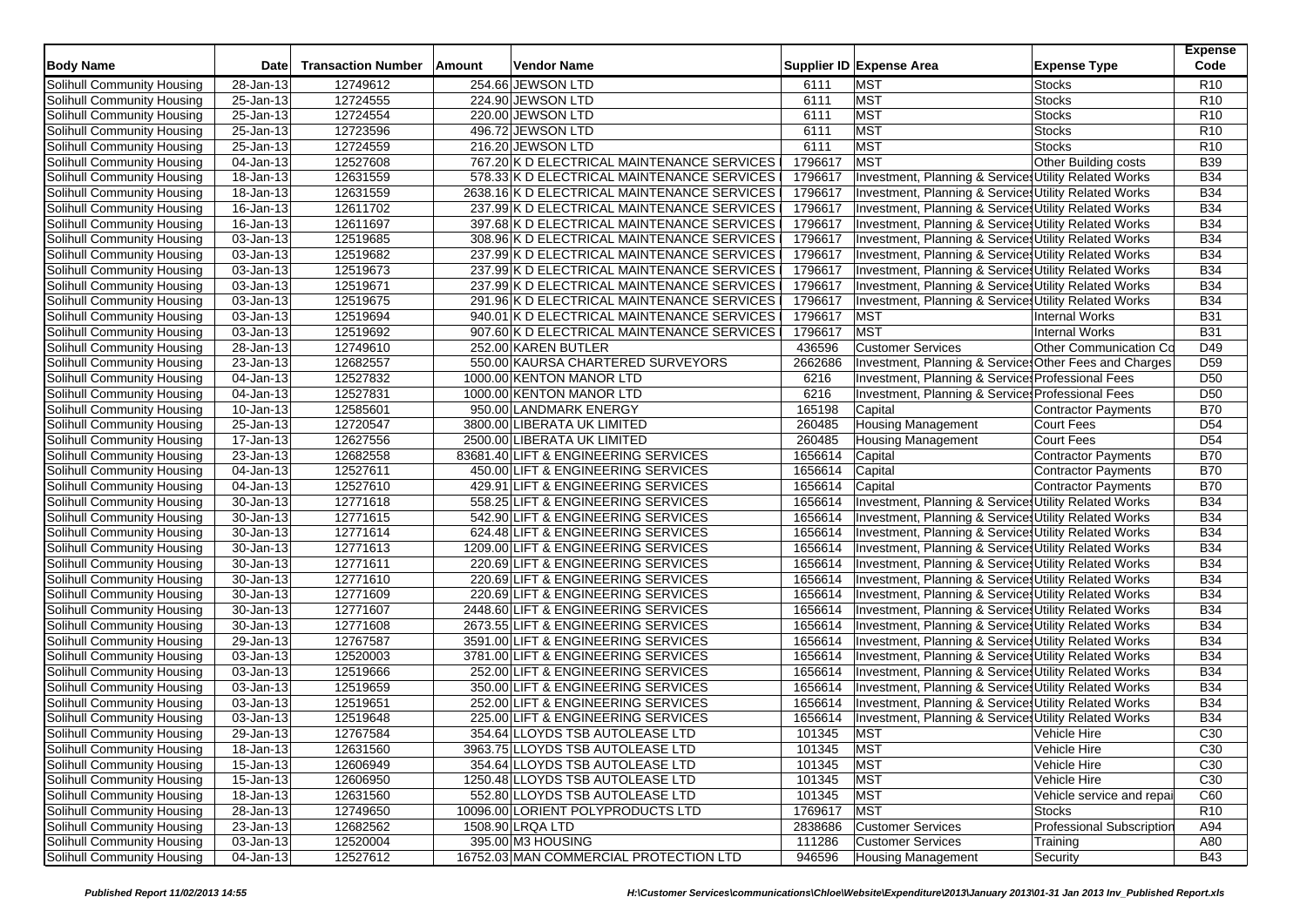| <b>Body Name</b>           | Date                    | <b>Transaction Number</b> | <b>Amount</b> | <b>Vendor Name</b>                           |         | Supplier ID Expense Area                              | <b>Expense Type</b>            | <b>Expense</b><br>Code   |
|----------------------------|-------------------------|---------------------------|---------------|----------------------------------------------|---------|-------------------------------------------------------|--------------------------------|--------------------------|
| Solihull Community Housing | 28-Jan-13               | 12749680                  |               | 665.50 MICHAEL PAGE INTERNATIONAL RECRUITM   | 2546688 | MST                                                   | <b>Agency Staff</b>            | A60                      |
| Solihull Community Housing | 28-Jan-13               | 12749679                  |               | 813.75 MICHAEL PAGE INTERNATIONAL RECRUITM   | 2546688 | <b>MST</b>                                            | <b>Agency Staff</b>            | A60                      |
| Solihull Community Housing | 23-Jan-13               | 12682567                  |               | 687.75 MICHAEL PAGE INTERNATIONAL RECRUITM   | 2546688 | <b>MST</b>                                            | <b>Agency Staff</b>            | A60                      |
| Solihull Community Housing | 18-Jan-13               | 12634878                  |               | 814.00 MICHAEL PAGE INTERNATIONAL RECRUITM   | 2546688 | <b>MST</b>                                            | <b>Agency Staff</b>            | A60                      |
| Solihull Community Housing | 15-Jan-13               | 12606961                  |               | 836.00 MICHAEL PAGE INTERNATIONAL RECRUITM   | 2546688 | <b>MST</b>                                            | <b>Agency Staff</b>            | A60                      |
| Solihull Community Housing | 15-Jan-13               | 12606960                  |               | 519.75 MICHAEL PAGE INTERNATIONAL RECRUITM   | 2546688 | <b>MST</b>                                            | Agency Staff                   | A60                      |
| Solihull Community Housing | 15-Jan-13               | 12606957                  |               | 341.25 MICHAEL PAGE INTERNATIONAL RECRUITM   | 2546688 | <b>MST</b>                                            | <b>Agency Staff</b>            | A60                      |
| Solihull Community Housing | 15-Jan-13               | 12606956                  |               | 4929.20 MICHAEL PAGE INTERNATIONAL RECRUITM  | 2546688 | <b>MST</b>                                            | Agency Staff                   | A60                      |
| Solihull Community Housing | 15-Jan-13               | 12606958                  |               | 577.50 MICHAEL PAGE INTERNATIONAL RECRUITM   | 2546688 | <b>MST</b>                                            | <b>Agency Staff</b>            | A60                      |
| Solihull Community Housing | 04-Jan-13               | 12527835                  |               | 840.00 MICHAEL PAGE INTERNATIONAL RECRUITM   | 2546688 | <b>MST</b>                                            | <b>Agency Staff</b>            | A60                      |
| Solihull Community Housing | 04-Jan-13               | 12527834                  |               | 522.50 MICHAEL PAGE INTERNATIONAL RECRUITM   | 2546688 | <b>MST</b>                                            | <b>Agency Staff</b>            | A60                      |
| Solihull Community Housing | 03-Jan-13               | 12520006                  |               | 777.00 MICHAEL PAGE INTERNATIONAL RECRUITM   | 2546688 | <b>MST</b>                                            | <b>Agency Staff</b>            | A60                      |
| Solihull Community Housing | 29-Jan-13               | 12767586                  |               | 2597.88 MOSSVALE MAINTENANCE & SEALING SERV  | 48908   | <b>MST</b>                                            | Voids                          | <b>B38</b>               |
| Solihull Community Housing | 23-Jan-13               | 12682578                  |               | 1005.15 MOSSVALE MAINTENANCE & SEALING SERV  | 48908   | <b>MST</b>                                            | Voids                          | <b>B38</b>               |
| Solihull Community Housing | 23-Jan-13               | 12682575                  |               | 220.98 MOSSVALE MAINTENANCE & SEALING SERV   | 48908   | <b>MST</b>                                            | Voids                          | <b>B38</b>               |
| Solihull Community Housing | 29-Jan-13               | 12767586                  |               | 1827.64 MOSSVALE MAINTENANCE & SEALING SERV  | 48908   | <b>MST</b>                                            | Voids                          | <b>B38</b>               |
| Solihull Community Housing | 23-Jan-13               | 12682578                  |               | 484.10 MOSSVALE MAINTENANCE & SEALING SERV   | 48908   | <b>MST</b>                                            | Voids                          | <b>B38</b>               |
| Solihull Community Housing | 30-Jan-13               | 12771654                  |               | 235.93 MOSSVALE MAINTENANCE & SEALING SERV   | 48908   | Investment, Planning & Service Utility Related Works  |                                | <b>B34</b>               |
| Solihull Community Housing | $\overline{30}$ -Jan-13 | 12771651                  |               | 223.39 MOSSVALE MAINTENANCE & SEALING SERV   | 48908   | Investment, Planning & Services Utility Related Works |                                | <b>B34</b>               |
| Solihull Community Housing | 30-Jan-13               | 12771647                  |               | 223.39 MOSSVALE MAINTENANCE & SEALING SERV   | 48908   | Investment, Planning & Service Utility Related Works  |                                | <b>B34</b>               |
| Solihull Community Housing | 28-Jan-13               | 12749681                  |               | 4655.14 MOSSVALE MAINTENANCE & SEALING SERV  | 48908   | Investment, Planning & Services Utility Related Works |                                | <b>B34</b>               |
| Solihull Community Housing | $\overline{28}$ -Jan-13 | 12744596                  |               | 223.39 MOSSVALE MAINTENANCE & SEALING SERV   | 48908   | Investment, Planning & Services Utility Related Works |                                | <b>B34</b>               |
| Solihull Community Housing | 28-Jan-13               | 12744593                  |               | 223.39 MOSSVALE MAINTENANCE & SEALING SERV   | 48908   | Investment, Planning & Services Utility Related Works |                                | <b>B34</b>               |
| Solihull Community Housing | 28-Jan-13               | 12744592                  |               | 308.08 MOSSVALE MAINTENANCE & SEALING SERV   | 48908   | Investment, Planning & Services Utility Related Works |                                | <b>B34</b>               |
| Solihull Community Housing | 25-Jan-13               | 12720562                  |               | 223.39 MOSSVALE MAINTENANCE & SEALING SERV   | 48908   | Investment, Planning & Services Utility Related Works |                                | <b>B34</b>               |
| Solihull Community Housing | 23-Jan-13               | 12672593                  |               | 223.39 MOSSVALE MAINTENANCE & SEALING SERV   | 48908   | Investment, Planning & Services Utility Related Works |                                | <b>B34</b>               |
| Solihull Community Housing | 23-Jan-13               | 12672592                  |               | 223.39 MOSSVALE MAINTENANCE & SEALING SERV   | 48908   | Investment, Planning & Services Utility Related Works |                                | <b>B34</b>               |
| Solihull Community Housing | 23-Jan-13               | 12672622                  |               | 223.39 MOSSVALE MAINTENANCE & SEALING SERV   | 48908   |                                                       |                                | <b>B34</b>               |
|                            | 23-Jan-13               | 12672617                  |               | 223.39 MOSSVALE MAINTENANCE & SEALING SERV   | 48908   | Investment, Planning & Services Utility Related Works |                                | <b>B34</b>               |
| Solihull Community Housing |                         |                           |               |                                              |         | Investment, Planning & Services Utility Related Works |                                | <b>B34</b>               |
| Solihull Community Housing | 23-Jan-13               | 12672608                  |               | 218.36 MOSSVALE MAINTENANCE & SEALING SERV   | 48908   | Investment, Planning & Services Utility Related Works |                                | <b>B34</b>               |
| Solihull Community Housing | 18-Jan-13               | 12631624                  |               | 223.39 MOSSVALE MAINTENANCE & SEALING SERV   | 48908   | Investment, Planning & Services Utility Related Works |                                | <b>B34</b>               |
| Solihull Community Housing | 18-Jan-13               | 12631635                  |               | 242.29 MOSSVALE MAINTENANCE & SEALING SERV   | 48908   | Investment, Planning & Services Utility Related Works |                                |                          |
| Solihull Community Housing | 18-Jan-13               | 12631631                  |               | 223.39 MOSSVALE MAINTENANCE & SEALING SERV   | 48908   | Investment, Planning & Services Utility Related Works |                                | <b>B34</b><br><b>B34</b> |
| Solihull Community Housing | 18-Jan-13               | 12631621                  |               | 223.39 MOSSVALE MAINTENANCE & SEALING SERV   | 48908   | Investment, Planning & Services Utility Related Works |                                | <b>B34</b>               |
| Solihull Community Housing | 18-Jan-13               | 12631561                  |               | 4792.00 MOSSVALE MAINTENANCE & SEALING SERV  | 48908   | Investment, Planning & Services Utility Related Works |                                | <b>B34</b>               |
| Solihull Community Housing | 10-Jan-13               | 12580554                  |               | 3881.52 MOSSVALE MAINTENANCE & SEALING SERV  | 48908   | Investment, Planning & Services Utility Related Works |                                |                          |
| Solihull Community Housing | 16-Jan-13               | 12611723                  |               | 1540.00 MOSSVALE MAINTENANCE & SEALING SERV  | 48908   | Investment, Planning & Services Utility Related Works |                                | <b>B34</b>               |
| Solihull Community Housing | 03-Jan-13               | 12520007                  |               | 1153.28 MOSSVALE MAINTENANCE & SEALING SERV  | 48908   | Investment, Planning & Service Utility Related Works  |                                | <b>B34</b><br><b>B34</b> |
| Solihull Community Housing | 07-Jan-13               | 12532599                  |               | 2674.83 MOSSVALE MAINTENANCE & SEALING SERV  | 48908   | Investment, Planning & Services Utility Related Works |                                |                          |
| Solihull Community Housing | 28-Jan-13               | 12744589<br>12744585      |               | 361.65 MOSSVALE MAINTENANCE & SEALING SERV   | 48908   | <b>MST</b><br><b>MST</b>                              | <b>Internal Works</b>          | <b>B31</b>               |
| Solihull Community Housing | 28-Jan-13               |                           |               | 408.21 MOSSVALE MAINTENANCE & SEALING SERV   | 48908   |                                                       | <b>Internal Works</b>          | <b>B31</b>               |
| Solihull Community Housing | 23-Jan-13               | 12682584                  |               | 20526.02 MOSSVALE MAINTENANCE & SEALING SERV | 48908   | Capital                                               | <b>Contractor Payments</b>     | <b>B70</b>               |
| Solihull Community Housing | 23-Jan-13               | 12682585                  |               | 13059.44 MOSSVALE MAINTENANCE & SEALING SERV | 48908   | Capital                                               | <b>Contractor Payments</b>     | <b>B70</b>               |
| Solihull Community Housing | 23-Jan-13               | 12682581                  |               | 15532.00 MOSSVALE MAINTENANCE & SEALING SERV | 48908   | Capital                                               | <b>Contractor Payments</b>     | <b>B70</b>               |
| Solihull Community Housing | 10-Jan-13               | 12585606                  |               | 15200.00 MOSSVALE MAINTENANCE & SEALING SERV | 48908   | Capital                                               | <b>Contractor Payments</b>     | <b>B70</b>               |
| Solihull Community Housing | 14-Jan-13               | 12599546                  |               | 14070.00 REDACTED PERSONAL DATA              | 49757   | Capital                                               | <b>Contractor Payments</b>     | <b>B70</b>               |
| Solihull Community Housing | 08-Jan-13               | 12537724                  |               | 630.00 REDACTED PERSONAL DATA                | 2819686 | <b>Balance Sheet</b>                                  | <b>Provision For Homelessn</b> | U20                      |
| Solihull Community Housing | 25-Jan-13               | 12723653                  |               | 1767.60 REDACTED PERSONAL DATA               | 2905687 | Capital                                               | Contractor Payments            | <b>B70</b>               |
| Solihull Community Housing | 23-Jan-13               | 12680547                  |               | 1340.62 REDACTED PERSONAL DATA               | 198450  | <b>Balance Sheet</b>                                  | Movement Incentive Sche        | U32                      |
| Solihull Community Housing | 03-Jan-13               | 12523560                  |               | 3876.88 REDACTED PERSONAL DATA               | 2752692 | <b>Balance Sheet</b>                                  | Movement Incentive Sche        | U32                      |
| Solihull Community Housing | 24-Jan-13               | 12703552                  |               | 546.96 MTD SCAFFOLDING LTD                   | 233945  | <b>MST</b>                                            | <b>External Structures</b>     | <b>B33</b>               |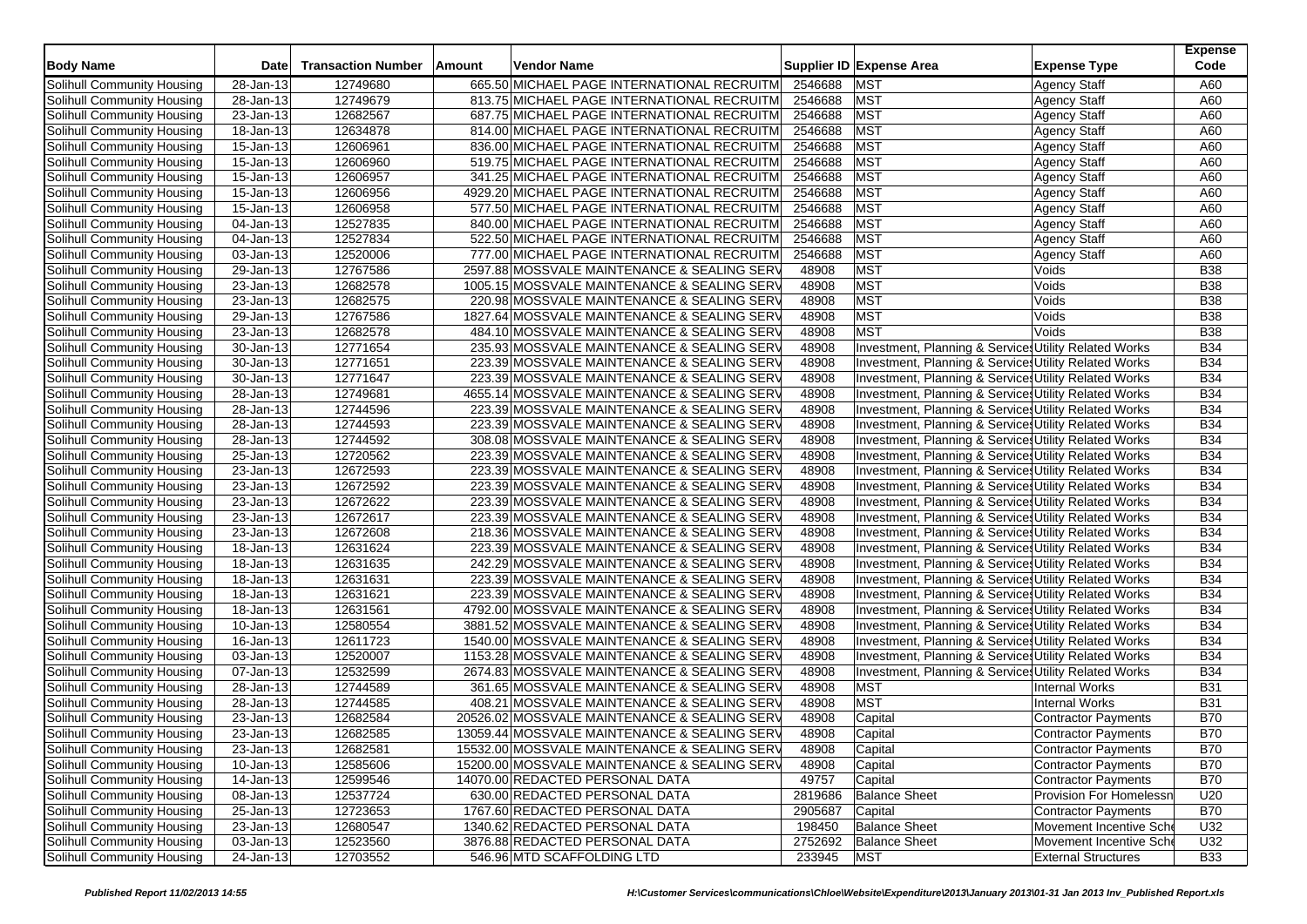| <b>Body Name</b>           | <b>Date</b>             | <b>Transaction Number</b> | Amount | Vendor Name                                  |         | Supplier ID Expense Area                                         | <b>Expense Type</b>             | <b>Expense</b><br>Code |
|----------------------------|-------------------------|---------------------------|--------|----------------------------------------------|---------|------------------------------------------------------------------|---------------------------------|------------------------|
| Solihull Community Housing | 24-Jan-13               | 12703551                  |        | 238.58 MTD SCAFFOLDING LTD                   | 233945  | <b>MST</b>                                                       | <b>External Structures</b>      | <b>B33</b>             |
| Solihull Community Housing | 24-Jan-13               | 12703550                  |        | 478.20 MTD SCAFFOLDING LTD                   | 233945  | <b>MST</b>                                                       | <b>External Structures</b>      | <b>B33</b>             |
| Solihull Community Housing | 25-Jan-13               | 12720578                  |        | 379.19N H LEISURE LTD                        | 2602692 | <b>Housing Management</b>                                        | <b>B&amp;B Accommodation</b>    | <b>B23</b>             |
| Solihull Community Housing | $\overline{25}$ -Jan-13 | 12720577                  |        | 320.81 N H LEISURE LTD                       | 2602692 | <b>Housing Management</b>                                        | <b>B&amp;B Accommodation</b>    | <b>B23</b>             |
| Solihull Community Housing | 25-Jan-13               | 12720576                  |        | 233.31 N H LEISURE LTD                       | 2602692 | <b>Housing Management</b>                                        | <b>B&amp;B Accommodation</b>    | <b>B23</b>             |
| Solihull Community Housing | 25-Jan-13               | 12720575                  |        | 233.31 N H LEISURE LTD                       | 2602692 | <b>Housing Management</b>                                        | <b>B&amp;B Accommodation</b>    | <b>B23</b>             |
| Solihull Community Housing | 09-Jan-13               | 12560556                  |        | 233.31 N H LEISURE LTD                       | 2602692 | <b>Housing Management</b>                                        | <b>B&amp;B Accommodation</b>    | <b>B23</b>             |
| Solihull Community Housing | 09-Jan-13               | 12560554                  |        | 233.31 N H LEISURE LTD                       | 2602692 | <b>Housing Management</b>                                        | <b>B&amp;B Accommodation</b>    | <b>B23</b>             |
| Solihull Community Housing | 09-Jan-13               | 12560553                  |        | 379.19 N H LEISURE LTD                       | 2602692 | <b>Housing Management</b>                                        | <b>B&amp;B Accommodation</b>    | <b>B23</b>             |
| Solihull Community Housing | 09-Jan-13               | 12560547                  |        | 229.15 N H LEISURE LTD                       | 2602692 | Housing Management                                               | <b>B&amp;B Accommodation</b>    | <b>B23</b>             |
| Solihull Community Housing | 09-Jan-13               | 12559547                  |        | 399.96 N H LEISURE LTD                       | 2602692 | <b>Housing Management</b>                                        | <b>B&amp;B Accommodation</b>    | <b>B23</b>             |
| Solihull Community Housing | 09-Jan-13               | 12560546                  |        | 274.98 N H LEISURE LTD                       | 2602692 | <b>Housing Management</b>                                        | <b>B&amp;B Accommodation</b>    | <b>B23</b>             |
| Solihull Community Housing | 09-Jan-13               | 12559546                  |        | 399.96 N H LEISURE LTD                       | 2602692 | <b>Housing Management</b>                                        | <b>B&amp;B Accommodation</b>    | <b>B23</b>             |
| Solihull Community Housing | 09-Jan-13               | 12558551                  |        | 379.19 N H LEISURE LTD                       | 2602692 | <b>Housing Management</b>                                        | <b>B&amp;B Accommodation</b>    | <b>B23</b>             |
| Solihull Community Housing | 09-Jan-13               | 12557549                  |        | 366.64 N H LEISURE LTD                       | 2602692 | <b>Housing Management</b>                                        | <b>B&amp;B Accommodation</b>    | <b>B23</b>             |
| Solihull Community Housing | 09-Jan-13               | 12558554                  |        | 320.81 N H LEISURE LTD                       | 2602692 | <b>Housing Management</b>                                        | <b>B&amp;B Accommodation</b>    | <b>B23</b>             |
| Solihull Community Housing | 09-Jan-13               | 12558553                  |        | 233.31 N H LEISURE LTD                       | 2602692 | <b>Housing Management</b>                                        | <b>B&amp;B Accommodation</b>    | <b>B23</b>             |
| Solihull Community Housing | 09-Jan-13               | 12558552                  |        | 233.31 N H LEISURE LTD                       | 2602692 | <b>Housing Management</b>                                        | <b>B&amp;B</b> Accommodation    | <b>B23</b>             |
| Solihull Community Housing | 02-Jan-13               | 12514684                  |        | 379.19 N H LEISURE LTD                       | 2602692 | <b>Housing Management</b>                                        | <b>B&amp;B Accommodation</b>    | <b>B23</b>             |
| Solihull Community Housing | $02$ -Jan-13            | 12514682                  |        | 320.81 N H LEISURE LTD                       | 2602692 | <b>Housing Management</b>                                        | <b>B&amp;B Accommodation</b>    | <b>B23</b>             |
| Solihull Community Housing | 02-Jan-13               | 12514683                  |        | 233.31 N H LEISURE LTD                       | 2602692 | <b>Housing Management</b>                                        | <b>B&amp;B Accommodation</b>    | <b>B23</b>             |
| Solihull Community Housing | 02-Jan-13               | 12514681                  |        | 233.31 N H LEISURE LTD                       | 2602692 | <b>Housing Management</b>                                        | <b>B&amp;B Accommodation</b>    | <b>B23</b>             |
| Solihull Community Housing | 18-Jan-13               | 12634879                  |        | 8500.00 NATIONAL FEDERATION OF ALMOS         | 245529  | <b>Customer Services</b>                                         | <b>Grants and Subscriptions</b> | D92                    |
| Solihull Community Housing | 29-Jan-13               | 12767589                  |        | 1152.00 NEOPOST LTD                          | 6967    | Finance                                                          | Postages                        | D <sub>21</sub>        |
| Solihull Community Housing | 24-Jan-13               | 12711603                  |        | 635.81 NEOPOST LTD                           | 6967    | Finance                                                          | Postages                        | D <sub>21</sub>        |
| Solihull Community Housing | 24-Jan-13               | 12711603                  |        | 219.72 NEOPOST LTD                           | 6967    | Finance                                                          | Postages                        | D <sub>21</sub>        |
| Solihull Community Housing | 02-Jan-13               | 12515398                  |        | 233.98 NEOPOST LTD                           | 6967    | Finance                                                          | Postages                        | D <sub>21</sub>        |
| Solihull Community Housing | 04-Jan-13               | 12527613                  |        | 210.58 NEOPOST LTD                           | 6967    | Investment, Planning & Service: Postages                         |                                 | D <sub>21</sub>        |
| Solihull Community Housing | 28-Jan-13               | 12748551                  |        | 4500.00 NEOPOST LTD CREDIFON RCB ACCOUNT     | 90254   | Finance                                                          | Postages                        | D <sub>21</sub>        |
| Solihull Community Housing | 17-Jan-13               | 12627619                  |        | 3000.00 NEOPOST LTD CREDIFON RCB ACCOUNT     | 90254   | Finance                                                          | Postages                        | D <sub>21</sub>        |
| Solihull Community Housing | 10-Jan-13               | 12585600                  |        | 1108.25 NIYAA PEOPLE                         | 1651616 | Investment, Planning & Service: Agency Staff                     |                                 | A60                    |
| Solihull Community Housing | 24-Jan-13               | 12711550                  |        | 565.09 NPOWER                                | 40119   | <b>Housing Management</b>                                        | Electricity                     | <b>B11</b>             |
| Solihull Community Housing | 23-Jan-13               | 12682596                  |        | 3823.89 NPOWER BUSINESS & SOCIAL HOUSING LTI | 2846690 | Investment, Planning & Services Utility Related Works            |                                 | <b>B34</b>             |
| Solihull Community Housing | $23$ -Jan-13            | 12683546                  |        | 2283.33 NPOWER BUSINESS & SOCIAL HOUSING LTI | 2846690 | <b>Investment, Planning &amp; Services Utility Related Works</b> |                                 | <b>B34</b>             |
| Solihull Community Housing | 09-Jan-13               | 12540593                  |        | 277.77 OFFICE DEPOT UK LTD                   | 115453  | Finance                                                          | Stationery                      | D <sub>25</sub>        |
| Solihull Community Housing | 25-Jan-13               | 12720580                  |        | 11.29 OFFICEXPRESS EUROPE LTD                | 162258  | Finance                                                          | <b>ICT Consumables</b>          | D33                    |
| Solihull Community Housing | 25-Jan-13               | 12720580                  |        | 1111.75 OFFICEXPRESS EUROPE LTD              | 162258  | Finance                                                          | <b>ICT Consumables</b>          | D33                    |
| Solihull Community Housing | 25-Jan-13               | 12720581                  |        | 240.77 OFFICEXPRESS EUROPE LTD               | 162258  | Finance                                                          | <b>ICT Consumables</b>          | D33                    |
| Solihull Community Housing | 02-Jan-13               | 12514689                  |        | 561.52 OFFICEXPRESS EUROPE LTD               | 162258  | Finance                                                          | <b>ICT Consumables</b>          | D33                    |
| Solihull Community Housing | 02-Jan-13               | 12514690                  |        | 766.02 OFFICEXPRESS EUROPE LTD               | 162258  | Finance                                                          | <b>ICT Consumables</b>          | D33                    |
| Solihull Community Housing | 30-Jan-13               | 12771626                  |        | 328.44 OPENVIEW SECURITY SOLUTIONS LTD       | 2385686 | Investment, Planning & Services Utility Related Works            |                                 | <b>B34</b>             |
| Solihull Community Housing | 30-Jan-13               | 12771624                  |        | 367.50 OPENVIEW SECURITY SOLUTIONS LTD       | 2385686 | Investment, Planning & Services Utility Related Works            |                                 | <b>B34</b>             |
| Solihull Community Housing | 23-Jan-13               | 12672575                  |        | 436.07 OPENVIEW SECURITY SOLUTIONS LTD       | 2385686 | Investment, Planning & Services Utility Related Works            |                                 | <b>B34</b>             |
| Solihull Community Housing | 09-Jan-13               | 12538635                  |        | 477.70 OPENVIEW SECURITY SOLUTIONS LTD       | 2385686 | Investment, Planning & Services Utility Related Works            |                                 | <b>B34</b>             |
| Solihull Community Housing | $\overline{09}$ -Jan-13 | 12538633                  |        | 466.31 OPENVIEW SECURITY SOLUTIONS LTD       | 2385686 | Investment, Planning & Services Utility Related Works            |                                 | <b>B34</b>             |
| Solihull Community Housing | 03-Jan-13               | 12519700                  |        | 307.44 OPENVIEW SECURITY SOLUTIONS LTD       | 2385686 | Investment, Planning & Services Utility Related Works            |                                 | <b>B34</b>             |
| Solihull Community Housing | 03-Jan-13               | 12519695                  |        | 11213.96 OPENVIEW SECURITY SOLUTIONS LTD     | 2385686 | Investment, Planning & Services Utility Related Works            |                                 | <b>B34</b>             |
| Solihull Community Housing | 28-Jan-13               | 12750546                  |        | 421.75 PAKAWASTE LTD                         | 7167    | <b>MST</b>                                                       | <b>Waste Disposal</b>           | E20                    |
| Solihull Community Housing | 28-Jan-13               | 12750547                  |        | 260.50 PAKAWASTE LTD                         | 7167    | <b>MST</b>                                                       | <b>Waste Disposal</b>           | E20                    |
| Solihull Community Housing | $10 - Jan-13$           | 12585602                  |        | 1379.50 PENNINGTON CHOICE LTD                | 227134  | Investment, Planning & Services Other Fees and Charges           |                                 | D <sub>59</sub>        |
| Solihull Community Housing | $15$ -Jan-13            | 12606900                  |        | 13000.00 PERSIMMON HOMES SOUTH MIDLANDS LTD  | 177320  | <b>Balance Sheet</b>                                             | <b>New Build</b>                | S <sub>20</sub>        |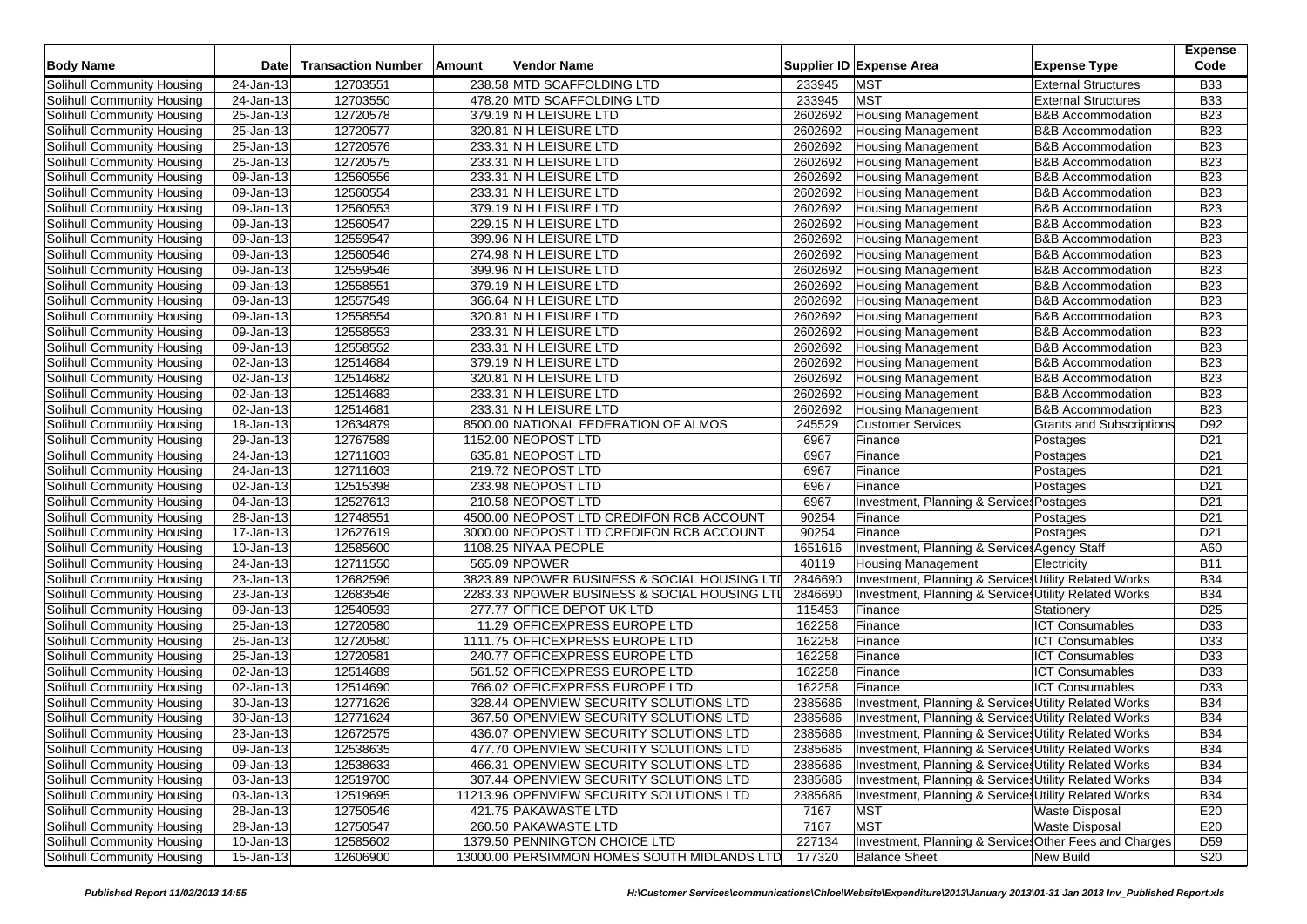| 243.80 PHS GROUP PLC<br><b>B90</b><br>Solihull Community Housing<br>$\overline{18}$ -Jan-13<br>12631562<br><b>Other Premises Costs</b><br>82208<br>Finance<br>12720583<br>401.54 PHS RECORDS MANAGEMENT<br>279840<br>Finance<br>D <sub>26</sub><br>Solihull Community Housing<br>25-Jan-13<br><b>File Storage</b><br>12634880<br><b>MST</b><br>8064.69 PINNACLE HOUSING LTD<br>280244<br><b>B38</b><br>18-Jan-13<br>Voids<br><b>MST</b><br>18-Jan-13<br>12634880<br>2271.85 PINNACLE HOUSING LTD<br>280244<br>Voids<br><b>B38</b><br>Solihull Community Housing<br><b>Balance Sheet</b><br>Solihull Community Housing<br>12631566<br>53607.03 PINNACLE HOUSING LTD<br>280244<br>Creditors<br>S08<br>18-Jan-13<br>12631565<br>280244<br><b>Balance Sheet</b><br>Creditors<br>S08<br>Solihull Community Housing<br>18-Jan-13<br>6411.02 PINNACLE HOUSING LTD<br>S08<br>Solihull Community Housing<br>18-Jan-13<br>12631564<br>1832.70 PINNACLE HOUSING LTD<br>280244<br><b>Balance Sheet</b><br>Creditors<br>12682566<br>D <sub>50</sub><br>23-Jan-13<br>25046<br><b>Customer Services</b><br><b>Professional Fees</b><br>Solihull Community Housing<br>325.00 PLAIN ENGLISH CAMPAIGN LTD<br>D <sub>50</sub><br>12580558<br>25046<br><b>Customer Services</b><br><b>Professional Fees</b><br>Solihull Community Housing<br>10-Jan-13<br>250.00 PLAIN ENGLISH CAMPAIGN LTD<br>12720584<br>D50<br>Solihull Community Housing<br>25-Jan-13<br>285.00 PURE IMAGINATION DESIGN<br>266700<br><b>Housing Management</b><br><b>Professional Fees</b><br>12767602<br>7385<br>761.99 QUALITY OFFICE SUPPLIES LTD<br><b>ICT Consumables</b><br>D33<br>Solihull Community Housing<br>29-Jan-13<br>Finance<br>Solihull Community Housing<br>$\overline{07}$ -Jan-13<br>12532600<br>1058.00 R J EVANS KNOWLES & PARTNERS<br>7412<br>Capital<br><b>Contractor Payments</b><br><b>B70</b><br>75827<br><b>B70</b><br>$\overline{10}$ -Jan-13<br>12585605<br>5614.98 R S MILLER ROOFING(WOLVERHAMPTON) L<br><b>Contractor Payments</b><br>Solihull Community Housing<br>Capital<br>12585604<br>75827<br><b>B70</b><br>10-Jan-13<br>Capital<br><b>Contractor Payments</b><br>Solihull Community Housing<br>32978.30 R S MILLER ROOFING (WOLVERHAMPTON) L<br>12527836<br>219590<br><b>MST</b><br>270.58 RAPIDE COMMUNICATION LIMITED<br>D40<br>Solihull Community Housing<br>04-Jan-13<br><b>Telephones</b><br>30-Jan-13<br>12770566<br>258.00 REED<br>260459<br><b>Customer Services</b><br><b>Agency Staff</b><br>A60<br>Solihull Community Housing<br>12750549<br>905.20 REED<br>260459<br>Investment, Planning & Service Agency Staff<br>Solihull Community Housing<br>28-Jan-13<br>A60<br>18-Jan-13<br>12631568<br>362.08 REED<br>260459<br>Investment, Planning & Service Agency Staff<br>A60<br>Solihull Community Housing<br>$\overline{18}$ -Jan-13<br>12631567<br>543.12 REED<br>260459<br>Investment, Planning & Services Agency Staff<br>A60<br>Solihull Community Housing<br>12585609<br>905.20 REED<br>260459<br>Investment, Planning & Services Agency Staff<br>Solihull Community Housing<br>10-Jan-13<br>A60<br>260459<br>Solihull Community Housing<br>10-Jan-13<br>12585608<br>905.20 REED<br>Investment, Planning & Services Agency Staff<br>A60<br>12606964<br>592.00 RESOURCING GROUP<br>A60<br>Solihull Community Housing<br>$15 - Jan - 13$<br>131156<br><b>MST</b><br><b>Agency Staff</b><br><b>MST</b><br>12606963<br>232.00 RESOURCING GROUP<br>131156<br>A60<br>Solihull Community Housing<br>15-Jan-13<br><b>Agency Staff</b><br>12606962<br>131156<br><b>MST</b><br>Solihull Community Housing<br>15-Jan-13<br>352.00 RESOURCING GROUP<br>A60<br><b>Agency Staff</b><br><b>MST</b><br>12540597<br>131156<br><b>Agency Staff</b><br>A60<br>Solihull Community Housing<br>09-Jan-13<br>592.00 RESOURCING GROUP<br><b>MST</b><br>09-Jan-13<br>12540595<br>592.00 RESOURCING GROUP<br>131156<br><b>Agency Staff</b><br>A60<br>Solihull Community Housing<br>18-Jan-13<br>12631572<br>963.60 RESOURCING GROUP<br>131156<br>Investment, Planning & Services Agency Staff<br>A60<br>Solihull Community Housing<br>12631573<br>131156<br>Investment, Planning & Service: Agency Staff<br>A60<br>Solihull Community Housing<br>18-Jan-13<br>1937.40 RESOURCING GROUP<br>12749651<br>7530<br>R <sub>10</sub><br>28-Jan-13<br>850.00 REYNOLDS SIGNS<br><b>MST</b><br>Solihull Community Housing<br><b>Stocks</b><br>12540605<br><b>ICT Consumables</b><br>Solihull Community Housing<br>09-Jan-13<br>955.93 RICOH UK LTD<br>54723<br>Finance<br>D33<br>54723<br>D <sub>33</sub><br>12540603<br>345.38 RICOH UK LTD<br><b>ICT Consumables</b><br>Solihull Community Housing<br>09-Jan-13<br>Finance<br>12540599<br>D <sub>33</sub><br>09-Jan-13<br>648.41 RICOH UK LTD<br>54723<br>Finance<br><b>ICT Consumables</b><br>Solihull Community Housing<br>D <sub>21</sub><br>Solihull Community Housing<br>$18 - Jan-13$<br>12631574<br>232.97 ROYAL MAIL<br>7602<br>Finance<br>Postages<br>282.00 SAPPHIRE MANAGEMENT SERVICES UK LTD<br>209446<br><b>Customer Services</b><br>A60<br>Solihull Community Housing<br>12631575<br><b>Agency Staff</b><br>18-Jan-13<br>12540626<br>2490687<br><b>B34</b><br>09-Jan-13<br>1469.88 SCCI ALPHATRACK LTD<br>Investment, Planning & Services Utility Related Works<br>Solihull Community Housing<br>12527837<br>7723<br>Solihull Community Housing<br>04-Jan-13<br>350.00 SECURITY DESIGN CENTRE LTD<br>MST<br><b>Other Premises Costs</b><br><b>B90</b><br><b>MST</b><br>Solihull Community Housing<br>256.14 SEDDON PROPERTY SERVICES<br>1620610<br><b>B31</b><br>28-Jan-13<br>12744567<br><b>Internal Works</b><br><b>MST</b><br><b>B31</b><br>28-Jan-13<br>12744563<br>287.90 SEDDON PROPERTY SERVICES<br>1620610<br><b>Internal Works</b><br>Solihull Community Housing<br><b>MST</b><br><b>B31</b><br>Solihull Community Housing<br>28-Jan-13<br>12744560<br>367.30 SEDDON PROPERTY SERVICES<br>1620610<br><b>Internal Works</b><br><b>MST</b><br>Solihull Community Housing<br>12538570<br>227.40 SEDDON PROPERTY SERVICES<br>1620610<br><b>B31</b><br>09-Jan-13<br><b>Internal Works</b><br><b>MST</b><br><b>B31</b><br>12538567<br>463.16 SEDDON PROPERTY SERVICES<br>1620610<br><b>Internal Works</b><br>Solihull Community Housing<br>09-Jan-13<br>12538566<br><b>MST</b><br><b>B31</b><br>Solihull Community Housing<br>09-Jan-13<br>459.00 SEDDON PROPERTY SERVICES<br>1620610<br><b>Internal Works</b><br>MST<br>12538560<br>238.20 SEDDON PROPERTY SERVICES<br>1620610<br><b>Internal Works</b><br><b>B31</b><br>Solihull Community Housing<br>09-Jan-13<br>Solihull Community Housing<br>28-Jan-13<br>287.90 SEDDON PROPERTY SERVICES<br>1620610 MST<br>Internal Works<br><b>B31</b><br>12744568<br>Solihull Community Housing<br>$28$ -Jan-13<br>12744566<br>383.18 SEDDON PROPERTY SERVICES<br>1620610 MST<br><b>Internal Works</b><br><b>B31</b><br>Solihull Community Housing<br>230.32 SEDDON PROPERTY SERVICES<br>1620610 MST<br>Internal Works<br>28-Jan-13<br>12744564<br><b>B31</b><br>Solihull Community Housing<br>12744562<br>460.64 SEDDON PROPERTY SERVICES<br>1620610<br><b>MST</b><br>Internal Works<br><b>B31</b><br>28-Jan-13<br>Solihull Community Housing<br>28-Jan-13<br>373.14 SEDDON PROPERTY SERVICES<br><b>MST</b><br><b>Internal Works</b><br>12744559<br>1620610<br><b>B31</b><br>Solihull Community Housing<br>12582371<br>1020.00 SEDDON PROPERTY SERVICES<br>1620610<br><b>MST</b><br><b>B31</b><br>11-Jan-13<br><b>Internal Works</b><br>12582370<br>1620610<br><b>MST</b><br><b>B31</b><br>Solihull Community Housing<br>$11$ -Jan-13<br>1227.79 SEDDON PROPERTY SERVICES<br><b>Internal Works</b><br>Solihull Community Housing<br>851.50 SEDDON PROPERTY SERVICES<br>1620610 MST<br>11-Jan-13<br>12582369<br><b>Internal Works</b><br><b>B31</b> | <b>Body Name</b>           | <b>Date</b> | <b>Transaction Number</b> | Amount | Vendor Name | Supplier ID Expense Area | <b>Expense Type</b> | <b>Expense</b><br>Code |
|-------------------------------------------------------------------------------------------------------------------------------------------------------------------------------------------------------------------------------------------------------------------------------------------------------------------------------------------------------------------------------------------------------------------------------------------------------------------------------------------------------------------------------------------------------------------------------------------------------------------------------------------------------------------------------------------------------------------------------------------------------------------------------------------------------------------------------------------------------------------------------------------------------------------------------------------------------------------------------------------------------------------------------------------------------------------------------------------------------------------------------------------------------------------------------------------------------------------------------------------------------------------------------------------------------------------------------------------------------------------------------------------------------------------------------------------------------------------------------------------------------------------------------------------------------------------------------------------------------------------------------------------------------------------------------------------------------------------------------------------------------------------------------------------------------------------------------------------------------------------------------------------------------------------------------------------------------------------------------------------------------------------------------------------------------------------------------------------------------------------------------------------------------------------------------------------------------------------------------------------------------------------------------------------------------------------------------------------------------------------------------------------------------------------------------------------------------------------------------------------------------------------------------------------------------------------------------------------------------------------------------------------------------------------------------------------------------------------------------------------------------------------------------------------------------------------------------------------------------------------------------------------------------------------------------------------------------------------------------------------------------------------------------------------------------------------------------------------------------------------------------------------------------------------------------------------------------------------------------------------------------------------------------------------------------------------------------------------------------------------------------------------------------------------------------------------------------------------------------------------------------------------------------------------------------------------------------------------------------------------------------------------------------------------------------------------------------------------------------------------------------------------------------------------------------------------------------------------------------------------------------------------------------------------------------------------------------------------------------------------------------------------------------------------------------------------------------------------------------------------------------------------------------------------------------------------------------------------------------------------------------------------------------------------------------------------------------------------------------------------------------------------------------------------------------------------------------------------------------------------------------------------------------------------------------------------------------------------------------------------------------------------------------------------------------------------------------------------------------------------------------------------------------------------------------------------------------------------------------------------------------------------------------------------------------------------------------------------------------------------------------------------------------------------------------------------------------------------------------------------------------------------------------------------------------------------------------------------------------------------------------------------------------------------------------------------------------------------------------------------------------------------------------------------------------------------------------------------------------------------------------------------------------------------------------------------------------------------------------------------------------------------------------------------------------------------------------------------------------------------------------------------------------------------------------------------------------------------------------------------------------------------------------------------------------------------------------------------------------------------------------------------------------------------------------------------------------------------------------------------------------------------------------------------------------------------------------------------------------------------------------------------------------------------------------------------------------------------------------------------------------------------------------------------------------------------------------------------------------------------------------------------------------------------------------------------------------------------------------------------------------------------------------------------------------------------------------------------------------------------------------------------------------------------------------------------------------------------------------------------------------------------------------------------------------------------------------------------------------------------------------------------------------------------------------------------------------------------------------------------------------------------------------------------------------------------------------------------------------------------------------------------------------------------------------------------------------------------------------------------------------------------------------------------------------------------------------------------------------------------------------------------------------------------------------------------------------------------------------------------------------------------------------------------------------------------------------------------------------------------------------------------------------------------------------------------------------------|----------------------------|-------------|---------------------------|--------|-------------|--------------------------|---------------------|------------------------|
|                                                                                                                                                                                                                                                                                                                                                                                                                                                                                                                                                                                                                                                                                                                                                                                                                                                                                                                                                                                                                                                                                                                                                                                                                                                                                                                                                                                                                                                                                                                                                                                                                                                                                                                                                                                                                                                                                                                                                                                                                                                                                                                                                                                                                                                                                                                                                                                                                                                                                                                                                                                                                                                                                                                                                                                                                                                                                                                                                                                                                                                                                                                                                                                                                                                                                                                                                                                                                                                                                                                                                                                                                                                                                                                                                                                                                                                                                                                                                                                                                                                                                                                                                                                                                                                                                                                                                                                                                                                                                                                                                                                                                                                                                                                                                                                                                                                                                                                                                                                                                                                                                                                                                                                                                                                                                                                                                                                                                                                                                                                                                                                                                                                                                                                                                                                                                                                                                                                                                                                                                                                                                                                                                                                                                                                                                                                                                                                                                                                                                                                                                                                                                                                                                                                                                                                                                                                                                                                                                                                                                                                                                                                                                                                                                                                                                                                                                                                                                                                                                                                                                                                                                                                                                                                                                                                                                                     |                            |             |                           |        |             |                          |                     |                        |
|                                                                                                                                                                                                                                                                                                                                                                                                                                                                                                                                                                                                                                                                                                                                                                                                                                                                                                                                                                                                                                                                                                                                                                                                                                                                                                                                                                                                                                                                                                                                                                                                                                                                                                                                                                                                                                                                                                                                                                                                                                                                                                                                                                                                                                                                                                                                                                                                                                                                                                                                                                                                                                                                                                                                                                                                                                                                                                                                                                                                                                                                                                                                                                                                                                                                                                                                                                                                                                                                                                                                                                                                                                                                                                                                                                                                                                                                                                                                                                                                                                                                                                                                                                                                                                                                                                                                                                                                                                                                                                                                                                                                                                                                                                                                                                                                                                                                                                                                                                                                                                                                                                                                                                                                                                                                                                                                                                                                                                                                                                                                                                                                                                                                                                                                                                                                                                                                                                                                                                                                                                                                                                                                                                                                                                                                                                                                                                                                                                                                                                                                                                                                                                                                                                                                                                                                                                                                                                                                                                                                                                                                                                                                                                                                                                                                                                                                                                                                                                                                                                                                                                                                                                                                                                                                                                                                                                     |                            |             |                           |        |             |                          |                     |                        |
|                                                                                                                                                                                                                                                                                                                                                                                                                                                                                                                                                                                                                                                                                                                                                                                                                                                                                                                                                                                                                                                                                                                                                                                                                                                                                                                                                                                                                                                                                                                                                                                                                                                                                                                                                                                                                                                                                                                                                                                                                                                                                                                                                                                                                                                                                                                                                                                                                                                                                                                                                                                                                                                                                                                                                                                                                                                                                                                                                                                                                                                                                                                                                                                                                                                                                                                                                                                                                                                                                                                                                                                                                                                                                                                                                                                                                                                                                                                                                                                                                                                                                                                                                                                                                                                                                                                                                                                                                                                                                                                                                                                                                                                                                                                                                                                                                                                                                                                                                                                                                                                                                                                                                                                                                                                                                                                                                                                                                                                                                                                                                                                                                                                                                                                                                                                                                                                                                                                                                                                                                                                                                                                                                                                                                                                                                                                                                                                                                                                                                                                                                                                                                                                                                                                                                                                                                                                                                                                                                                                                                                                                                                                                                                                                                                                                                                                                                                                                                                                                                                                                                                                                                                                                                                                                                                                                                                     | Solihull Community Housing |             |                           |        |             |                          |                     |                        |
|                                                                                                                                                                                                                                                                                                                                                                                                                                                                                                                                                                                                                                                                                                                                                                                                                                                                                                                                                                                                                                                                                                                                                                                                                                                                                                                                                                                                                                                                                                                                                                                                                                                                                                                                                                                                                                                                                                                                                                                                                                                                                                                                                                                                                                                                                                                                                                                                                                                                                                                                                                                                                                                                                                                                                                                                                                                                                                                                                                                                                                                                                                                                                                                                                                                                                                                                                                                                                                                                                                                                                                                                                                                                                                                                                                                                                                                                                                                                                                                                                                                                                                                                                                                                                                                                                                                                                                                                                                                                                                                                                                                                                                                                                                                                                                                                                                                                                                                                                                                                                                                                                                                                                                                                                                                                                                                                                                                                                                                                                                                                                                                                                                                                                                                                                                                                                                                                                                                                                                                                                                                                                                                                                                                                                                                                                                                                                                                                                                                                                                                                                                                                                                                                                                                                                                                                                                                                                                                                                                                                                                                                                                                                                                                                                                                                                                                                                                                                                                                                                                                                                                                                                                                                                                                                                                                                                                     |                            |             |                           |        |             |                          |                     |                        |
|                                                                                                                                                                                                                                                                                                                                                                                                                                                                                                                                                                                                                                                                                                                                                                                                                                                                                                                                                                                                                                                                                                                                                                                                                                                                                                                                                                                                                                                                                                                                                                                                                                                                                                                                                                                                                                                                                                                                                                                                                                                                                                                                                                                                                                                                                                                                                                                                                                                                                                                                                                                                                                                                                                                                                                                                                                                                                                                                                                                                                                                                                                                                                                                                                                                                                                                                                                                                                                                                                                                                                                                                                                                                                                                                                                                                                                                                                                                                                                                                                                                                                                                                                                                                                                                                                                                                                                                                                                                                                                                                                                                                                                                                                                                                                                                                                                                                                                                                                                                                                                                                                                                                                                                                                                                                                                                                                                                                                                                                                                                                                                                                                                                                                                                                                                                                                                                                                                                                                                                                                                                                                                                                                                                                                                                                                                                                                                                                                                                                                                                                                                                                                                                                                                                                                                                                                                                                                                                                                                                                                                                                                                                                                                                                                                                                                                                                                                                                                                                                                                                                                                                                                                                                                                                                                                                                                                     |                            |             |                           |        |             |                          |                     |                        |
|                                                                                                                                                                                                                                                                                                                                                                                                                                                                                                                                                                                                                                                                                                                                                                                                                                                                                                                                                                                                                                                                                                                                                                                                                                                                                                                                                                                                                                                                                                                                                                                                                                                                                                                                                                                                                                                                                                                                                                                                                                                                                                                                                                                                                                                                                                                                                                                                                                                                                                                                                                                                                                                                                                                                                                                                                                                                                                                                                                                                                                                                                                                                                                                                                                                                                                                                                                                                                                                                                                                                                                                                                                                                                                                                                                                                                                                                                                                                                                                                                                                                                                                                                                                                                                                                                                                                                                                                                                                                                                                                                                                                                                                                                                                                                                                                                                                                                                                                                                                                                                                                                                                                                                                                                                                                                                                                                                                                                                                                                                                                                                                                                                                                                                                                                                                                                                                                                                                                                                                                                                                                                                                                                                                                                                                                                                                                                                                                                                                                                                                                                                                                                                                                                                                                                                                                                                                                                                                                                                                                                                                                                                                                                                                                                                                                                                                                                                                                                                                                                                                                                                                                                                                                                                                                                                                                                                     |                            |             |                           |        |             |                          |                     |                        |
|                                                                                                                                                                                                                                                                                                                                                                                                                                                                                                                                                                                                                                                                                                                                                                                                                                                                                                                                                                                                                                                                                                                                                                                                                                                                                                                                                                                                                                                                                                                                                                                                                                                                                                                                                                                                                                                                                                                                                                                                                                                                                                                                                                                                                                                                                                                                                                                                                                                                                                                                                                                                                                                                                                                                                                                                                                                                                                                                                                                                                                                                                                                                                                                                                                                                                                                                                                                                                                                                                                                                                                                                                                                                                                                                                                                                                                                                                                                                                                                                                                                                                                                                                                                                                                                                                                                                                                                                                                                                                                                                                                                                                                                                                                                                                                                                                                                                                                                                                                                                                                                                                                                                                                                                                                                                                                                                                                                                                                                                                                                                                                                                                                                                                                                                                                                                                                                                                                                                                                                                                                                                                                                                                                                                                                                                                                                                                                                                                                                                                                                                                                                                                                                                                                                                                                                                                                                                                                                                                                                                                                                                                                                                                                                                                                                                                                                                                                                                                                                                                                                                                                                                                                                                                                                                                                                                                                     |                            |             |                           |        |             |                          |                     |                        |
|                                                                                                                                                                                                                                                                                                                                                                                                                                                                                                                                                                                                                                                                                                                                                                                                                                                                                                                                                                                                                                                                                                                                                                                                                                                                                                                                                                                                                                                                                                                                                                                                                                                                                                                                                                                                                                                                                                                                                                                                                                                                                                                                                                                                                                                                                                                                                                                                                                                                                                                                                                                                                                                                                                                                                                                                                                                                                                                                                                                                                                                                                                                                                                                                                                                                                                                                                                                                                                                                                                                                                                                                                                                                                                                                                                                                                                                                                                                                                                                                                                                                                                                                                                                                                                                                                                                                                                                                                                                                                                                                                                                                                                                                                                                                                                                                                                                                                                                                                                                                                                                                                                                                                                                                                                                                                                                                                                                                                                                                                                                                                                                                                                                                                                                                                                                                                                                                                                                                                                                                                                                                                                                                                                                                                                                                                                                                                                                                                                                                                                                                                                                                                                                                                                                                                                                                                                                                                                                                                                                                                                                                                                                                                                                                                                                                                                                                                                                                                                                                                                                                                                                                                                                                                                                                                                                                                                     |                            |             |                           |        |             |                          |                     |                        |
|                                                                                                                                                                                                                                                                                                                                                                                                                                                                                                                                                                                                                                                                                                                                                                                                                                                                                                                                                                                                                                                                                                                                                                                                                                                                                                                                                                                                                                                                                                                                                                                                                                                                                                                                                                                                                                                                                                                                                                                                                                                                                                                                                                                                                                                                                                                                                                                                                                                                                                                                                                                                                                                                                                                                                                                                                                                                                                                                                                                                                                                                                                                                                                                                                                                                                                                                                                                                                                                                                                                                                                                                                                                                                                                                                                                                                                                                                                                                                                                                                                                                                                                                                                                                                                                                                                                                                                                                                                                                                                                                                                                                                                                                                                                                                                                                                                                                                                                                                                                                                                                                                                                                                                                                                                                                                                                                                                                                                                                                                                                                                                                                                                                                                                                                                                                                                                                                                                                                                                                                                                                                                                                                                                                                                                                                                                                                                                                                                                                                                                                                                                                                                                                                                                                                                                                                                                                                                                                                                                                                                                                                                                                                                                                                                                                                                                                                                                                                                                                                                                                                                                                                                                                                                                                                                                                                                                     |                            |             |                           |        |             |                          |                     |                        |
|                                                                                                                                                                                                                                                                                                                                                                                                                                                                                                                                                                                                                                                                                                                                                                                                                                                                                                                                                                                                                                                                                                                                                                                                                                                                                                                                                                                                                                                                                                                                                                                                                                                                                                                                                                                                                                                                                                                                                                                                                                                                                                                                                                                                                                                                                                                                                                                                                                                                                                                                                                                                                                                                                                                                                                                                                                                                                                                                                                                                                                                                                                                                                                                                                                                                                                                                                                                                                                                                                                                                                                                                                                                                                                                                                                                                                                                                                                                                                                                                                                                                                                                                                                                                                                                                                                                                                                                                                                                                                                                                                                                                                                                                                                                                                                                                                                                                                                                                                                                                                                                                                                                                                                                                                                                                                                                                                                                                                                                                                                                                                                                                                                                                                                                                                                                                                                                                                                                                                                                                                                                                                                                                                                                                                                                                                                                                                                                                                                                                                                                                                                                                                                                                                                                                                                                                                                                                                                                                                                                                                                                                                                                                                                                                                                                                                                                                                                                                                                                                                                                                                                                                                                                                                                                                                                                                                                     |                            |             |                           |        |             |                          |                     |                        |
|                                                                                                                                                                                                                                                                                                                                                                                                                                                                                                                                                                                                                                                                                                                                                                                                                                                                                                                                                                                                                                                                                                                                                                                                                                                                                                                                                                                                                                                                                                                                                                                                                                                                                                                                                                                                                                                                                                                                                                                                                                                                                                                                                                                                                                                                                                                                                                                                                                                                                                                                                                                                                                                                                                                                                                                                                                                                                                                                                                                                                                                                                                                                                                                                                                                                                                                                                                                                                                                                                                                                                                                                                                                                                                                                                                                                                                                                                                                                                                                                                                                                                                                                                                                                                                                                                                                                                                                                                                                                                                                                                                                                                                                                                                                                                                                                                                                                                                                                                                                                                                                                                                                                                                                                                                                                                                                                                                                                                                                                                                                                                                                                                                                                                                                                                                                                                                                                                                                                                                                                                                                                                                                                                                                                                                                                                                                                                                                                                                                                                                                                                                                                                                                                                                                                                                                                                                                                                                                                                                                                                                                                                                                                                                                                                                                                                                                                                                                                                                                                                                                                                                                                                                                                                                                                                                                                                                     |                            |             |                           |        |             |                          |                     |                        |
|                                                                                                                                                                                                                                                                                                                                                                                                                                                                                                                                                                                                                                                                                                                                                                                                                                                                                                                                                                                                                                                                                                                                                                                                                                                                                                                                                                                                                                                                                                                                                                                                                                                                                                                                                                                                                                                                                                                                                                                                                                                                                                                                                                                                                                                                                                                                                                                                                                                                                                                                                                                                                                                                                                                                                                                                                                                                                                                                                                                                                                                                                                                                                                                                                                                                                                                                                                                                                                                                                                                                                                                                                                                                                                                                                                                                                                                                                                                                                                                                                                                                                                                                                                                                                                                                                                                                                                                                                                                                                                                                                                                                                                                                                                                                                                                                                                                                                                                                                                                                                                                                                                                                                                                                                                                                                                                                                                                                                                                                                                                                                                                                                                                                                                                                                                                                                                                                                                                                                                                                                                                                                                                                                                                                                                                                                                                                                                                                                                                                                                                                                                                                                                                                                                                                                                                                                                                                                                                                                                                                                                                                                                                                                                                                                                                                                                                                                                                                                                                                                                                                                                                                                                                                                                                                                                                                                                     |                            |             |                           |        |             |                          |                     |                        |
|                                                                                                                                                                                                                                                                                                                                                                                                                                                                                                                                                                                                                                                                                                                                                                                                                                                                                                                                                                                                                                                                                                                                                                                                                                                                                                                                                                                                                                                                                                                                                                                                                                                                                                                                                                                                                                                                                                                                                                                                                                                                                                                                                                                                                                                                                                                                                                                                                                                                                                                                                                                                                                                                                                                                                                                                                                                                                                                                                                                                                                                                                                                                                                                                                                                                                                                                                                                                                                                                                                                                                                                                                                                                                                                                                                                                                                                                                                                                                                                                                                                                                                                                                                                                                                                                                                                                                                                                                                                                                                                                                                                                                                                                                                                                                                                                                                                                                                                                                                                                                                                                                                                                                                                                                                                                                                                                                                                                                                                                                                                                                                                                                                                                                                                                                                                                                                                                                                                                                                                                                                                                                                                                                                                                                                                                                                                                                                                                                                                                                                                                                                                                                                                                                                                                                                                                                                                                                                                                                                                                                                                                                                                                                                                                                                                                                                                                                                                                                                                                                                                                                                                                                                                                                                                                                                                                                                     |                            |             |                           |        |             |                          |                     |                        |
|                                                                                                                                                                                                                                                                                                                                                                                                                                                                                                                                                                                                                                                                                                                                                                                                                                                                                                                                                                                                                                                                                                                                                                                                                                                                                                                                                                                                                                                                                                                                                                                                                                                                                                                                                                                                                                                                                                                                                                                                                                                                                                                                                                                                                                                                                                                                                                                                                                                                                                                                                                                                                                                                                                                                                                                                                                                                                                                                                                                                                                                                                                                                                                                                                                                                                                                                                                                                                                                                                                                                                                                                                                                                                                                                                                                                                                                                                                                                                                                                                                                                                                                                                                                                                                                                                                                                                                                                                                                                                                                                                                                                                                                                                                                                                                                                                                                                                                                                                                                                                                                                                                                                                                                                                                                                                                                                                                                                                                                                                                                                                                                                                                                                                                                                                                                                                                                                                                                                                                                                                                                                                                                                                                                                                                                                                                                                                                                                                                                                                                                                                                                                                                                                                                                                                                                                                                                                                                                                                                                                                                                                                                                                                                                                                                                                                                                                                                                                                                                                                                                                                                                                                                                                                                                                                                                                                                     |                            |             |                           |        |             |                          |                     |                        |
|                                                                                                                                                                                                                                                                                                                                                                                                                                                                                                                                                                                                                                                                                                                                                                                                                                                                                                                                                                                                                                                                                                                                                                                                                                                                                                                                                                                                                                                                                                                                                                                                                                                                                                                                                                                                                                                                                                                                                                                                                                                                                                                                                                                                                                                                                                                                                                                                                                                                                                                                                                                                                                                                                                                                                                                                                                                                                                                                                                                                                                                                                                                                                                                                                                                                                                                                                                                                                                                                                                                                                                                                                                                                                                                                                                                                                                                                                                                                                                                                                                                                                                                                                                                                                                                                                                                                                                                                                                                                                                                                                                                                                                                                                                                                                                                                                                                                                                                                                                                                                                                                                                                                                                                                                                                                                                                                                                                                                                                                                                                                                                                                                                                                                                                                                                                                                                                                                                                                                                                                                                                                                                                                                                                                                                                                                                                                                                                                                                                                                                                                                                                                                                                                                                                                                                                                                                                                                                                                                                                                                                                                                                                                                                                                                                                                                                                                                                                                                                                                                                                                                                                                                                                                                                                                                                                                                                     |                            |             |                           |        |             |                          |                     |                        |
|                                                                                                                                                                                                                                                                                                                                                                                                                                                                                                                                                                                                                                                                                                                                                                                                                                                                                                                                                                                                                                                                                                                                                                                                                                                                                                                                                                                                                                                                                                                                                                                                                                                                                                                                                                                                                                                                                                                                                                                                                                                                                                                                                                                                                                                                                                                                                                                                                                                                                                                                                                                                                                                                                                                                                                                                                                                                                                                                                                                                                                                                                                                                                                                                                                                                                                                                                                                                                                                                                                                                                                                                                                                                                                                                                                                                                                                                                                                                                                                                                                                                                                                                                                                                                                                                                                                                                                                                                                                                                                                                                                                                                                                                                                                                                                                                                                                                                                                                                                                                                                                                                                                                                                                                                                                                                                                                                                                                                                                                                                                                                                                                                                                                                                                                                                                                                                                                                                                                                                                                                                                                                                                                                                                                                                                                                                                                                                                                                                                                                                                                                                                                                                                                                                                                                                                                                                                                                                                                                                                                                                                                                                                                                                                                                                                                                                                                                                                                                                                                                                                                                                                                                                                                                                                                                                                                                                     |                            |             |                           |        |             |                          |                     |                        |
|                                                                                                                                                                                                                                                                                                                                                                                                                                                                                                                                                                                                                                                                                                                                                                                                                                                                                                                                                                                                                                                                                                                                                                                                                                                                                                                                                                                                                                                                                                                                                                                                                                                                                                                                                                                                                                                                                                                                                                                                                                                                                                                                                                                                                                                                                                                                                                                                                                                                                                                                                                                                                                                                                                                                                                                                                                                                                                                                                                                                                                                                                                                                                                                                                                                                                                                                                                                                                                                                                                                                                                                                                                                                                                                                                                                                                                                                                                                                                                                                                                                                                                                                                                                                                                                                                                                                                                                                                                                                                                                                                                                                                                                                                                                                                                                                                                                                                                                                                                                                                                                                                                                                                                                                                                                                                                                                                                                                                                                                                                                                                                                                                                                                                                                                                                                                                                                                                                                                                                                                                                                                                                                                                                                                                                                                                                                                                                                                                                                                                                                                                                                                                                                                                                                                                                                                                                                                                                                                                                                                                                                                                                                                                                                                                                                                                                                                                                                                                                                                                                                                                                                                                                                                                                                                                                                                                                     |                            |             |                           |        |             |                          |                     |                        |
|                                                                                                                                                                                                                                                                                                                                                                                                                                                                                                                                                                                                                                                                                                                                                                                                                                                                                                                                                                                                                                                                                                                                                                                                                                                                                                                                                                                                                                                                                                                                                                                                                                                                                                                                                                                                                                                                                                                                                                                                                                                                                                                                                                                                                                                                                                                                                                                                                                                                                                                                                                                                                                                                                                                                                                                                                                                                                                                                                                                                                                                                                                                                                                                                                                                                                                                                                                                                                                                                                                                                                                                                                                                                                                                                                                                                                                                                                                                                                                                                                                                                                                                                                                                                                                                                                                                                                                                                                                                                                                                                                                                                                                                                                                                                                                                                                                                                                                                                                                                                                                                                                                                                                                                                                                                                                                                                                                                                                                                                                                                                                                                                                                                                                                                                                                                                                                                                                                                                                                                                                                                                                                                                                                                                                                                                                                                                                                                                                                                                                                                                                                                                                                                                                                                                                                                                                                                                                                                                                                                                                                                                                                                                                                                                                                                                                                                                                                                                                                                                                                                                                                                                                                                                                                                                                                                                                                     |                            |             |                           |        |             |                          |                     |                        |
|                                                                                                                                                                                                                                                                                                                                                                                                                                                                                                                                                                                                                                                                                                                                                                                                                                                                                                                                                                                                                                                                                                                                                                                                                                                                                                                                                                                                                                                                                                                                                                                                                                                                                                                                                                                                                                                                                                                                                                                                                                                                                                                                                                                                                                                                                                                                                                                                                                                                                                                                                                                                                                                                                                                                                                                                                                                                                                                                                                                                                                                                                                                                                                                                                                                                                                                                                                                                                                                                                                                                                                                                                                                                                                                                                                                                                                                                                                                                                                                                                                                                                                                                                                                                                                                                                                                                                                                                                                                                                                                                                                                                                                                                                                                                                                                                                                                                                                                                                                                                                                                                                                                                                                                                                                                                                                                                                                                                                                                                                                                                                                                                                                                                                                                                                                                                                                                                                                                                                                                                                                                                                                                                                                                                                                                                                                                                                                                                                                                                                                                                                                                                                                                                                                                                                                                                                                                                                                                                                                                                                                                                                                                                                                                                                                                                                                                                                                                                                                                                                                                                                                                                                                                                                                                                                                                                                                     |                            |             |                           |        |             |                          |                     |                        |
|                                                                                                                                                                                                                                                                                                                                                                                                                                                                                                                                                                                                                                                                                                                                                                                                                                                                                                                                                                                                                                                                                                                                                                                                                                                                                                                                                                                                                                                                                                                                                                                                                                                                                                                                                                                                                                                                                                                                                                                                                                                                                                                                                                                                                                                                                                                                                                                                                                                                                                                                                                                                                                                                                                                                                                                                                                                                                                                                                                                                                                                                                                                                                                                                                                                                                                                                                                                                                                                                                                                                                                                                                                                                                                                                                                                                                                                                                                                                                                                                                                                                                                                                                                                                                                                                                                                                                                                                                                                                                                                                                                                                                                                                                                                                                                                                                                                                                                                                                                                                                                                                                                                                                                                                                                                                                                                                                                                                                                                                                                                                                                                                                                                                                                                                                                                                                                                                                                                                                                                                                                                                                                                                                                                                                                                                                                                                                                                                                                                                                                                                                                                                                                                                                                                                                                                                                                                                                                                                                                                                                                                                                                                                                                                                                                                                                                                                                                                                                                                                                                                                                                                                                                                                                                                                                                                                                                     |                            |             |                           |        |             |                          |                     |                        |
|                                                                                                                                                                                                                                                                                                                                                                                                                                                                                                                                                                                                                                                                                                                                                                                                                                                                                                                                                                                                                                                                                                                                                                                                                                                                                                                                                                                                                                                                                                                                                                                                                                                                                                                                                                                                                                                                                                                                                                                                                                                                                                                                                                                                                                                                                                                                                                                                                                                                                                                                                                                                                                                                                                                                                                                                                                                                                                                                                                                                                                                                                                                                                                                                                                                                                                                                                                                                                                                                                                                                                                                                                                                                                                                                                                                                                                                                                                                                                                                                                                                                                                                                                                                                                                                                                                                                                                                                                                                                                                                                                                                                                                                                                                                                                                                                                                                                                                                                                                                                                                                                                                                                                                                                                                                                                                                                                                                                                                                                                                                                                                                                                                                                                                                                                                                                                                                                                                                                                                                                                                                                                                                                                                                                                                                                                                                                                                                                                                                                                                                                                                                                                                                                                                                                                                                                                                                                                                                                                                                                                                                                                                                                                                                                                                                                                                                                                                                                                                                                                                                                                                                                                                                                                                                                                                                                                                     |                            |             |                           |        |             |                          |                     |                        |
|                                                                                                                                                                                                                                                                                                                                                                                                                                                                                                                                                                                                                                                                                                                                                                                                                                                                                                                                                                                                                                                                                                                                                                                                                                                                                                                                                                                                                                                                                                                                                                                                                                                                                                                                                                                                                                                                                                                                                                                                                                                                                                                                                                                                                                                                                                                                                                                                                                                                                                                                                                                                                                                                                                                                                                                                                                                                                                                                                                                                                                                                                                                                                                                                                                                                                                                                                                                                                                                                                                                                                                                                                                                                                                                                                                                                                                                                                                                                                                                                                                                                                                                                                                                                                                                                                                                                                                                                                                                                                                                                                                                                                                                                                                                                                                                                                                                                                                                                                                                                                                                                                                                                                                                                                                                                                                                                                                                                                                                                                                                                                                                                                                                                                                                                                                                                                                                                                                                                                                                                                                                                                                                                                                                                                                                                                                                                                                                                                                                                                                                                                                                                                                                                                                                                                                                                                                                                                                                                                                                                                                                                                                                                                                                                                                                                                                                                                                                                                                                                                                                                                                                                                                                                                                                                                                                                                                     |                            |             |                           |        |             |                          |                     |                        |
|                                                                                                                                                                                                                                                                                                                                                                                                                                                                                                                                                                                                                                                                                                                                                                                                                                                                                                                                                                                                                                                                                                                                                                                                                                                                                                                                                                                                                                                                                                                                                                                                                                                                                                                                                                                                                                                                                                                                                                                                                                                                                                                                                                                                                                                                                                                                                                                                                                                                                                                                                                                                                                                                                                                                                                                                                                                                                                                                                                                                                                                                                                                                                                                                                                                                                                                                                                                                                                                                                                                                                                                                                                                                                                                                                                                                                                                                                                                                                                                                                                                                                                                                                                                                                                                                                                                                                                                                                                                                                                                                                                                                                                                                                                                                                                                                                                                                                                                                                                                                                                                                                                                                                                                                                                                                                                                                                                                                                                                                                                                                                                                                                                                                                                                                                                                                                                                                                                                                                                                                                                                                                                                                                                                                                                                                                                                                                                                                                                                                                                                                                                                                                                                                                                                                                                                                                                                                                                                                                                                                                                                                                                                                                                                                                                                                                                                                                                                                                                                                                                                                                                                                                                                                                                                                                                                                                                     |                            |             |                           |        |             |                          |                     |                        |
|                                                                                                                                                                                                                                                                                                                                                                                                                                                                                                                                                                                                                                                                                                                                                                                                                                                                                                                                                                                                                                                                                                                                                                                                                                                                                                                                                                                                                                                                                                                                                                                                                                                                                                                                                                                                                                                                                                                                                                                                                                                                                                                                                                                                                                                                                                                                                                                                                                                                                                                                                                                                                                                                                                                                                                                                                                                                                                                                                                                                                                                                                                                                                                                                                                                                                                                                                                                                                                                                                                                                                                                                                                                                                                                                                                                                                                                                                                                                                                                                                                                                                                                                                                                                                                                                                                                                                                                                                                                                                                                                                                                                                                                                                                                                                                                                                                                                                                                                                                                                                                                                                                                                                                                                                                                                                                                                                                                                                                                                                                                                                                                                                                                                                                                                                                                                                                                                                                                                                                                                                                                                                                                                                                                                                                                                                                                                                                                                                                                                                                                                                                                                                                                                                                                                                                                                                                                                                                                                                                                                                                                                                                                                                                                                                                                                                                                                                                                                                                                                                                                                                                                                                                                                                                                                                                                                                                     |                            |             |                           |        |             |                          |                     |                        |
|                                                                                                                                                                                                                                                                                                                                                                                                                                                                                                                                                                                                                                                                                                                                                                                                                                                                                                                                                                                                                                                                                                                                                                                                                                                                                                                                                                                                                                                                                                                                                                                                                                                                                                                                                                                                                                                                                                                                                                                                                                                                                                                                                                                                                                                                                                                                                                                                                                                                                                                                                                                                                                                                                                                                                                                                                                                                                                                                                                                                                                                                                                                                                                                                                                                                                                                                                                                                                                                                                                                                                                                                                                                                                                                                                                                                                                                                                                                                                                                                                                                                                                                                                                                                                                                                                                                                                                                                                                                                                                                                                                                                                                                                                                                                                                                                                                                                                                                                                                                                                                                                                                                                                                                                                                                                                                                                                                                                                                                                                                                                                                                                                                                                                                                                                                                                                                                                                                                                                                                                                                                                                                                                                                                                                                                                                                                                                                                                                                                                                                                                                                                                                                                                                                                                                                                                                                                                                                                                                                                                                                                                                                                                                                                                                                                                                                                                                                                                                                                                                                                                                                                                                                                                                                                                                                                                                                     |                            |             |                           |        |             |                          |                     |                        |
|                                                                                                                                                                                                                                                                                                                                                                                                                                                                                                                                                                                                                                                                                                                                                                                                                                                                                                                                                                                                                                                                                                                                                                                                                                                                                                                                                                                                                                                                                                                                                                                                                                                                                                                                                                                                                                                                                                                                                                                                                                                                                                                                                                                                                                                                                                                                                                                                                                                                                                                                                                                                                                                                                                                                                                                                                                                                                                                                                                                                                                                                                                                                                                                                                                                                                                                                                                                                                                                                                                                                                                                                                                                                                                                                                                                                                                                                                                                                                                                                                                                                                                                                                                                                                                                                                                                                                                                                                                                                                                                                                                                                                                                                                                                                                                                                                                                                                                                                                                                                                                                                                                                                                                                                                                                                                                                                                                                                                                                                                                                                                                                                                                                                                                                                                                                                                                                                                                                                                                                                                                                                                                                                                                                                                                                                                                                                                                                                                                                                                                                                                                                                                                                                                                                                                                                                                                                                                                                                                                                                                                                                                                                                                                                                                                                                                                                                                                                                                                                                                                                                                                                                                                                                                                                                                                                                                                     |                            |             |                           |        |             |                          |                     |                        |
|                                                                                                                                                                                                                                                                                                                                                                                                                                                                                                                                                                                                                                                                                                                                                                                                                                                                                                                                                                                                                                                                                                                                                                                                                                                                                                                                                                                                                                                                                                                                                                                                                                                                                                                                                                                                                                                                                                                                                                                                                                                                                                                                                                                                                                                                                                                                                                                                                                                                                                                                                                                                                                                                                                                                                                                                                                                                                                                                                                                                                                                                                                                                                                                                                                                                                                                                                                                                                                                                                                                                                                                                                                                                                                                                                                                                                                                                                                                                                                                                                                                                                                                                                                                                                                                                                                                                                                                                                                                                                                                                                                                                                                                                                                                                                                                                                                                                                                                                                                                                                                                                                                                                                                                                                                                                                                                                                                                                                                                                                                                                                                                                                                                                                                                                                                                                                                                                                                                                                                                                                                                                                                                                                                                                                                                                                                                                                                                                                                                                                                                                                                                                                                                                                                                                                                                                                                                                                                                                                                                                                                                                                                                                                                                                                                                                                                                                                                                                                                                                                                                                                                                                                                                                                                                                                                                                                                     |                            |             |                           |        |             |                          |                     |                        |
|                                                                                                                                                                                                                                                                                                                                                                                                                                                                                                                                                                                                                                                                                                                                                                                                                                                                                                                                                                                                                                                                                                                                                                                                                                                                                                                                                                                                                                                                                                                                                                                                                                                                                                                                                                                                                                                                                                                                                                                                                                                                                                                                                                                                                                                                                                                                                                                                                                                                                                                                                                                                                                                                                                                                                                                                                                                                                                                                                                                                                                                                                                                                                                                                                                                                                                                                                                                                                                                                                                                                                                                                                                                                                                                                                                                                                                                                                                                                                                                                                                                                                                                                                                                                                                                                                                                                                                                                                                                                                                                                                                                                                                                                                                                                                                                                                                                                                                                                                                                                                                                                                                                                                                                                                                                                                                                                                                                                                                                                                                                                                                                                                                                                                                                                                                                                                                                                                                                                                                                                                                                                                                                                                                                                                                                                                                                                                                                                                                                                                                                                                                                                                                                                                                                                                                                                                                                                                                                                                                                                                                                                                                                                                                                                                                                                                                                                                                                                                                                                                                                                                                                                                                                                                                                                                                                                                                     |                            |             |                           |        |             |                          |                     |                        |
|                                                                                                                                                                                                                                                                                                                                                                                                                                                                                                                                                                                                                                                                                                                                                                                                                                                                                                                                                                                                                                                                                                                                                                                                                                                                                                                                                                                                                                                                                                                                                                                                                                                                                                                                                                                                                                                                                                                                                                                                                                                                                                                                                                                                                                                                                                                                                                                                                                                                                                                                                                                                                                                                                                                                                                                                                                                                                                                                                                                                                                                                                                                                                                                                                                                                                                                                                                                                                                                                                                                                                                                                                                                                                                                                                                                                                                                                                                                                                                                                                                                                                                                                                                                                                                                                                                                                                                                                                                                                                                                                                                                                                                                                                                                                                                                                                                                                                                                                                                                                                                                                                                                                                                                                                                                                                                                                                                                                                                                                                                                                                                                                                                                                                                                                                                                                                                                                                                                                                                                                                                                                                                                                                                                                                                                                                                                                                                                                                                                                                                                                                                                                                                                                                                                                                                                                                                                                                                                                                                                                                                                                                                                                                                                                                                                                                                                                                                                                                                                                                                                                                                                                                                                                                                                                                                                                                                     |                            |             |                           |        |             |                          |                     |                        |
|                                                                                                                                                                                                                                                                                                                                                                                                                                                                                                                                                                                                                                                                                                                                                                                                                                                                                                                                                                                                                                                                                                                                                                                                                                                                                                                                                                                                                                                                                                                                                                                                                                                                                                                                                                                                                                                                                                                                                                                                                                                                                                                                                                                                                                                                                                                                                                                                                                                                                                                                                                                                                                                                                                                                                                                                                                                                                                                                                                                                                                                                                                                                                                                                                                                                                                                                                                                                                                                                                                                                                                                                                                                                                                                                                                                                                                                                                                                                                                                                                                                                                                                                                                                                                                                                                                                                                                                                                                                                                                                                                                                                                                                                                                                                                                                                                                                                                                                                                                                                                                                                                                                                                                                                                                                                                                                                                                                                                                                                                                                                                                                                                                                                                                                                                                                                                                                                                                                                                                                                                                                                                                                                                                                                                                                                                                                                                                                                                                                                                                                                                                                                                                                                                                                                                                                                                                                                                                                                                                                                                                                                                                                                                                                                                                                                                                                                                                                                                                                                                                                                                                                                                                                                                                                                                                                                                                     |                            |             |                           |        |             |                          |                     |                        |
|                                                                                                                                                                                                                                                                                                                                                                                                                                                                                                                                                                                                                                                                                                                                                                                                                                                                                                                                                                                                                                                                                                                                                                                                                                                                                                                                                                                                                                                                                                                                                                                                                                                                                                                                                                                                                                                                                                                                                                                                                                                                                                                                                                                                                                                                                                                                                                                                                                                                                                                                                                                                                                                                                                                                                                                                                                                                                                                                                                                                                                                                                                                                                                                                                                                                                                                                                                                                                                                                                                                                                                                                                                                                                                                                                                                                                                                                                                                                                                                                                                                                                                                                                                                                                                                                                                                                                                                                                                                                                                                                                                                                                                                                                                                                                                                                                                                                                                                                                                                                                                                                                                                                                                                                                                                                                                                                                                                                                                                                                                                                                                                                                                                                                                                                                                                                                                                                                                                                                                                                                                                                                                                                                                                                                                                                                                                                                                                                                                                                                                                                                                                                                                                                                                                                                                                                                                                                                                                                                                                                                                                                                                                                                                                                                                                                                                                                                                                                                                                                                                                                                                                                                                                                                                                                                                                                                                     |                            |             |                           |        |             |                          |                     |                        |
|                                                                                                                                                                                                                                                                                                                                                                                                                                                                                                                                                                                                                                                                                                                                                                                                                                                                                                                                                                                                                                                                                                                                                                                                                                                                                                                                                                                                                                                                                                                                                                                                                                                                                                                                                                                                                                                                                                                                                                                                                                                                                                                                                                                                                                                                                                                                                                                                                                                                                                                                                                                                                                                                                                                                                                                                                                                                                                                                                                                                                                                                                                                                                                                                                                                                                                                                                                                                                                                                                                                                                                                                                                                                                                                                                                                                                                                                                                                                                                                                                                                                                                                                                                                                                                                                                                                                                                                                                                                                                                                                                                                                                                                                                                                                                                                                                                                                                                                                                                                                                                                                                                                                                                                                                                                                                                                                                                                                                                                                                                                                                                                                                                                                                                                                                                                                                                                                                                                                                                                                                                                                                                                                                                                                                                                                                                                                                                                                                                                                                                                                                                                                                                                                                                                                                                                                                                                                                                                                                                                                                                                                                                                                                                                                                                                                                                                                                                                                                                                                                                                                                                                                                                                                                                                                                                                                                                     |                            |             |                           |        |             |                          |                     |                        |
|                                                                                                                                                                                                                                                                                                                                                                                                                                                                                                                                                                                                                                                                                                                                                                                                                                                                                                                                                                                                                                                                                                                                                                                                                                                                                                                                                                                                                                                                                                                                                                                                                                                                                                                                                                                                                                                                                                                                                                                                                                                                                                                                                                                                                                                                                                                                                                                                                                                                                                                                                                                                                                                                                                                                                                                                                                                                                                                                                                                                                                                                                                                                                                                                                                                                                                                                                                                                                                                                                                                                                                                                                                                                                                                                                                                                                                                                                                                                                                                                                                                                                                                                                                                                                                                                                                                                                                                                                                                                                                                                                                                                                                                                                                                                                                                                                                                                                                                                                                                                                                                                                                                                                                                                                                                                                                                                                                                                                                                                                                                                                                                                                                                                                                                                                                                                                                                                                                                                                                                                                                                                                                                                                                                                                                                                                                                                                                                                                                                                                                                                                                                                                                                                                                                                                                                                                                                                                                                                                                                                                                                                                                                                                                                                                                                                                                                                                                                                                                                                                                                                                                                                                                                                                                                                                                                                                                     |                            |             |                           |        |             |                          |                     |                        |
|                                                                                                                                                                                                                                                                                                                                                                                                                                                                                                                                                                                                                                                                                                                                                                                                                                                                                                                                                                                                                                                                                                                                                                                                                                                                                                                                                                                                                                                                                                                                                                                                                                                                                                                                                                                                                                                                                                                                                                                                                                                                                                                                                                                                                                                                                                                                                                                                                                                                                                                                                                                                                                                                                                                                                                                                                                                                                                                                                                                                                                                                                                                                                                                                                                                                                                                                                                                                                                                                                                                                                                                                                                                                                                                                                                                                                                                                                                                                                                                                                                                                                                                                                                                                                                                                                                                                                                                                                                                                                                                                                                                                                                                                                                                                                                                                                                                                                                                                                                                                                                                                                                                                                                                                                                                                                                                                                                                                                                                                                                                                                                                                                                                                                                                                                                                                                                                                                                                                                                                                                                                                                                                                                                                                                                                                                                                                                                                                                                                                                                                                                                                                                                                                                                                                                                                                                                                                                                                                                                                                                                                                                                                                                                                                                                                                                                                                                                                                                                                                                                                                                                                                                                                                                                                                                                                                                                     |                            |             |                           |        |             |                          |                     |                        |
|                                                                                                                                                                                                                                                                                                                                                                                                                                                                                                                                                                                                                                                                                                                                                                                                                                                                                                                                                                                                                                                                                                                                                                                                                                                                                                                                                                                                                                                                                                                                                                                                                                                                                                                                                                                                                                                                                                                                                                                                                                                                                                                                                                                                                                                                                                                                                                                                                                                                                                                                                                                                                                                                                                                                                                                                                                                                                                                                                                                                                                                                                                                                                                                                                                                                                                                                                                                                                                                                                                                                                                                                                                                                                                                                                                                                                                                                                                                                                                                                                                                                                                                                                                                                                                                                                                                                                                                                                                                                                                                                                                                                                                                                                                                                                                                                                                                                                                                                                                                                                                                                                                                                                                                                                                                                                                                                                                                                                                                                                                                                                                                                                                                                                                                                                                                                                                                                                                                                                                                                                                                                                                                                                                                                                                                                                                                                                                                                                                                                                                                                                                                                                                                                                                                                                                                                                                                                                                                                                                                                                                                                                                                                                                                                                                                                                                                                                                                                                                                                                                                                                                                                                                                                                                                                                                                                                                     |                            |             |                           |        |             |                          |                     |                        |
|                                                                                                                                                                                                                                                                                                                                                                                                                                                                                                                                                                                                                                                                                                                                                                                                                                                                                                                                                                                                                                                                                                                                                                                                                                                                                                                                                                                                                                                                                                                                                                                                                                                                                                                                                                                                                                                                                                                                                                                                                                                                                                                                                                                                                                                                                                                                                                                                                                                                                                                                                                                                                                                                                                                                                                                                                                                                                                                                                                                                                                                                                                                                                                                                                                                                                                                                                                                                                                                                                                                                                                                                                                                                                                                                                                                                                                                                                                                                                                                                                                                                                                                                                                                                                                                                                                                                                                                                                                                                                                                                                                                                                                                                                                                                                                                                                                                                                                                                                                                                                                                                                                                                                                                                                                                                                                                                                                                                                                                                                                                                                                                                                                                                                                                                                                                                                                                                                                                                                                                                                                                                                                                                                                                                                                                                                                                                                                                                                                                                                                                                                                                                                                                                                                                                                                                                                                                                                                                                                                                                                                                                                                                                                                                                                                                                                                                                                                                                                                                                                                                                                                                                                                                                                                                                                                                                                                     |                            |             |                           |        |             |                          |                     |                        |
|                                                                                                                                                                                                                                                                                                                                                                                                                                                                                                                                                                                                                                                                                                                                                                                                                                                                                                                                                                                                                                                                                                                                                                                                                                                                                                                                                                                                                                                                                                                                                                                                                                                                                                                                                                                                                                                                                                                                                                                                                                                                                                                                                                                                                                                                                                                                                                                                                                                                                                                                                                                                                                                                                                                                                                                                                                                                                                                                                                                                                                                                                                                                                                                                                                                                                                                                                                                                                                                                                                                                                                                                                                                                                                                                                                                                                                                                                                                                                                                                                                                                                                                                                                                                                                                                                                                                                                                                                                                                                                                                                                                                                                                                                                                                                                                                                                                                                                                                                                                                                                                                                                                                                                                                                                                                                                                                                                                                                                                                                                                                                                                                                                                                                                                                                                                                                                                                                                                                                                                                                                                                                                                                                                                                                                                                                                                                                                                                                                                                                                                                                                                                                                                                                                                                                                                                                                                                                                                                                                                                                                                                                                                                                                                                                                                                                                                                                                                                                                                                                                                                                                                                                                                                                                                                                                                                                                     |                            |             |                           |        |             |                          |                     |                        |
|                                                                                                                                                                                                                                                                                                                                                                                                                                                                                                                                                                                                                                                                                                                                                                                                                                                                                                                                                                                                                                                                                                                                                                                                                                                                                                                                                                                                                                                                                                                                                                                                                                                                                                                                                                                                                                                                                                                                                                                                                                                                                                                                                                                                                                                                                                                                                                                                                                                                                                                                                                                                                                                                                                                                                                                                                                                                                                                                                                                                                                                                                                                                                                                                                                                                                                                                                                                                                                                                                                                                                                                                                                                                                                                                                                                                                                                                                                                                                                                                                                                                                                                                                                                                                                                                                                                                                                                                                                                                                                                                                                                                                                                                                                                                                                                                                                                                                                                                                                                                                                                                                                                                                                                                                                                                                                                                                                                                                                                                                                                                                                                                                                                                                                                                                                                                                                                                                                                                                                                                                                                                                                                                                                                                                                                                                                                                                                                                                                                                                                                                                                                                                                                                                                                                                                                                                                                                                                                                                                                                                                                                                                                                                                                                                                                                                                                                                                                                                                                                                                                                                                                                                                                                                                                                                                                                                                     |                            |             |                           |        |             |                          |                     |                        |
|                                                                                                                                                                                                                                                                                                                                                                                                                                                                                                                                                                                                                                                                                                                                                                                                                                                                                                                                                                                                                                                                                                                                                                                                                                                                                                                                                                                                                                                                                                                                                                                                                                                                                                                                                                                                                                                                                                                                                                                                                                                                                                                                                                                                                                                                                                                                                                                                                                                                                                                                                                                                                                                                                                                                                                                                                                                                                                                                                                                                                                                                                                                                                                                                                                                                                                                                                                                                                                                                                                                                                                                                                                                                                                                                                                                                                                                                                                                                                                                                                                                                                                                                                                                                                                                                                                                                                                                                                                                                                                                                                                                                                                                                                                                                                                                                                                                                                                                                                                                                                                                                                                                                                                                                                                                                                                                                                                                                                                                                                                                                                                                                                                                                                                                                                                                                                                                                                                                                                                                                                                                                                                                                                                                                                                                                                                                                                                                                                                                                                                                                                                                                                                                                                                                                                                                                                                                                                                                                                                                                                                                                                                                                                                                                                                                                                                                                                                                                                                                                                                                                                                                                                                                                                                                                                                                                                                     |                            |             |                           |        |             |                          |                     |                        |
|                                                                                                                                                                                                                                                                                                                                                                                                                                                                                                                                                                                                                                                                                                                                                                                                                                                                                                                                                                                                                                                                                                                                                                                                                                                                                                                                                                                                                                                                                                                                                                                                                                                                                                                                                                                                                                                                                                                                                                                                                                                                                                                                                                                                                                                                                                                                                                                                                                                                                                                                                                                                                                                                                                                                                                                                                                                                                                                                                                                                                                                                                                                                                                                                                                                                                                                                                                                                                                                                                                                                                                                                                                                                                                                                                                                                                                                                                                                                                                                                                                                                                                                                                                                                                                                                                                                                                                                                                                                                                                                                                                                                                                                                                                                                                                                                                                                                                                                                                                                                                                                                                                                                                                                                                                                                                                                                                                                                                                                                                                                                                                                                                                                                                                                                                                                                                                                                                                                                                                                                                                                                                                                                                                                                                                                                                                                                                                                                                                                                                                                                                                                                                                                                                                                                                                                                                                                                                                                                                                                                                                                                                                                                                                                                                                                                                                                                                                                                                                                                                                                                                                                                                                                                                                                                                                                                                                     |                            |             |                           |        |             |                          |                     |                        |
|                                                                                                                                                                                                                                                                                                                                                                                                                                                                                                                                                                                                                                                                                                                                                                                                                                                                                                                                                                                                                                                                                                                                                                                                                                                                                                                                                                                                                                                                                                                                                                                                                                                                                                                                                                                                                                                                                                                                                                                                                                                                                                                                                                                                                                                                                                                                                                                                                                                                                                                                                                                                                                                                                                                                                                                                                                                                                                                                                                                                                                                                                                                                                                                                                                                                                                                                                                                                                                                                                                                                                                                                                                                                                                                                                                                                                                                                                                                                                                                                                                                                                                                                                                                                                                                                                                                                                                                                                                                                                                                                                                                                                                                                                                                                                                                                                                                                                                                                                                                                                                                                                                                                                                                                                                                                                                                                                                                                                                                                                                                                                                                                                                                                                                                                                                                                                                                                                                                                                                                                                                                                                                                                                                                                                                                                                                                                                                                                                                                                                                                                                                                                                                                                                                                                                                                                                                                                                                                                                                                                                                                                                                                                                                                                                                                                                                                                                                                                                                                                                                                                                                                                                                                                                                                                                                                                                                     |                            |             |                           |        |             |                          |                     |                        |
|                                                                                                                                                                                                                                                                                                                                                                                                                                                                                                                                                                                                                                                                                                                                                                                                                                                                                                                                                                                                                                                                                                                                                                                                                                                                                                                                                                                                                                                                                                                                                                                                                                                                                                                                                                                                                                                                                                                                                                                                                                                                                                                                                                                                                                                                                                                                                                                                                                                                                                                                                                                                                                                                                                                                                                                                                                                                                                                                                                                                                                                                                                                                                                                                                                                                                                                                                                                                                                                                                                                                                                                                                                                                                                                                                                                                                                                                                                                                                                                                                                                                                                                                                                                                                                                                                                                                                                                                                                                                                                                                                                                                                                                                                                                                                                                                                                                                                                                                                                                                                                                                                                                                                                                                                                                                                                                                                                                                                                                                                                                                                                                                                                                                                                                                                                                                                                                                                                                                                                                                                                                                                                                                                                                                                                                                                                                                                                                                                                                                                                                                                                                                                                                                                                                                                                                                                                                                                                                                                                                                                                                                                                                                                                                                                                                                                                                                                                                                                                                                                                                                                                                                                                                                                                                                                                                                                                     |                            |             |                           |        |             |                          |                     |                        |
|                                                                                                                                                                                                                                                                                                                                                                                                                                                                                                                                                                                                                                                                                                                                                                                                                                                                                                                                                                                                                                                                                                                                                                                                                                                                                                                                                                                                                                                                                                                                                                                                                                                                                                                                                                                                                                                                                                                                                                                                                                                                                                                                                                                                                                                                                                                                                                                                                                                                                                                                                                                                                                                                                                                                                                                                                                                                                                                                                                                                                                                                                                                                                                                                                                                                                                                                                                                                                                                                                                                                                                                                                                                                                                                                                                                                                                                                                                                                                                                                                                                                                                                                                                                                                                                                                                                                                                                                                                                                                                                                                                                                                                                                                                                                                                                                                                                                                                                                                                                                                                                                                                                                                                                                                                                                                                                                                                                                                                                                                                                                                                                                                                                                                                                                                                                                                                                                                                                                                                                                                                                                                                                                                                                                                                                                                                                                                                                                                                                                                                                                                                                                                                                                                                                                                                                                                                                                                                                                                                                                                                                                                                                                                                                                                                                                                                                                                                                                                                                                                                                                                                                                                                                                                                                                                                                                                                     |                            |             |                           |        |             |                          |                     |                        |
|                                                                                                                                                                                                                                                                                                                                                                                                                                                                                                                                                                                                                                                                                                                                                                                                                                                                                                                                                                                                                                                                                                                                                                                                                                                                                                                                                                                                                                                                                                                                                                                                                                                                                                                                                                                                                                                                                                                                                                                                                                                                                                                                                                                                                                                                                                                                                                                                                                                                                                                                                                                                                                                                                                                                                                                                                                                                                                                                                                                                                                                                                                                                                                                                                                                                                                                                                                                                                                                                                                                                                                                                                                                                                                                                                                                                                                                                                                                                                                                                                                                                                                                                                                                                                                                                                                                                                                                                                                                                                                                                                                                                                                                                                                                                                                                                                                                                                                                                                                                                                                                                                                                                                                                                                                                                                                                                                                                                                                                                                                                                                                                                                                                                                                                                                                                                                                                                                                                                                                                                                                                                                                                                                                                                                                                                                                                                                                                                                                                                                                                                                                                                                                                                                                                                                                                                                                                                                                                                                                                                                                                                                                                                                                                                                                                                                                                                                                                                                                                                                                                                                                                                                                                                                                                                                                                                                                     |                            |             |                           |        |             |                          |                     |                        |
|                                                                                                                                                                                                                                                                                                                                                                                                                                                                                                                                                                                                                                                                                                                                                                                                                                                                                                                                                                                                                                                                                                                                                                                                                                                                                                                                                                                                                                                                                                                                                                                                                                                                                                                                                                                                                                                                                                                                                                                                                                                                                                                                                                                                                                                                                                                                                                                                                                                                                                                                                                                                                                                                                                                                                                                                                                                                                                                                                                                                                                                                                                                                                                                                                                                                                                                                                                                                                                                                                                                                                                                                                                                                                                                                                                                                                                                                                                                                                                                                                                                                                                                                                                                                                                                                                                                                                                                                                                                                                                                                                                                                                                                                                                                                                                                                                                                                                                                                                                                                                                                                                                                                                                                                                                                                                                                                                                                                                                                                                                                                                                                                                                                                                                                                                                                                                                                                                                                                                                                                                                                                                                                                                                                                                                                                                                                                                                                                                                                                                                                                                                                                                                                                                                                                                                                                                                                                                                                                                                                                                                                                                                                                                                                                                                                                                                                                                                                                                                                                                                                                                                                                                                                                                                                                                                                                                                     |                            |             |                           |        |             |                          |                     |                        |
|                                                                                                                                                                                                                                                                                                                                                                                                                                                                                                                                                                                                                                                                                                                                                                                                                                                                                                                                                                                                                                                                                                                                                                                                                                                                                                                                                                                                                                                                                                                                                                                                                                                                                                                                                                                                                                                                                                                                                                                                                                                                                                                                                                                                                                                                                                                                                                                                                                                                                                                                                                                                                                                                                                                                                                                                                                                                                                                                                                                                                                                                                                                                                                                                                                                                                                                                                                                                                                                                                                                                                                                                                                                                                                                                                                                                                                                                                                                                                                                                                                                                                                                                                                                                                                                                                                                                                                                                                                                                                                                                                                                                                                                                                                                                                                                                                                                                                                                                                                                                                                                                                                                                                                                                                                                                                                                                                                                                                                                                                                                                                                                                                                                                                                                                                                                                                                                                                                                                                                                                                                                                                                                                                                                                                                                                                                                                                                                                                                                                                                                                                                                                                                                                                                                                                                                                                                                                                                                                                                                                                                                                                                                                                                                                                                                                                                                                                                                                                                                                                                                                                                                                                                                                                                                                                                                                                                     |                            |             |                           |        |             |                          |                     |                        |
|                                                                                                                                                                                                                                                                                                                                                                                                                                                                                                                                                                                                                                                                                                                                                                                                                                                                                                                                                                                                                                                                                                                                                                                                                                                                                                                                                                                                                                                                                                                                                                                                                                                                                                                                                                                                                                                                                                                                                                                                                                                                                                                                                                                                                                                                                                                                                                                                                                                                                                                                                                                                                                                                                                                                                                                                                                                                                                                                                                                                                                                                                                                                                                                                                                                                                                                                                                                                                                                                                                                                                                                                                                                                                                                                                                                                                                                                                                                                                                                                                                                                                                                                                                                                                                                                                                                                                                                                                                                                                                                                                                                                                                                                                                                                                                                                                                                                                                                                                                                                                                                                                                                                                                                                                                                                                                                                                                                                                                                                                                                                                                                                                                                                                                                                                                                                                                                                                                                                                                                                                                                                                                                                                                                                                                                                                                                                                                                                                                                                                                                                                                                                                                                                                                                                                                                                                                                                                                                                                                                                                                                                                                                                                                                                                                                                                                                                                                                                                                                                                                                                                                                                                                                                                                                                                                                                                                     |                            |             |                           |        |             |                          |                     |                        |
|                                                                                                                                                                                                                                                                                                                                                                                                                                                                                                                                                                                                                                                                                                                                                                                                                                                                                                                                                                                                                                                                                                                                                                                                                                                                                                                                                                                                                                                                                                                                                                                                                                                                                                                                                                                                                                                                                                                                                                                                                                                                                                                                                                                                                                                                                                                                                                                                                                                                                                                                                                                                                                                                                                                                                                                                                                                                                                                                                                                                                                                                                                                                                                                                                                                                                                                                                                                                                                                                                                                                                                                                                                                                                                                                                                                                                                                                                                                                                                                                                                                                                                                                                                                                                                                                                                                                                                                                                                                                                                                                                                                                                                                                                                                                                                                                                                                                                                                                                                                                                                                                                                                                                                                                                                                                                                                                                                                                                                                                                                                                                                                                                                                                                                                                                                                                                                                                                                                                                                                                                                                                                                                                                                                                                                                                                                                                                                                                                                                                                                                                                                                                                                                                                                                                                                                                                                                                                                                                                                                                                                                                                                                                                                                                                                                                                                                                                                                                                                                                                                                                                                                                                                                                                                                                                                                                                                     |                            |             |                           |        |             |                          |                     |                        |
|                                                                                                                                                                                                                                                                                                                                                                                                                                                                                                                                                                                                                                                                                                                                                                                                                                                                                                                                                                                                                                                                                                                                                                                                                                                                                                                                                                                                                                                                                                                                                                                                                                                                                                                                                                                                                                                                                                                                                                                                                                                                                                                                                                                                                                                                                                                                                                                                                                                                                                                                                                                                                                                                                                                                                                                                                                                                                                                                                                                                                                                                                                                                                                                                                                                                                                                                                                                                                                                                                                                                                                                                                                                                                                                                                                                                                                                                                                                                                                                                                                                                                                                                                                                                                                                                                                                                                                                                                                                                                                                                                                                                                                                                                                                                                                                                                                                                                                                                                                                                                                                                                                                                                                                                                                                                                                                                                                                                                                                                                                                                                                                                                                                                                                                                                                                                                                                                                                                                                                                                                                                                                                                                                                                                                                                                                                                                                                                                                                                                                                                                                                                                                                                                                                                                                                                                                                                                                                                                                                                                                                                                                                                                                                                                                                                                                                                                                                                                                                                                                                                                                                                                                                                                                                                                                                                                                                     |                            |             |                           |        |             |                          |                     |                        |
|                                                                                                                                                                                                                                                                                                                                                                                                                                                                                                                                                                                                                                                                                                                                                                                                                                                                                                                                                                                                                                                                                                                                                                                                                                                                                                                                                                                                                                                                                                                                                                                                                                                                                                                                                                                                                                                                                                                                                                                                                                                                                                                                                                                                                                                                                                                                                                                                                                                                                                                                                                                                                                                                                                                                                                                                                                                                                                                                                                                                                                                                                                                                                                                                                                                                                                                                                                                                                                                                                                                                                                                                                                                                                                                                                                                                                                                                                                                                                                                                                                                                                                                                                                                                                                                                                                                                                                                                                                                                                                                                                                                                                                                                                                                                                                                                                                                                                                                                                                                                                                                                                                                                                                                                                                                                                                                                                                                                                                                                                                                                                                                                                                                                                                                                                                                                                                                                                                                                                                                                                                                                                                                                                                                                                                                                                                                                                                                                                                                                                                                                                                                                                                                                                                                                                                                                                                                                                                                                                                                                                                                                                                                                                                                                                                                                                                                                                                                                                                                                                                                                                                                                                                                                                                                                                                                                                                     |                            |             |                           |        |             |                          |                     |                        |
|                                                                                                                                                                                                                                                                                                                                                                                                                                                                                                                                                                                                                                                                                                                                                                                                                                                                                                                                                                                                                                                                                                                                                                                                                                                                                                                                                                                                                                                                                                                                                                                                                                                                                                                                                                                                                                                                                                                                                                                                                                                                                                                                                                                                                                                                                                                                                                                                                                                                                                                                                                                                                                                                                                                                                                                                                                                                                                                                                                                                                                                                                                                                                                                                                                                                                                                                                                                                                                                                                                                                                                                                                                                                                                                                                                                                                                                                                                                                                                                                                                                                                                                                                                                                                                                                                                                                                                                                                                                                                                                                                                                                                                                                                                                                                                                                                                                                                                                                                                                                                                                                                                                                                                                                                                                                                                                                                                                                                                                                                                                                                                                                                                                                                                                                                                                                                                                                                                                                                                                                                                                                                                                                                                                                                                                                                                                                                                                                                                                                                                                                                                                                                                                                                                                                                                                                                                                                                                                                                                                                                                                                                                                                                                                                                                                                                                                                                                                                                                                                                                                                                                                                                                                                                                                                                                                                                                     |                            |             |                           |        |             |                          |                     |                        |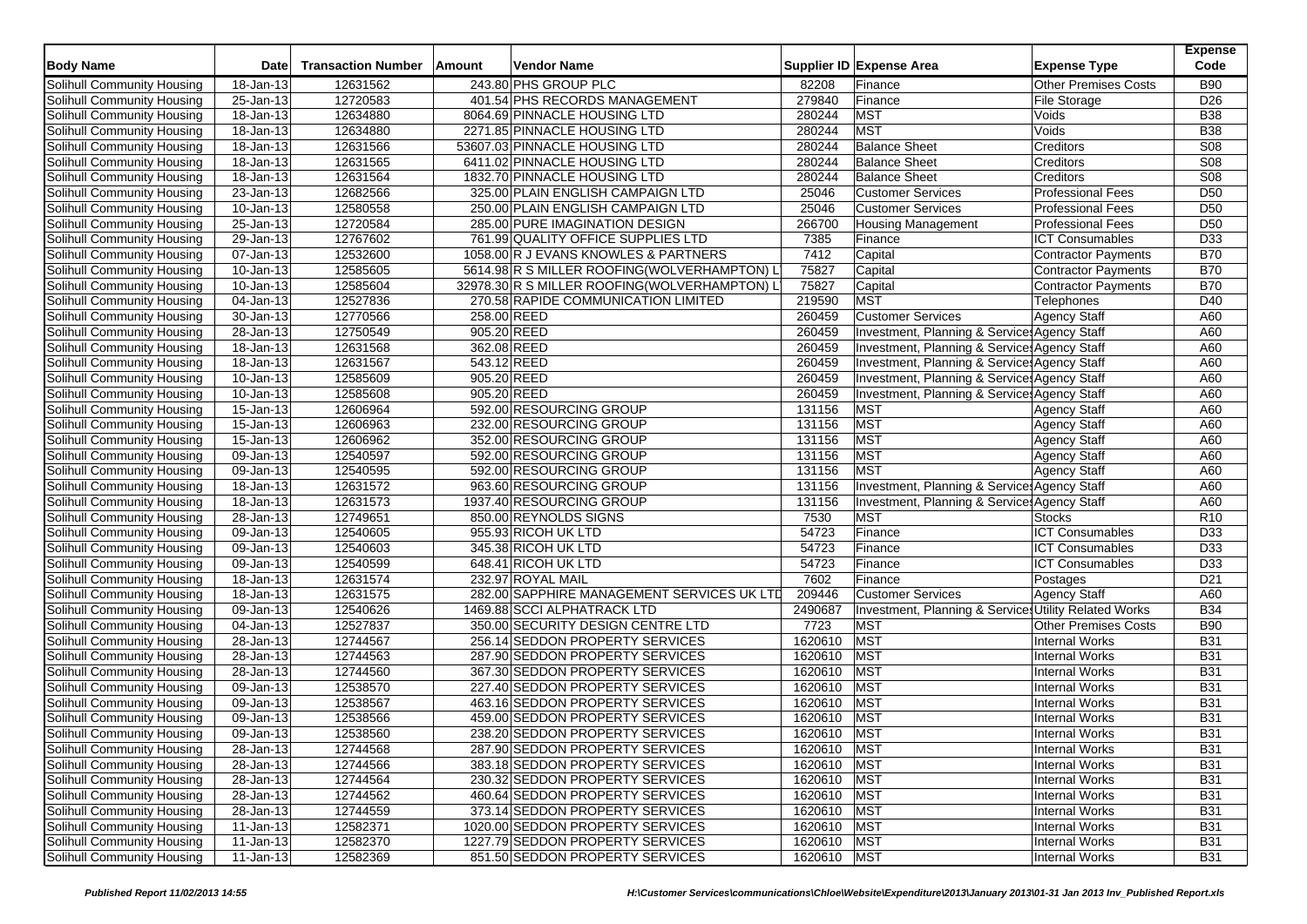| <b>Body Name</b>                                         | <b>Date</b>             | <b>Transaction Number</b> | Amount | <b>Vendor Name</b>                         |                  | Supplier ID Expense Area                              | <b>Expense Type</b>                          | <b>Expense</b><br>Code        |
|----------------------------------------------------------|-------------------------|---------------------------|--------|--------------------------------------------|------------------|-------------------------------------------------------|----------------------------------------------|-------------------------------|
| Solihull Community Housing                               | 09-Jan-13               | 12538596                  |        | 327.04 SEDDON PROPERTY SERVICES            | 1620610          | <b>MST</b>                                            | <b>Internal Works</b>                        | <b>B31</b>                    |
| Solihull Community Housing                               | 09-Jan-13               | 12538595                  |        | 218.44 SEDDON PROPERTY SERVICES            | 1620610 MST      |                                                       | <b>Internal Works</b>                        | <b>B31</b>                    |
| Solihull Community Housing                               | 09-Jan-13               | 12538599                  |        | 279.40 SEDDON PROPERTY SERVICES            | 1620610 MST      |                                                       | <b>Internal Works</b>                        | <b>B31</b>                    |
| Solihull Community Housing                               | 09-Jan-13               | 12538592                  |        | 238.20 SEDDON PROPERTY SERVICES            | 1620610          | <b>MST</b>                                            | <b>Internal Works</b>                        | <b>B31</b>                    |
| Solihull Community Housing                               | 09-Jan-13               | 12538578                  |        | 327.04 SEDDON PROPERTY SERVICES            | 1620610          | MST                                                   | <b>Internal Works</b>                        | <b>B31</b>                    |
| Solihull Community Housing                               | 09-Jan-13               | 12538577                  |        | 286.36 SEDDON PROPERTY SERVICES            | 1620610          | <b>MST</b>                                            | <b>Internal Works</b>                        | <b>B31</b>                    |
| Solihull Community Housing                               | 09-Jan-13               | 12538586                  |        | 353.48 SEDDON PROPERTY SERVICES            | 1620610          | <b>MST</b>                                            | <b>Internal Works</b>                        | <b>B31</b>                    |
| Solihull Community Housing                               | 09-Jan-13               | 12538565                  |        | 254.08 SEDDON PROPERTY SERVICES            | 1620610          | MST                                                   | <b>Internal Works</b>                        | <b>B31</b>                    |
| Solihull Community Housing                               | 09-Jan-13               | 12538587                  |        | 367.74 SEDDON PROPERTY SERVICES            | 1620610          | MST                                                   | <b>Internal Works</b>                        | <b>B31</b>                    |
| Solihull Community Housing                               | 09-Jan-13               | 12538561                  |        | 561.06 SEDDON PROPERTY SERVICES            | 1620610          | MST                                                   | <b>Internal Works</b>                        | <b>B31</b>                    |
| Solihull Community Housing                               | 15-Jan-13               | 12606803                  |        | 655.23 SEDDON PROPERTY SERVICES            | 1620610          | <b>MST</b>                                            | <b>Internal Works</b>                        | <b>B31</b>                    |
| Solihull Community Housing                               | $\overline{09}$ -Jan-13 | 12538604                  |        | 521.67 SEDDON PROPERTY SERVICES            | 1620610          | <b>MST</b>                                            | <b>Internal Works</b>                        | <b>B31</b>                    |
| Solihull Community Housing                               | $\overline{09}$ -Jan-13 | 12538603                  |        | 259.42 SEDDON PROPERTY SERVICES            | 1620610          | <b>MST</b>                                            | <b>Internal Works</b>                        | <b>B31</b>                    |
| Solihull Community Housing                               | 18-Jan-13               | 12634881                  |        | 380.50 SHIFNAL ENVIRONMENTAL SAFETY LTD    | 1050596          | MST                                                   | <b>Internal Works</b>                        | <b>B31</b>                    |
| Solihull Community Housing                               | 29-Jan-13               | 12767603                  |        | 456.50 SHIFNAL ENVIRONMENTAL SAFETY LTD    | 1050596          | <b>MST</b>                                            | <b>Internal Works</b>                        | <b>B31</b>                    |
|                                                          |                         |                           |        |                                            |                  | <b>MST</b>                                            |                                              | <b>B31</b>                    |
| Solihull Community Housing                               | 18-Jan-13               | 12634881                  |        | 1199.00 SHIFNAL ENVIRONMENTAL SAFETY LTD   | 1050596          |                                                       | <b>Internal Works</b>                        |                               |
| Solihull Community Housing<br>Solihull Community Housing | 15-Jan-13<br>23-Jan-13  | 12606966<br>12672547      |        | 2885.63 SITEXORBIS<br>531.24 SITEXORBIS    | 234075<br>234075 | <b>Customer Services</b><br><b>MST</b>                | Other Fees and Charges<br><b>Other Works</b> | D <sub>59</sub><br><b>B32</b> |
|                                                          | $23$ -Jan-13            | 12683549                  |        | 3020.00 SITEXORBIS                         | 234075           | Investment, Planning & Service Other Fees and Charges |                                              | D <sub>59</sub>               |
| Solihull Community Housing                               | 18-Jan-13               | 12631576                  |        | 725.00 SMITHY'S HOTEL                      | 226791           | <b>Housing Management</b>                             | <b>B&amp;B Accommodation</b>                 | <b>B23</b>                    |
| Solihull Community Housing                               | 08-Jan-13               | 12537727                  |        |                                            | 102685           |                                                       |                                              | <b>B11</b>                    |
| Solihull Community Housing                               |                         |                           |        | 280.00 SOLIHULL COMMUNITY HOUSING          |                  | <b>Housing Management</b>                             | Electricity<br>Public Transport              |                               |
| <b>Solihull Community Housing</b>                        | 08-Jan-13               | 12537727                  |        | 9.80 SOLIHULL COMMUNITY HOUSING            | 102685           | <b>Housing Management</b>                             |                                              | C <sub>20</sub>               |
| Solihull Community Housing                               | 08-Jan-13               | 12537727                  |        | 27.90 SOLIHULL COMMUNITY HOUSING           | 102685           | <b>Balance Sheet</b>                                  | Rough Sleepers Fund                          | U33                           |
| Solihull Community Housing                               | 10-Jan-13               | 12585612                  |        | 770.00 SOLIHULL MBC                        | 80026            | Investment, Planning & Services Professional Fees     |                                              | D <sub>50</sub>               |
| Solihull Community Housing                               | $\overline{10}$ -Jan-13 | 12585612                  |        | 385.00 SOLIHULL MBC                        | 80026            | Investment, Planning & Service: Professional Fees     |                                              | D <sub>50</sub>               |
| Solihull Community Housing                               | 15-Jan-13               | 12605555                  |        | 319.19 SOLIHULL MBC                        | 69188            | <b>Housing Management</b>                             | Council Tax                                  | <b>B21</b>                    |
| Solihull Community Housing                               | 15-Jan-13               | 12605556                  |        | 388.84 SOLIHULL MBC                        | 69188            | <b>Housing Management</b>                             | Council Tax                                  | <b>B21</b>                    |
| Solihull Community Housing                               | $\overline{28}$ -Jan-13 | 12750551                  |        | 15337.93 SOLIHULL MBC                      | 9466             | <b>Balance Sheet</b>                                  | Creditor: Solihull MBC                       | S <sub>09</sub>               |
| Solihull Community Housing                               | 28-Jan-13               | 12750551                  |        | 37274.85 SOLIHULL MBC                      | 9466             | <b>Balance Sheet</b>                                  | Creditor: Solihull MBC                       | S <sub>09</sub>               |
| Solihull Community Housing                               | 28-Jan-13               | 12750551                  |        | 15337.93 SOLIHULL MBC                      | 9466             | <b>Balance Sheet</b>                                  | Creditor: Solihull MBC                       | S09                           |
| Solihull Community Housing                               | $\overline{28}$ -Jan-13 | 12750551                  |        | -37274.85 SOLIHULL MBC                     | 9466             | <b>Balance Sheet</b>                                  | Creditor: Solihull MBC                       | S <sub>09</sub>               |
| Solihull Community Housing                               | 28-Jan-13               | 12750551                  |        | 37274.85 SOLIHULL MBC                      | 9466             | <b>Balance Sheet</b>                                  | Creditor: Solihull MBC                       | S <sub>09</sub>               |
| Solihull Community Housing                               | 28-Jan-13               | 12750551                  |        | -15337.93 SOLIHULL MBC                     | 9466             | <b>Balance Sheet</b>                                  | Creditor: Solihull MBC                       | S09                           |
| Solihull Community Housing                               | 28-Jan-13               | 12749631                  |        | 540.00 SOLIHULL MBC                        | 9466             | <b>Balance Sheet</b>                                  | Creditor: Solihull MBC                       | <b>S09</b>                    |
| Solihull Community Housing                               | 28-Jan-13               | 12749631                  |        | 31420.05 SOLIHULL MBC                      | 9466             | <b>Balance Sheet</b>                                  | Creditor: Solihull MBC                       | S <sub>09</sub>               |
| Solihull Community Housing                               | 08-Jan-13               | 12536826                  |        | 15337.93 SOLIHULL MBC                      | 9466             | <b>Balance Sheet</b>                                  | Creditor: Solihull MBC                       | S <sub>09</sub>               |
| Solihull Community Housing                               | 08-Jan-13               | 12536826                  |        | 54022.63 SOLIHULL MBC                      | 9466             | <b>Balance Sheet</b>                                  | Creditor: Solihull MBC                       | <b>S09</b>                    |
| Solihull Community Housing                               | 08-Jan-13               | 12536822                  |        | 120.00 SOLIHULL MBC                        | 9466             | <b>Balance Sheet</b>                                  | Creditor: Solihull MBC                       | S09                           |
| Solihull Community Housing                               | 08-Jan-13               | 12536822                  |        | 36523.86 SOLIHULL MBC                      | 9466             | <b>Balance Sheet</b>                                  | Creditor: Solihull MBC                       | S <sub>09</sub>               |
| Solihull Community Housing                               | 08-Jan-13               | 12536829                  |        | 230000.00 SOLIHULL MBC                     | 9466             | Capital                                               | Contractor Payments                          | <b>B70</b>                    |
| Solihull Community Housing                               | 08-Jan-13               | 12536829                  |        | 2300.00 SOLIHULL MBC                       | 9466             | Capital                                               | Contractor Payments                          | <b>B70</b>                    |
| Solihull Community Housing                               | 25-Jan-13               | 12720546                  |        | 16250.00 STEVEN J BAKER CLIENTS A/C        | 165418           | Investment, Planning & Services Rents                 |                                              | <b>B22</b>                    |
| Solihull Community Housing                               | 18-Jan-13               | 12631654                  |        | 2500.30 SUPERIOR PLUMBING INSTALLATION LTD | 8091             | Capital                                               | Contractor Payments                          | <b>B70</b>                    |
| Solihull Community Housing                               | $11$ -Jan-13            | 12582478                  |        | 2363.39 SUPERIOR PLUMBING INSTALLATION LTD | 8091             | Capital                                               | Contractor Payments                          | <b>B70</b>                    |
| Solihull Community Housing                               | 09-Jan-13               | 12538636                  |        | 3461.92 SUPERIOR PLUMBING INSTALLATION LTD | 8091             | Capital                                               | Contractor Payments                          | <b>B70</b>                    |
| Solihull Community Housing                               | 07-Jan-13               | 12532610                  |        | 2056.09 SUPERIOR PLUMBING INSTALLATION LTD | 8091             | Capital                                               | Contractor Payments                          | <b>B70</b>                    |
| Solihull Community Housing                               | 07-Jan-13               | 12532609                  |        | 2920.95 SUPERIOR PLUMBING INSTALLATION LTD | 8091             | Capital                                               | Contractor Payments                          | <b>B70</b>                    |
| Solihull Community Housing                               | 15-Jan-13               | 12606968                  |        | 219.92 SUPERIOR PLUMBING INSTALLATION LTD  | 8091             | <b>MST</b>                                            | Voids                                        | <b>B38</b>                    |
| Solihull Community Housing                               | 15-Jan-13               | 12606967                  |        | 563.66 SUPERIOR PLUMBING INSTALLATION LTD  | 8091             | <b>MST</b>                                            | Voids                                        | <b>B38</b>                    |
| Solihull Community Housing                               | 10-Jan-13               | 12585615                  |        | 468.75 SUPERIOR PLUMBING INSTALLATION LTD  | 8091             | <b>MST</b>                                            | Voids                                        | <b>B38</b>                    |
| Solihull Community Housing                               | 10-Jan-13               | 12585616                  |        | 384.86 SUPERIOR PLUMBING INSTALLATION LTD  | 8091             | <b>MST</b>                                            | Voids                                        | <b>B38</b>                    |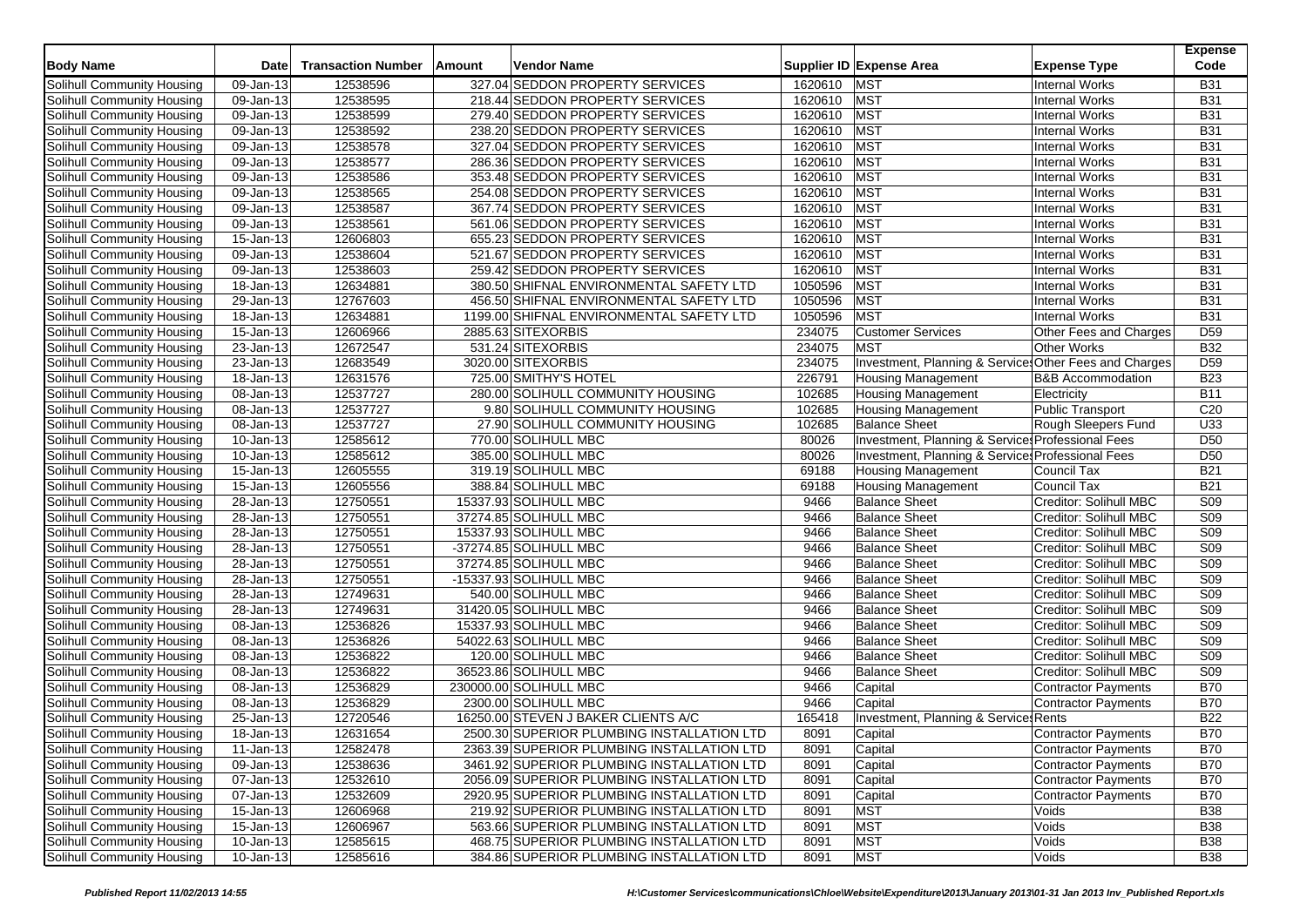| <b>Body Name</b>                  | <b>Date</b>             | <b>Transaction Number</b> | Amount | <b>Vendor Name</b>                          |                 | Supplier ID Expense Area                              | <b>Expense Type</b>          | <b>Expense</b><br>Code |
|-----------------------------------|-------------------------|---------------------------|--------|---------------------------------------------|-----------------|-------------------------------------------------------|------------------------------|------------------------|
| Solihull Community Housing        | 04-Jan-13               | 12530564                  |        | 375.00 SUPERIOR PLUMBING INSTALLATION LTD   | 8091            | <b>MST</b>                                            | Voids                        | <b>B38</b>             |
| Solihull Community Housing        | 04-Jan-13               | 12530563                  |        | 329.88 SUPERIOR PLUMBING INSTALLATION LTD   | 8091            | <b>MST</b>                                            | Voids                        | <b>B38</b>             |
| <b>Solihull Community Housing</b> | 15-Jan-13               | 12606968                  |        | 27.49 SUPERIOR PLUMBING INSTALLATION LTD    | 8091            | <b>MST</b>                                            | Voids                        | <b>B</b> 38            |
| Solihull Community Housing        | 15-Jan-13               | 12606967                  |        | 188.08 SUPERIOR PLUMBING INSTALLATION LTD   | 8091            | <b>MST</b>                                            | Voids                        | <b>B38</b>             |
| Solihull Community Housing        | 08-Jan-13               | 12536793                  |        | 45686.26 SUPERIOR PLUMBING INSTALLATION LTD | 8091            | Investment, Planning & Services Utility Related Works |                              | <b>B34</b>             |
| Solihull Community Housing        | 04-Jan-13               | 12527619                  |        | 3933.93 SUPERIOR PLUMBING INSTALLATION LTD  | 8091            | Investment, Planning & Service Utility Related Works  |                              | <b>B34</b>             |
| Solihull Community Housing        | 28-Jan-13               | 12744601                  |        | 3775.76 SUPERIOR PLUMBING INSTALLATION LTD  | 8091            | <b>MST</b>                                            | <b>Internal Works</b>        | <b>B31</b>             |
| Solihull Community Housing        | 28-Jan-13               | 12744600                  |        | 361.78 SUPERIOR PLUMBING INSTALLATION LTD   | 8091            | <b>MST</b>                                            | <b>Internal Works</b>        | <b>B31</b>             |
| Solihull Community Housing        | 28-Jan-13               | 12744599                  |        | 359.60 SUPERIOR PLUMBING INSTALLATION LTD   | 8091            | <b>MST</b>                                            | <b>Internal Works</b>        | <b>B31</b>             |
| Solihull Community Housing        | 24-Jan-13               | 12703587                  |        | 2417.87 SUPERIOR PLUMBING INSTALLATION LTD  | 8091            | <b>MST</b>                                            | <b>Internal Works</b>        | <b>B31</b>             |
| Solihull Community Housing        | 03-Jan-13               | 12519708                  |        | 3598.83 SUPERIOR PLUMBING INSTALLATION LTD  | 8091            | <b>MST</b>                                            | <b>Internal Works</b>        | <b>B31</b>             |
| Solihull Community Housing        | 15-Jan-13               | 12606855                  |        | 1829.02 SUPRA UK LTD                        | 73055           | <b>MST</b>                                            | <b>Stocks</b>                | R <sub>10</sub>        |
| Solihull Community Housing        | 15-Jan-13               | 12606858                  |        | 435.63 SYMPHONY                             | 199561          | <b>MST</b>                                            | <b>Stocks</b>                | R10                    |
| Solihull Community Housing        | 15-Jan-13               | 12606860                  |        | 446.69 SYMPHONY                             | 199561          | <b>MST</b>                                            | <b>Stocks</b>                | R <sub>10</sub>        |
| <b>Solihull Community Housing</b> | 23-Jan-13               | 12686559                  |        | 377.00 T C CARS                             | 8132            | <b>Customer Services</b>                              | <b>Other Transport Costs</b> | C91                    |
| Solihull Community Housing        | 28-Jan-13               | 12749604                  |        | 475.60 THE BECK CO LTD                      | 8207            | <b>MST</b>                                            | Stocks                       | R <sub>10</sub>        |
| Solihull Community Housing        | 25-Jan-13               | 12723573                  |        | 666.63 THE BECK CO LTD                      | 8207            | <b>MST</b>                                            | <b>Stocks</b>                | R <sub>10</sub>        |
| Solihull Community Housing        | 25-Jan-13               | 12723570                  |        | 324.10 THE BECK CO LTD                      | 8207            | <b>MST</b>                                            | Stocks                       | R <sub>10</sub>        |
| Solihull Community Housing        | 15-Jan-13               | 12605564                  |        | 507.55 THE BECK CO LTD                      | 8207            | <b>MST</b>                                            | <b>Stocks</b>                | R10                    |
| Solihull Community Housing        | 24-Jan-13               | 12711594                  |        | 2641.11 THE DANWOOD GROUP LTD               | 251165          | Finance                                               | <b>ICT Consumables</b>       | D33                    |
| Solihull Community Housing        | 24-Jan-13               | 12711593                  |        | 741.36 THE DANWOOD GROUP LTD                | 251165          | Finance                                               | <b>ICT Consumables</b>       | D33                    |
| <b>Solihull Community Housing</b> | $24$ -Jan-13            | 12711591                  |        | 220.21 THE DANWOOD GROUP LTD                | 251165          | Finance                                               | <b>ICT Consumables</b>       | D <sub>33</sub>        |
| Solihull Community Housing        | 24-Jan-13               | 12711592                  |        | 62.88 THE DANWOOD GROUP LTD                 | 251165          | Finance                                               | <b>ICT Consumables</b>       | D33                    |
| Solihull Community Housing        | $\overline{24}$ -Jan-13 | 12711592                  |        | 244.00 THE DANWOOD GROUP LTD                | 251165          | Finance                                               | <b>ICT Consumables</b>       | D33                    |
| Solihull Community Housing        | 09-Jan-13               | 12540573                  |        | 243.87 THE DANWOOD GROUP LTD                | 251165          | Finance                                               | <b>ICT Consumables</b>       | D <sub>33</sub>        |
| Solihull Community Housing        | 09-Jan-13               | 12540575                  |        | 346.41 THE DANWOOD GROUP LTD                | 251165          | Finance                                               | <b>ICT Consumables</b>       | D33                    |
| Solihull Community Housing        | 08-Jan-13               | 12536830                  |        | 4542.50 THE KNIGHT PARTNERSHIP              | 213344          | Investment, Planning & Services Agency Staff          |                              | A60                    |
| Solihull Community Housing        | 18-Jan-13               | 12634882                  |        | 6250.00 THINKUBE                            | 2398688         | <b>Customer Services</b>                              | <b>Professional Fees</b>     | D <sub>50</sub>        |
| <b>Solihull Community Housing</b> | 17-Jan-13               | 12627623                  |        | 2330.17 TOTAL GAS & POWER LTD               | 687955          | <b>Balance Sheet</b>                                  | Creditors                    | S <sub>08</sub>        |
| Solihull Community Housing        | 17-Jan-13               | 12627625                  |        | 7018.47 TOTAL GAS & POWER LTD               | 687955          | <b>Balance Sheet</b>                                  | Creditors                    | S <sub>08</sub>        |
| Solihull Community Housing        | $15 - Jan-13$           | 12606916                  |        | 6126.00 TOTAL HYGIENE LTD                   | 47193           | Capital                                               | Contractor Payments          | <b>B70</b>             |
| Solihull Community Housing        | 28-Jan-13               | 12749591                  |        | 480.00 TRENT ARCHITECTURE & DESIGN          | 2222696         | Capital                                               | Contractor Payments          | <b>B70</b>             |
| Solihull Community Housing        | 28-Jan-13               | 12749573                  |        | 738.95 TRENT ARCHITECTURE & DESIGN          | 2222696         | Capital                                               | <b>Contractor Payments</b>   | <b>B70</b>             |
| Solihull Community Housing        | 15-Jan-13               | 12606914                  |        | 304.20 TRENT ARCHITECTURE & DESIGN          | 2222696         | Capital                                               | <b>Contractor Payments</b>   | <b>B70</b>             |
| Solihull Community Housing        | 15-Jan-13               | 12606910                  |        | 188.82 TRENT ARCHITECTURE & DESIGN          | 2222696         | Capital                                               | <b>Contractor Payments</b>   | <b>B70</b>             |
| Solihull Community Housing        | 15-Jan-13               | 12606910                  |        | 96.18 TRENT ARCHITECTURE & DESIGN           | 2222696         | Capital                                               | Contractor Payments          | <b>B70</b>             |
| Solihull Community Housing        | 15-Jan-13               | 12606908                  |        | 480.00 TRENT ARCHITECTURE & DESIGN          | 2222696         | Capital                                               | Contractor Payments          | <b>B70</b>             |
| Solihull Community Housing        | 15-Jan-13               | 12606904                  |        | 480.00 TRENT ARCHITECTURE & DESIGN          | 2222696         | Capital                                               | <b>Contractor Payments</b>   | <b>B70</b>             |
| Solihull Community Housing        | 15-Jan-13               | 12606902                  |        | 480.00 TRENT ARCHITECTURE & DESIGN          | 2222696         | Capital                                               | <b>Contractor Payments</b>   | <b>B70</b>             |
| Solihull Community Housing        | 23-Jan-13               | 12671547                  |        | 7649.82 TYRER BUILDING CONTRACTORS          | 104269          | <b>MST</b>                                            | <b>Internal Works</b>        | <b>B31</b>             |
| Solihull Community Housing        | 29-Jan-13               | 12767604                  |        | 506.08 UK MAIL LTD                          | 1652624         | Finance                                               | Postages                     | D <sub>21</sub>        |
| Solihull Community Housing        | $18 - Jan-13$           | 12631662                  |        | 715.20 UK MAIL LTD                          | 1652624         | Finance                                               | Postages                     | D <sub>21</sub>        |
| Solihull Community Housing        | 15-Jan-13               | 12606972                  |        | 671.80 UK MAIL LTD                          | 1652624         | Finance                                               | Postages                     | D <sub>21</sub>        |
| Solihull Community Housing        | 02-Jan-13               | 12515405                  |        | 748.66 UK MAIL LTD                          | 1652624 Finance |                                                       | Postages                     | D <sub>21</sub>        |
| Solihull Community Housing        | 02-Jan-13               | 12515403                  |        | 455.85 UK MAIL LTD                          | 1652624         | Finance                                               | Postages                     | D <sub>21</sub>        |
| Solihull Community Housing        | 02-Jan-13               | 12515401                  |        | 284.67 UK MAIL LTD                          | 1652624         | Finance                                               | Postages                     | D <sub>21</sub>        |
| Solihull Community Housing        | 16-Jan-13               | 12611718                  |        | 573.58 UKDN WATERFLOW LTD                   | 2189747         | <b>MST</b>                                            | Other Works                  | <b>B32</b>             |
| Solihull Community Housing        | 07-Jan-13               | 12532579                  |        | 480.22 UKDN WATERFLOW LTD                   | 2189747 MST     |                                                       | <b>Other Works</b>           | <b>B32</b>             |
| Solihull Community Housing        | 07-Jan-13               | 12532567                  |        | 249.34 UKDN WATERFLOW LTD                   | 2189747         | MST                                                   | Other Works                  | <b>B32</b>             |
| Solihull Community Housing        | 28-Jan-13               | 12744571                  |        | 353.51 UKDN WATERFLOW LTD                   | 2189747         | <b>MST</b>                                            | Other Works                  | <b>B32</b>             |
| Solihull Community Housing        | 16-Jan-13               | 12611719                  |        | 431.18 UKDN WATERFLOW LTD                   | 2189747 MST     |                                                       | Other Works                  | <b>B32</b>             |
|                                   |                         |                           |        |                                             |                 |                                                       |                              |                        |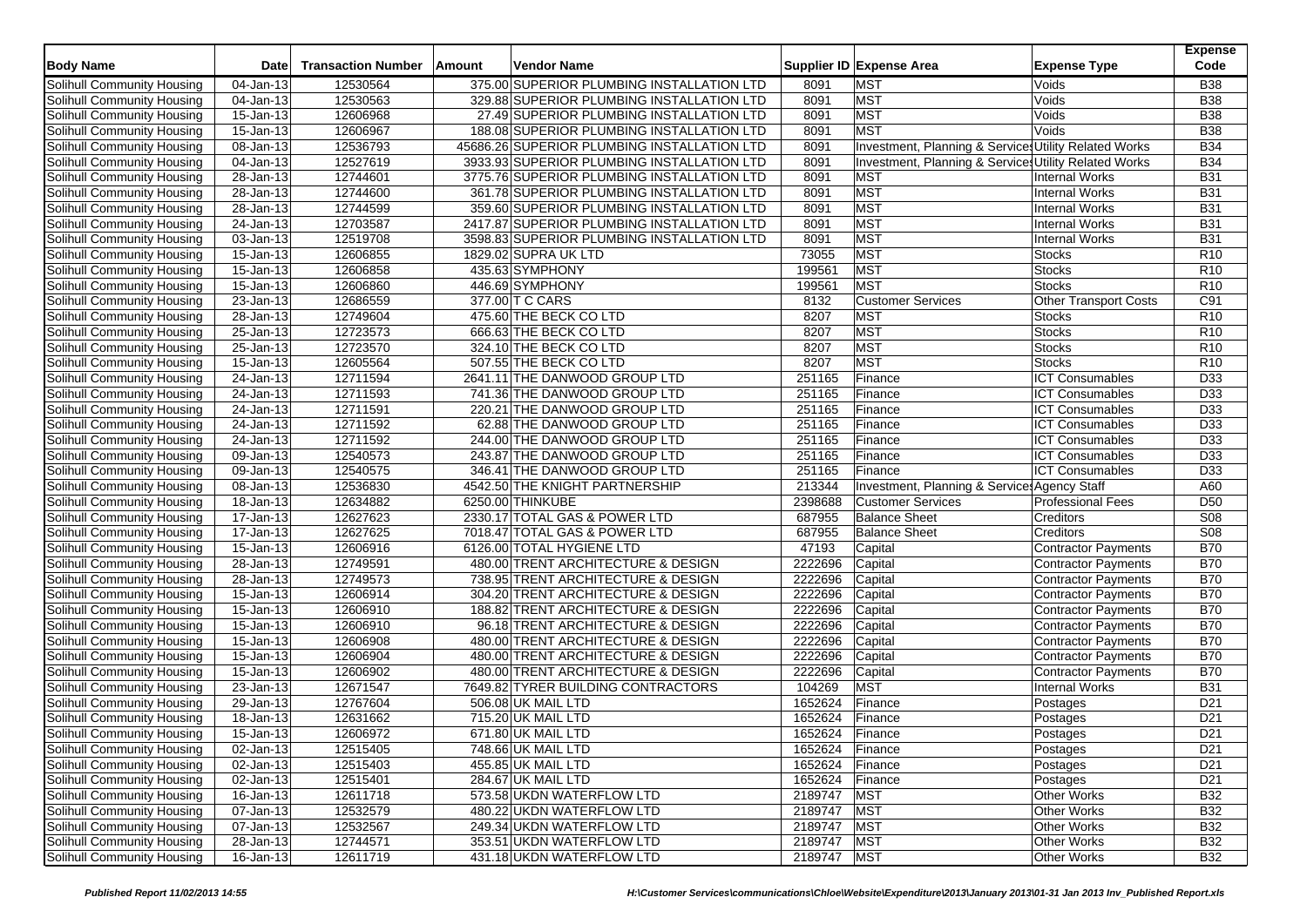| <b>Body Name</b>           | <b>Date</b>             | <b>Transaction Number</b> | Amount | <b>Vendor Name</b>                        |             | Supplier ID Expense Area                               | <b>Expense Type</b>          | <b>Expense</b><br>Code |
|----------------------------|-------------------------|---------------------------|--------|-------------------------------------------|-------------|--------------------------------------------------------|------------------------------|------------------------|
| Solihull Community Housing | 16-Jan-13               | 12611713                  |        | 520.09 UKDN WATERFLOW LTD                 | 2189747     | <b>MST</b>                                             | <b>Other Works</b>           | <b>B32</b>             |
| Solihull Community Housing | 23-Jan-13               | 12671548                  |        | 996.15 UKDN WATERFLOW LTD                 | 2189747     | <b>MST</b>                                             | <b>Internal Works</b>        | <b>B31</b>             |
| Solihull Community Housing | 28-Jan-13               | 12750560                  |        | 28948.60 VINSHIRE PLUMBING & HEATING LTD  | 2601688     | Capital                                                | <b>Contractor Payments</b>   | <b>B70</b>             |
| Solihull Community Housing | 04-Jan-13               | 12527838                  |        | 57580.30 VINSHIRE PLUMBING & HEATING LTD  | 2601688     | Capital                                                | <b>Contractor Payments</b>   | <b>B70</b>             |
| Solihull Community Housing | 18-Jan-13               | 12631664                  |        | 5500.00 VIRGIN MEDIA PAYMENTS LTD         | 172138      | <b>Housing Management</b>                              | <b>Utility Related Works</b> | <b>B34</b>             |
| Solihull Community Housing | 08-Jan-13               | 12536832                  |        | 2997.26 WARRIOR DOORS                     | 2084858     | Capital                                                | <b>Contractor Payments</b>   | <b>B70</b>             |
| Solihull Community Housing | 08-Jan-13               | 12536832                  |        | 1000.00 WARRIOR DOORS                     | 2084858     | Capital                                                | Contractor Payments          | <b>B70</b>             |
| Solihull Community Housing | 08-Jan-13               | 12536832                  |        | 18244.14 WARRIOR DOORS                    | 2084858     | Capital                                                | Contractor Payments          | <b>B70</b>             |
| Solihull Community Housing | 28-Jan-13               | 12749665                  |        | 2215.20 WEB 3 RETAIL LTD                  | 2820686     | Capital                                                | <b>Contractor Payments</b>   | <b>B70</b>             |
| Solihull Community Housing | 15-Jan-13               | 12606980                  |        | 1041.67 WEST MERCIA HOUSING GROUP         | 111517      | Investment, Planning & Services Other Fees and Charges |                              | D <sub>59</sub>        |
| Solihull Community Housing | 04-Jan-13               | 12527624                  |        | 1050.00 WESTLAKE MANAGEMENT CONSULTANTS L | 125072      | <b>Customer Services</b>                               | Training                     | A80                    |
| Solihull Community Housing | $25$ -Jan-13            | 12724562                  |        | 1158.18 WOLSELEY UK LTD                   | 104384      | MST                                                    | <b>Stocks</b>                | R <sub>10</sub>        |
| Solihull Community Housing | 16-Jan-13               | 12611655                  |        | 216.00 WOODHULL ROOFING LTD               | 221070      | MST                                                    | <b>External Structures</b>   | <b>B33</b>             |
| Solihull Community Housing | 16-Jan-13               | 12611654                  |        | 209.68 WOODHULL ROOFING LTD               | 221070      | <b>MST</b>                                             | <b>External Structures</b>   | <b>B33</b>             |
| Solihull Community Housing | 16-Jan-13               | 12611652                  |        | 297.09 WOODHULL ROOFING LTD               | 221070      | <b>MST</b>                                             | <b>External Structures</b>   | <b>B33</b>             |
| Solihull Community Housing | 16-Jan-13               | 12611650                  |        | 221.70 WOODHULL ROOFING LTD               | 221070      | MST                                                    | <b>External Structures</b>   | <b>B33</b>             |
| Solihull Community Housing | 16-Jan-13               | 12611648                  |        | 684.10 WOODHULL ROOFING LTD               | 221070      | MST                                                    | <b>External Structures</b>   | <b>B33</b>             |
| Solihull Community Housing | 16-Jan-13               | 12611645                  |        | 623.07 WOODHULL ROOFING LTD               | 221070      | <b>MST</b>                                             | <b>External Structures</b>   | <b>B33</b>             |
| Solihull Community Housing | $16$ -Jan-13            | 12611675                  |        | 282.57 WOODHULL ROOFING LTD               | 221070      | MST                                                    | <b>External Structures</b>   | <b>B33</b>             |
| Solihull Community Housing | 16-Jan-13               | 12611674                  |        | 278.62 WOODHULL ROOFING LTD               | 221070      | <b>MST</b>                                             | <b>External Structures</b>   | <b>B33</b>             |
| Solihull Community Housing | 16-Jan-13               | 12611671                  |        | 214.50 WOODHULL ROOFING LTD               | 221070      | <b>MST</b>                                             | <b>External Structures</b>   | <b>B33</b>             |
| Solihull Community Housing | 16-Jan-13               | 12611663                  |        | 810.00 WOODHULL ROOFING LTD               | 221070      | <b>MST</b>                                             | <b>External Structures</b>   | <b>B33</b>             |
| Solihull Community Housing | 16-Jan-13               | 12611634                  |        | 315.64 WOODHULL ROOFING LTD               | 221070      | <b>MST</b>                                             | <b>External Structures</b>   | <b>B33</b>             |
| Solihull Community Housing | 16-Jan-13               | 12611682                  |        | 254.08 WOODHULL ROOFING LTD               | 221070      | <b>MST</b>                                             | <b>External Structures</b>   | <b>B33</b>             |
| Solihull Community Housing | 16-Jan-13               | 12611681                  |        | 306.76 WOODHULL ROOFING LTD               | 221070      | <b>MST</b>                                             | <b>External Structures</b>   | <b>B33</b>             |
| Solihull Community Housing | 16-Jan-13               | 12611683                  |        | 208.50 WOODHULL ROOFING LTD               | 221070      | <b>MST</b>                                             | <b>External Structures</b>   | <b>B33</b>             |
| Solihull Community Housing | 16-Jan-13               | 12611651                  |        | 370.35 WOODHULL ROOFING LTD               | 221070      | <b>MST</b>                                             | <b>External Structures</b>   | <b>B33</b>             |
| Solihull Community Housing | 16-Jan-13               | 12611669                  |        | 702.30 WOODHULL ROOFING LTD               | 221070      | <b>MST</b>                                             | <b>External Structures</b>   | <b>B33</b>             |
| Solihull Community Housing | 16-Jan-13               | 12611664                  |        | 215.00 WOODHULL ROOFING LTD               | 221070      | <b>MST</b>                                             | <b>External Structures</b>   | <b>B33</b>             |
| Solihull Community Housing | 16-Jan-13               | 12611635                  |        | 272.65 WOODHULL ROOFING LTD               | 221070      | <b>MST</b>                                             | <b>External Structures</b>   | <b>B33</b>             |
| Solihull Community Housing | 29-Jan-13               | 12767608                  |        | 590.15 WORKMATES BUILDING TRADES LTD      | 2185688     | <b>MST</b>                                             | <b>Agency Staff</b>          | A60                    |
| Solihull Community Housing | 29-Jan-13               | 12767608                  |        | 470.53 WORKMATES BUILDING TRADES LTD      | 2185688     | MST                                                    | <b>Agency Staff</b>          | A60                    |
| Solihull Community Housing | 29-Jan-13               | 12767608                  |        | -590.15 WORKMATES BUILDING TRADES LTD     | 2185688     | <b>MST</b>                                             | <b>Agency Staff</b>          | A60                    |
| Solihull Community Housing | $\overline{29}$ -Jan-13 | 12767608                  |        | 590.15 WORKMATES BUILDING TRADES LTD      | 2185688     | <b>MST</b>                                             | <b>Agency Staff</b>          | A60                    |
| Solihull Community Housing | 29-Jan-13               | 12767608                  |        | -470.53 WORKMATES BUILDING TRADES LTD     | 2185688     | MST                                                    | <b>Agency Staff</b>          | A60                    |
| Solihull Community Housing | 29-Jan-13               | 12767608                  |        | 470.53 WORKMATES BUILDING TRADES LTD      | 2185688     | <b>MST</b>                                             | <b>Agency Staff</b>          | A60                    |
| Solihull Community Housing | 29-Jan-13               | 12767606                  |        | 590.15 WORKMATES BUILDING TRADES LTD      | 2185688     | MST                                                    | <b>Agency Staff</b>          | A60                    |
| Solihull Community Housing | 28-Jan-13               | 12750563                  |        | 590.15 WORKMATES BUILDING TRADES LTD      | 2185688     | <b>MST</b>                                             | <b>Agency Staff</b>          | A60                    |
| Solihull Community Housing | 28-Jan-13               | 12750561                  |        | 590.15 WORKMATES BUILDING TRADES LTD      | 2185688     | <b>MST</b>                                             | <b>Agency Staff</b>          | A60                    |
| Solihull Community Housing | 28-Jan-13               | 12750561                  |        | 598.13 WORKMATES BUILDING TRADES LTD      | 2185688     | MST                                                    | <b>Agency Staff</b>          | A60                    |
| Solihull Community Housing | 15-Jan-13               | 12606978                  |        | 231.28 WORKMATES BUILDING TRADES LTD      | 2185688     | <b>MST</b>                                             | <b>Agency Staff</b>          | A60                    |
| Solihull Community Housing | $15$ -Jan-13            | 12606977                  |        | 350.90 WORKMATES BUILDING TRADES LTD      | 2185688     | <b>MST</b>                                             | <b>Agency Staff</b>          | A60                    |
| Solihull Community Housing | 15-Jan-13               | 12606975                  |        | 350.90 WORKMATES BUILDING TRADES LTD      | 2185688     | <b>MST</b>                                             | <b>Agency Staff</b>          | A60                    |
| Solihull Community Housing | 09-Jan-13               | 12540549                  |        | 573.50 WORKMATES BUILDING TRADES LTD      | 2185688 MST |                                                        | <b>Agency Staff</b>          | A60                    |
| Solihull Community Housing | 09-Jan-13               | 12540548                  |        | 348.75 WORKMATES BUILDING TRADES LTD      | 2185688 MST |                                                        | <b>Agency Staff</b>          | A60                    |
| Solihull Community Housing | 04-Jan-13               | 12527727                  |        | 590.15 WORKMATES BUILDING TRADES LTD      | 2185688 MST |                                                        | <b>Agency Staff</b>          | A60                    |
| Solihull Community Housing | 29-Jan-13               | 12767608                  |        | 697.50 WORKMATES BUILDING TRADES LTD      | 2185688 MST |                                                        | <b>Agency Staff</b>          | A60                    |
| Solihull Community Housing | 29-Jan-13               | 12767608                  |        | -697.50 WORKMATES BUILDING TRADES LTD     | 2185688 MST |                                                        | <b>Agency Staff</b>          | A60                    |
| Solihull Community Housing | 29-Jan-13               | 12767608                  |        | 697.50 WORKMATES BUILDING TRADES LTD      | 2185688     | <b>MST</b>                                             | <b>Agency Staff</b>          | A60                    |
| Solihull Community Housing | 28-Jan-13               | 12750561                  |        | 728.40 WORKMATES BUILDING TRADES LTD      | 2185688 MST |                                                        | <b>Agency Staff</b>          | A60                    |
| Solihull Community Housing | 28-Jan-13               | 12750561                  |        | 116.25 WORKMATES BUILDING TRADES LTD      | 2185688 MST |                                                        | <b>Agency Staff</b>          | A60                    |